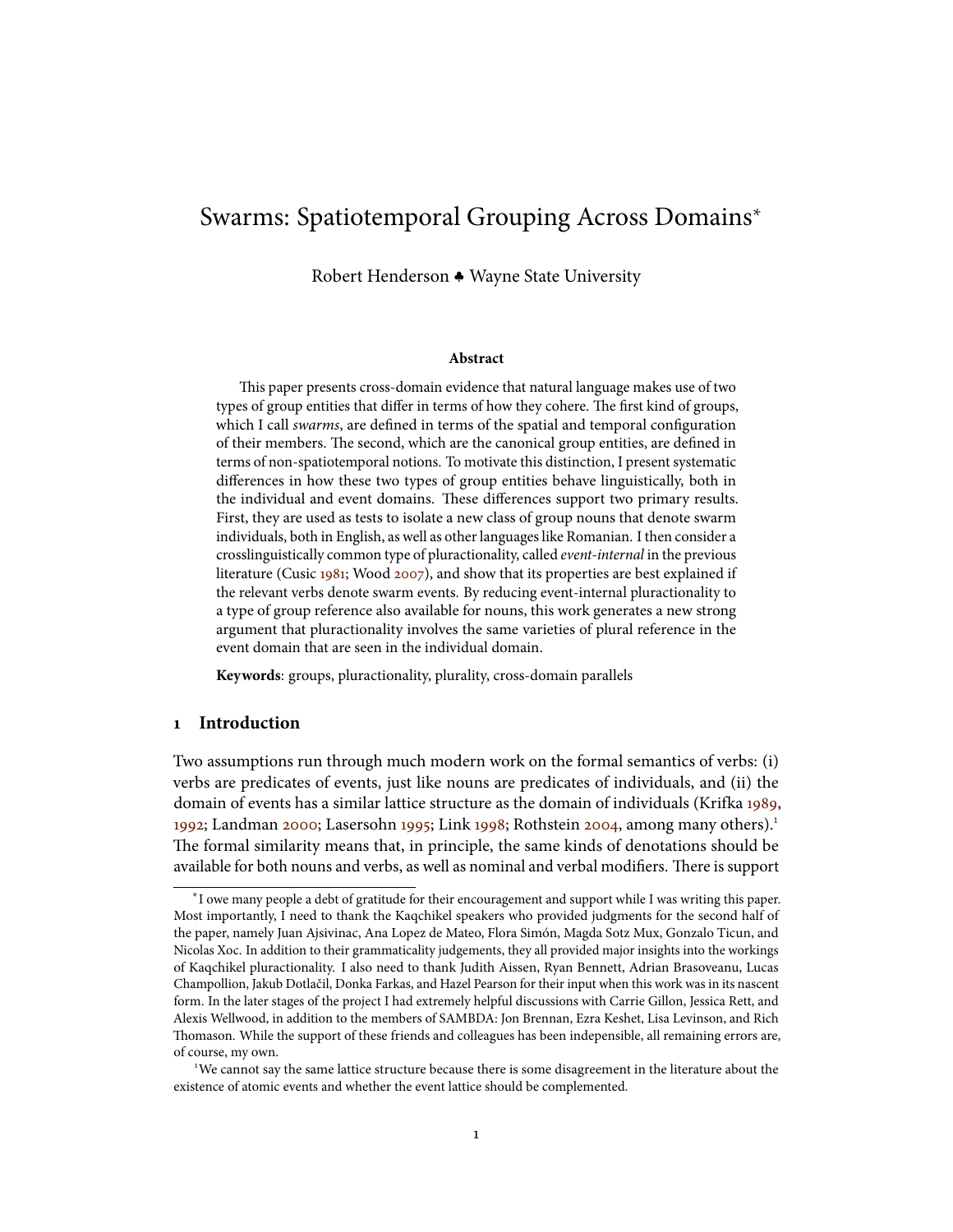for this position, for instance, in the long strand of classic work on telicity and its formal similarity to the count/mass distinction (e.g., Bach [1981,](#page-37-1) [1986;](#page-37-2) Krifka [1989,](#page-38-0) [1992;](#page-38-1) Mourelatos [1978;](#page-38-5) Taylor [1977\)](#page-39-2). What is still an open question, though, is how far these parallels go. Is it the case that there is a one-to-one mapping in natural language between subclasses of nouns and subclasses of verbs with similar denotations and attendant properties? While comprehensively addressing this question is clearly beyond the scope of this work, my more modest goal in this article is to show that taking a cross-categorial perspective on plural reference lets us draw new connections between a variety of under-studied constructions across multiple unrelated languages. In particular, this paper provides a unified analysis of a newly proposed class of group nouns, which I call swarm<sup>[2](#page-1-0)</sup> nouns, and a typologically common class of pluractional verbs, called *event-internal* in the previous literature (Cusic [1981;](#page-37-0) Wood [2007\)](#page-39-0). Not only are there deep denotational similarities between swarm reference and event-internal pluractionality, but there are swarm nouns in Romanian and Tzotzil (Mayan) which stand in the same derivational relationship to an underlying noun stem that pluractionals do to an underlying verb stem. The result is novel evidence for rich noun/verb denotational and compositional parallels, as well as insights into the semantics of pluractionality, which has been much less well studied than nominal plurality.

Before digging into the data, let's first consider in brief the phenomena that motivate the analysis. The nominals in  $(1)$  are classically known as collectives (Jespersen [1924/1992\)](#page-38-6), but have come to be called group nouns (Barker [1992;](#page-37-3) Landman [1989a,](#page-38-7)[b;](#page-38-8) Link [1983/2002\)](#page-38-9). What sets them apart from standard count nouns is that, while they are morphologically singular, they behave in many ways as if they were plural.

- (1) group nouns
	- a. committee
	- b. team
	- c. squad
	- d. group

The central question that group nouns raise is how an expression can lead a double life, manifesting properties of both singular and plural reference. One of the primary empirical results of this work is that there is more than one way to do so. The evidence comes from a second class of nominals, illustrated in (2), which I call *swarm* nouns. Like group nouns, swarm nouns share properties with both singular and plural count nouns. (For this reason, when I need to refer to both group and swarm nouns together, I will use Jespersen's term, collective noun, as a macro-category). More importantly, I show that swarm nouns behave differently than canonical group nouns on a subset of the standard diagnostics, which motivates their assignment to a new, distinct semantic class.

- (2) swarm nouns
	- a. grove
	- b. bouquet

<span id="page-1-0"></span><sup>&</sup>lt;sup>2</sup>I want to thank Jon Brennan, Ezra Keshet, Lisa Levinson, and Rich Thomason for suggesting this term.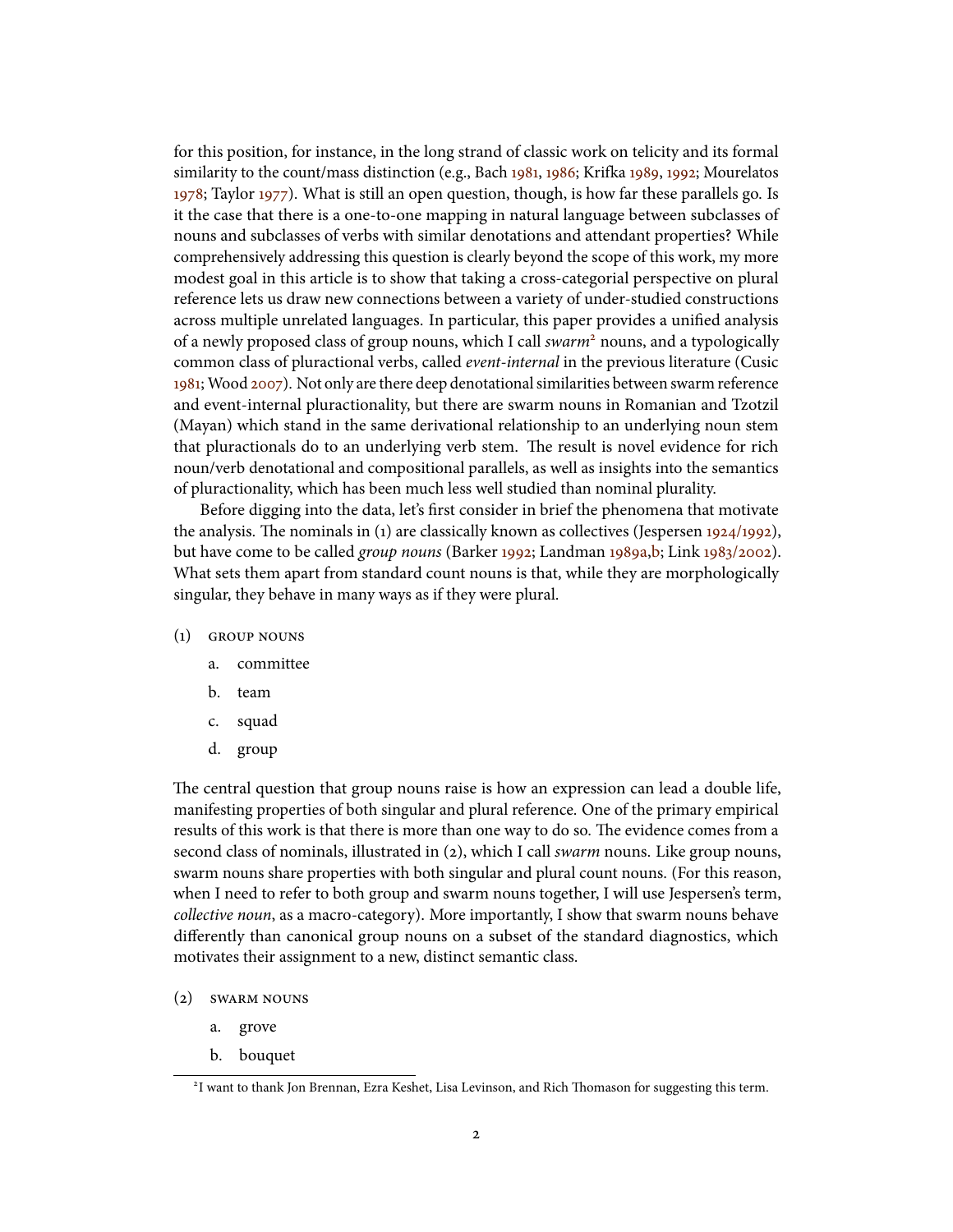- c. horde
- d. swarm

At an intuitive level, the core difference between groups and swarms—the kinds of individuals that fall in the extensions of (1) and (2), respectively—concerns the relationship that allows a plurality to cohere as a single individual. I will argue, for instance, that a *committee* is an individual that is related to a plurality via the notion of membership, while a *grove* is an individual that is related to a plurality via spatiotemporal superposition. That is, a grove is a grove because its constituent trees stand in a particular spatial configuration at a particular time. If the trees are moved, the grove ceases to exist. This is not just the case for a committee and its members; the noun *committee* places no conditions on the spatial or temporal relationships that hold between the members of committees in its extension. Once we formalize these notions of membership and spatiotemporal superposition, an account of the differences between group nouns and swarm nouns quickly follows.

The second major result of this work follows from the account of swarm nouns and links back to the larger questions I raised above concerning noun/verb denotational parallels. Many languages, especially those of Africa and the Americas, have morphologically derived pluractional verbs (see Cusic [1981;](#page-37-0) Wood [2007](#page-39-0) for typological overviews). While various phenomena have been discussed under the heading of pluractionality, I use this term to refer to morphology that derives verbs that cannot be satisfied in single-event scenarios. If we assume that verbs are simple predicates of events, then at first glance, pluractional morphology looks similar to plural derivation in the nominal domain. It would derive verbal predicates with plural reference in the domain of events. What I will argue is that a crosslinguistically common type of pluractional, first called *event-internal* by Cusic [\(1981\)](#page-37-0), derives verbal predicates with the same kind of plural reference as swarm nouns.

The following attested near-minimal pairs from the Mayan language Kaqchikel illustrate the phenomenon.<sup>[3](#page-2-0)</sup> The verb chuq' means to wound or pierce with a sharp object. It can be used in a simple transitive clause like (3a) to describe a graceful slaughter in which the knife pierces the cow's neck only once. Crucially, example (3b), which bears the event-internal pluractional  $-Ca'$ , cannot faithfully describe a scenario like this. Instead, it requires multiple piercings in rapid succession. Speakers, asked to describe appropriate scenarios for (3b), imagine a butcher furiously hacking at the cow's neck, trying to remove its head, but making slow progress. While there are a variety of tests to determine whether a pluractional verb is event-internal (see [§3\)](#page-14-0), the core idea is that such verbs describe repetitions that take place within what is conceived of as a single event.

<span id="page-2-0"></span><sup>&</sup>lt;sup>3</sup>Kaqchikel is one of about thirty extant Mayan languages spoken throughout Mesoamerica. Kaqchikel is a K'ichean language belonging to the Eastern Branch of the Mayan language family. In particular, Kaqchikel is spoken in the western highlands of Guatemala, north and west of Lago Atitlán, by over 500,000 people (Richards [2003\)](#page-39-3).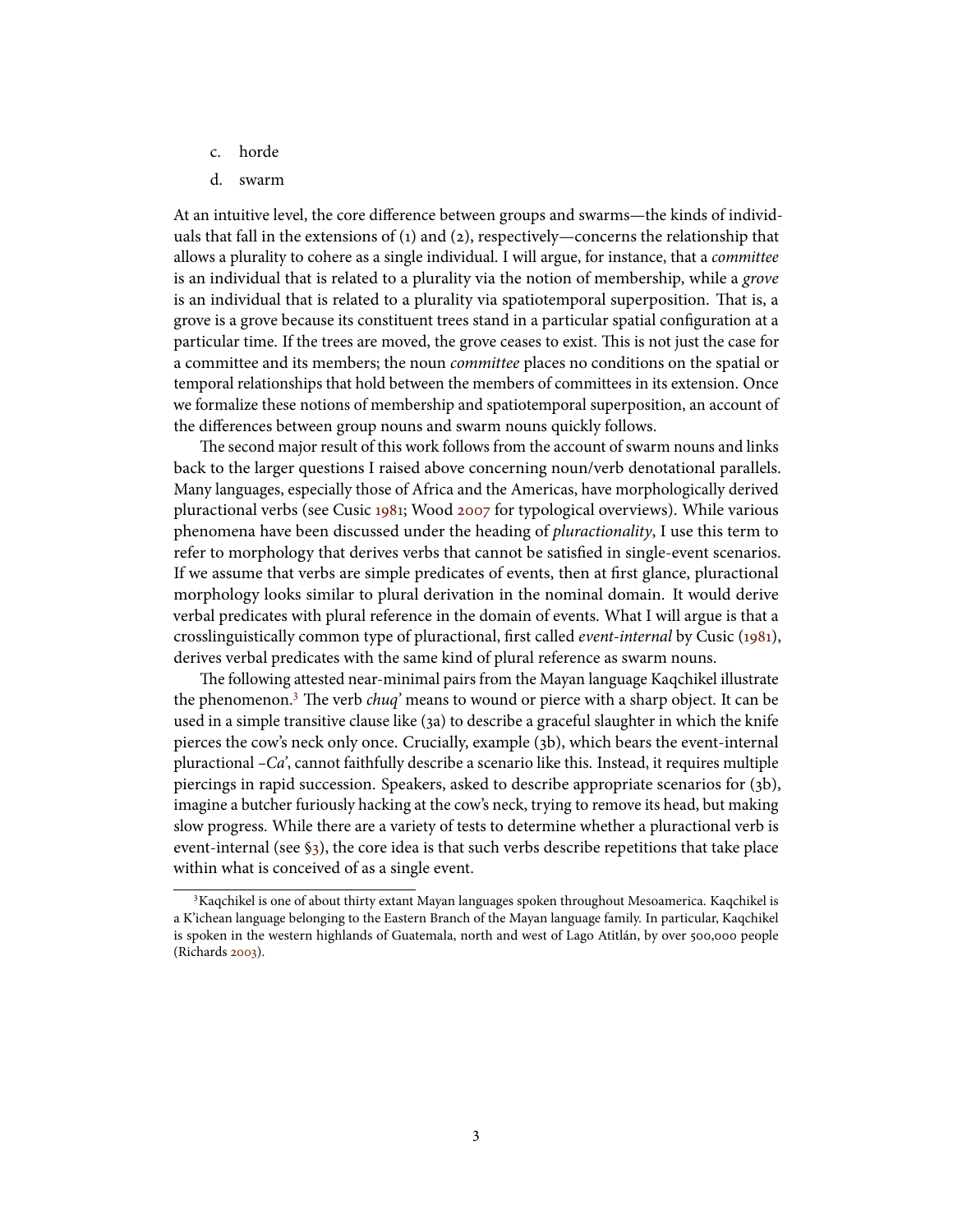- (3) Event-internal Pluractional –Ca'
	- a. Ri The butcher cow ajch'olöy wakx, n-Ø-u-chuq'-ij ICP-A3s-E3s-pierce-SS E3s-neck the cow E3s-reason ru-qül ri wakx r-ichin ni-Ø-käm. ICP-A3s-die

'The cow-butcher pierces the cow's neck to kill it.'(Cutzal Chacach et al. 1999:  $p.58$ )

b. Ri ajch'olonel n-Ø-u-chuq'-**cha'** the butcher ICP-A3s-E3s-pierce-**Ca'** E3s-neck the big ru-qül ri mama' wakx. cow 'The butcher keeps stabbing at the big cow's neck.' (Cutzal Chacach et al. 1999: p.58)

There is still a lot of work to do to determine the truth conditions of the pluractional in (3b), work that I will do subsequently, but it should be clear from this rough comparison that the pluractional requires a plurality of events that would satisfy the underlying predicate. Moreover, this plurality must be of relatively large cardinality, and each member must take place within a circumscribed spatial and temporal location. After arguing that these properties are among the core features of event-internal pluractionals crosslinguistically, I will show that they are accounted for if *chuq'ucha'* in (3b), as well as event-internal pluractional verbs more generally, are given denotations that make them the eventive equivalent of swarm nouns.

# <span id="page-3-0"></span>**2 Groups vs Swarms in the Nominal Domain**

We start by noting that collective nouns are a subset of count nouns. That is, they participate in the singular / plural contrast. Swarm nouns pattern with group nouns in this way. We have committee/committees and team/teams, as well as grove/groves and bouquet/bouquets. This observation leads us to our first test, from Barker [1992,](#page-37-3) who classifies collective nouns as those that can take a bare plural of-complement, but not a singular one. The intuition behind the test is that  $of$ -complements specify what constitutes the head noun. For collective nouns, like (4-5), the head noun denotes individuals that must be constituted by a plurality, not mass or kind entities. This is not generally the case for singular count nouns, as  $(6)$ shows.

- (4) a. a grove of trees
	- b. \*a grove of tree
	- c. a horde of barbarians (swarm)
	- d. \*a horde of barbarian
	- e. a bouquet of flowers
	- f.  $*$ a bouquet of flower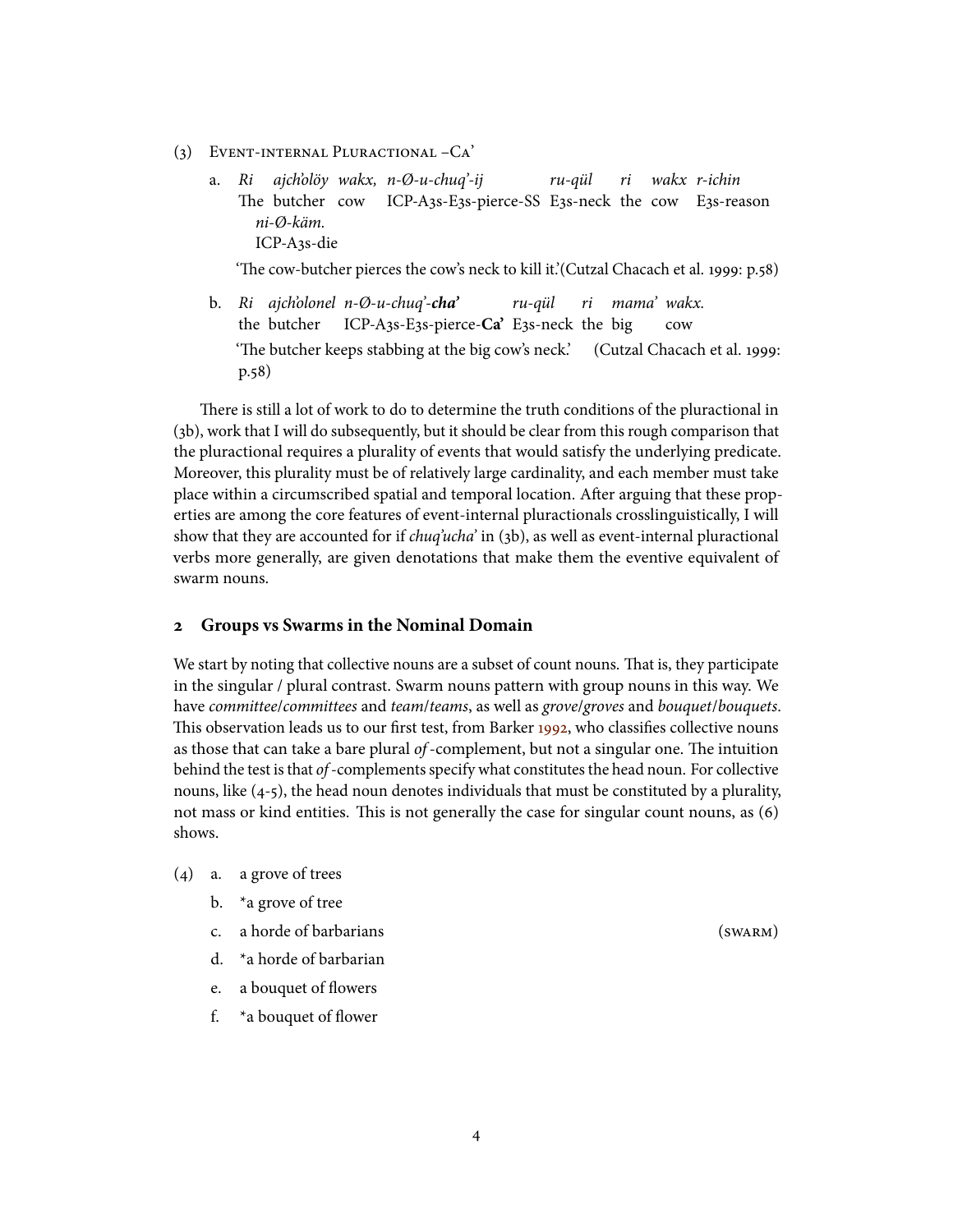- (5) a. a team of players
	- b. \*a team of player
	- c. an army of children (GROUP)
	- d. \*an army of child
	- e. a committee of scholars
	- f. \*a committee of scholar
- (6) a. \*a piece of cookies
	- b. a piece of cookie
	- c.  $*$ a table of woods (sg)
	- d. a table of wood
	- e. a slice of pizza
	- f. \*a slice of pizzas

While this first test clearly classifies group nouns and swarm nouns together, they begin to pull apart on tests which show that singular collective nouns have properties associated with plural reference. The conclusion we come to is that swarms are constituted by a plural individual, but that plurality is not as accessible to the grammar as it is for groups.

If collective nouns denote individuals that are constituted by a plurality, we might expect for them to be felicitous arguments of collective predicates, which require plural arguments. This appears to be the case. With collective predicates like encircle, surround, and gather, both group and swarm nouns pattern with plural count nouns, but contrast with vanilla singular count nouns.

| (PL)                | a. The students encircled a camp fire.<br>(7) |                |     |  |  |
|---------------------|-----------------------------------------------|----------------|-----|--|--|
| (GROUP)             | The committee encircled the boardroom table.  | b.             |     |  |  |
| $(s_{\text{WARM}})$ | The grove encircled a small spring.           | c.             |     |  |  |
| (sG)                | d. $*$ The student encircled a camp fire.     |                |     |  |  |
|                     |                                               |                |     |  |  |
| (PL)                | a. The soldiers gathered in the valley.       |                | (8) |  |  |
| (GROUP)             | b. The platoon gathered in the valley.        |                |     |  |  |
| $(s_{\text{WARM}})$ | The horde gathered in the valley.             | $\mathsf{C}$ . |     |  |  |
| (SG)                | d. *The soldier gathered in the valley.       |                |     |  |  |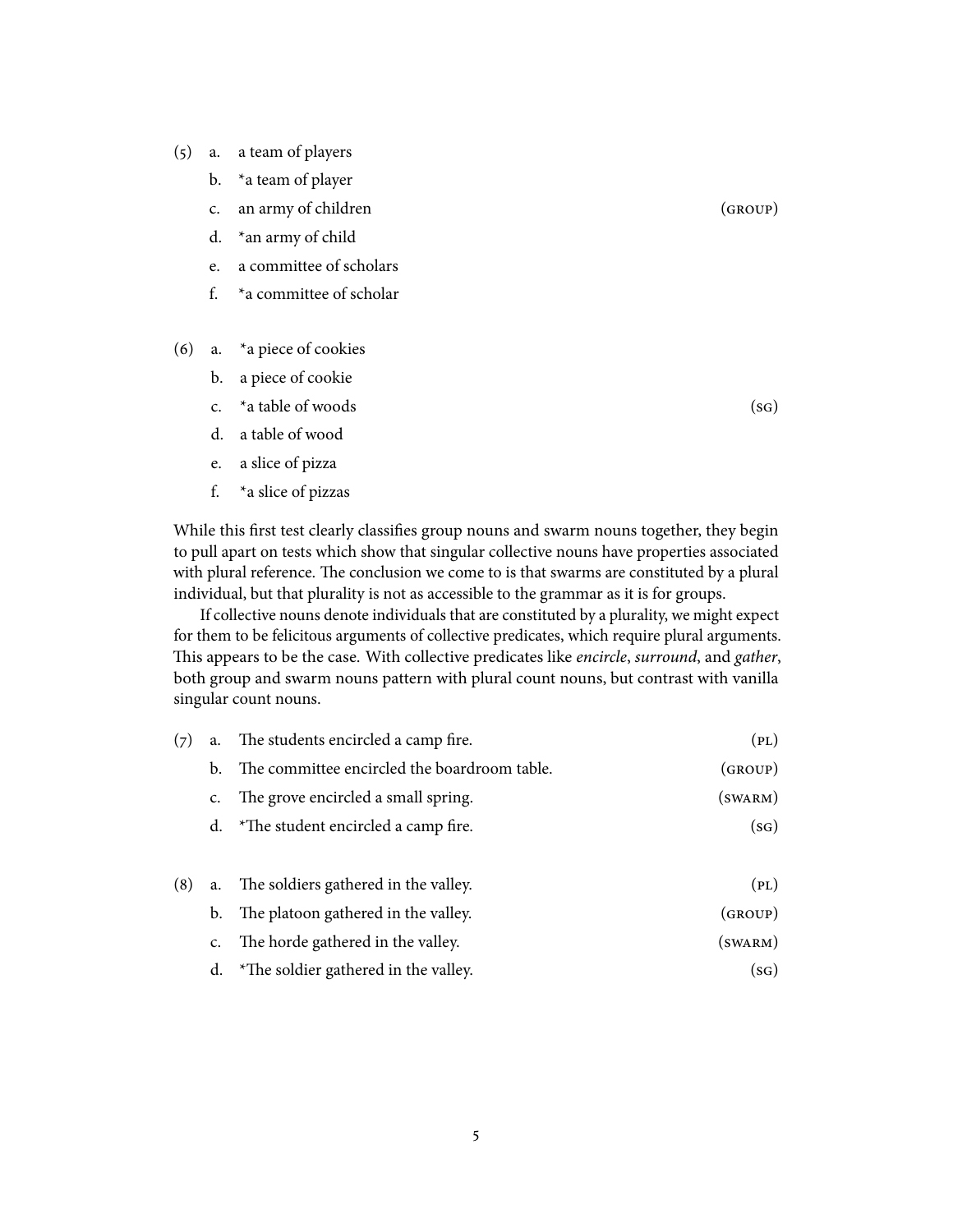|  | (9) a. Mary separated the roses.                              | (PL)                |
|--|---------------------------------------------------------------|---------------------|
|  | b. The coach separated the team (because they were fighting). | (GROUP)             |
|  | c. Mary separated the bouquet.                                | $(s_{\text{WARM}})$ |
|  | d. *Mary separated the rose.                                  | (sG)                |

While this is what we expect given our first test, there is something special about these collective predicates. They all involve spatial notions. *Encircle* requires the object to stand inside some spatial extent defined by the subject. Similarly, *gather* requires a plurality of individuals to be closer together at the end of an event than at the start of it, while separate requires the opposite. When we move to collective predicates that do not piggyback on notions of spatial arrangement, group nouns and swarm nouns begin to separate. In particular, swarm nouns pattern with singulars in being ungrammatical with the collective predicates in (10-11), as well as with the collectivizing adverbials in (12).

| (10) | a.            | Those trees look alike.                     | (PL)         |
|------|---------------|---------------------------------------------|--------------|
|      | b.            | That family looks alike.                    | (GROUP)      |
|      | $C_{\bullet}$ | *That grove looks alike.                    | $(s_{WARM})$ |
|      | d.            | *That tree looks alike.                     | (sG)         |
| (11) | a.            | Those players dress similarly. <sup>4</sup> | (PL)         |
|      | b.            | That team dresses similarly.                | (GROUP)      |
|      | c.            | *That horde dresses similarly.              | $(s_{WARM})$ |
|      |               | d. *John dresses similarly.                 | (sG)         |
| (12) | a.            | Those flowers looks good together.          | (PL)         |
|      | b.            | That family looks good together.            | (GROUP)      |
|      | c.            | *That bouquet looks good together.          | $(s_{WARM})$ |
|      | d.            | *That flower looks good together.           | (sG)         |

The correct generalization is that swarm nouns are only grammatical with collective predicates that care about the spatial arrangement of its (plural) argument. This fits well with our intuition that swarms are defined in terms of their spatiotemporal extent. Other collective predicates, which might need to access the individual members of a swarm, appear to be unable to do so.

This conclusion is strengthed by the next contrast, which is based on an observation by Brasoveanu & Henderson [\(2009\)](#page-37-4). They notice that distributors like one by one are able to target plural count nouns and singular group nouns alike, to the exlusion of singular count nouns.

<span id="page-5-0"></span><sup>&</sup>lt;sup>4</sup>In the following examples I am only interested in the so-called internal reading. That is, the reading where the players dress similarly to a second, anaphorically retrieved individual is not at issue.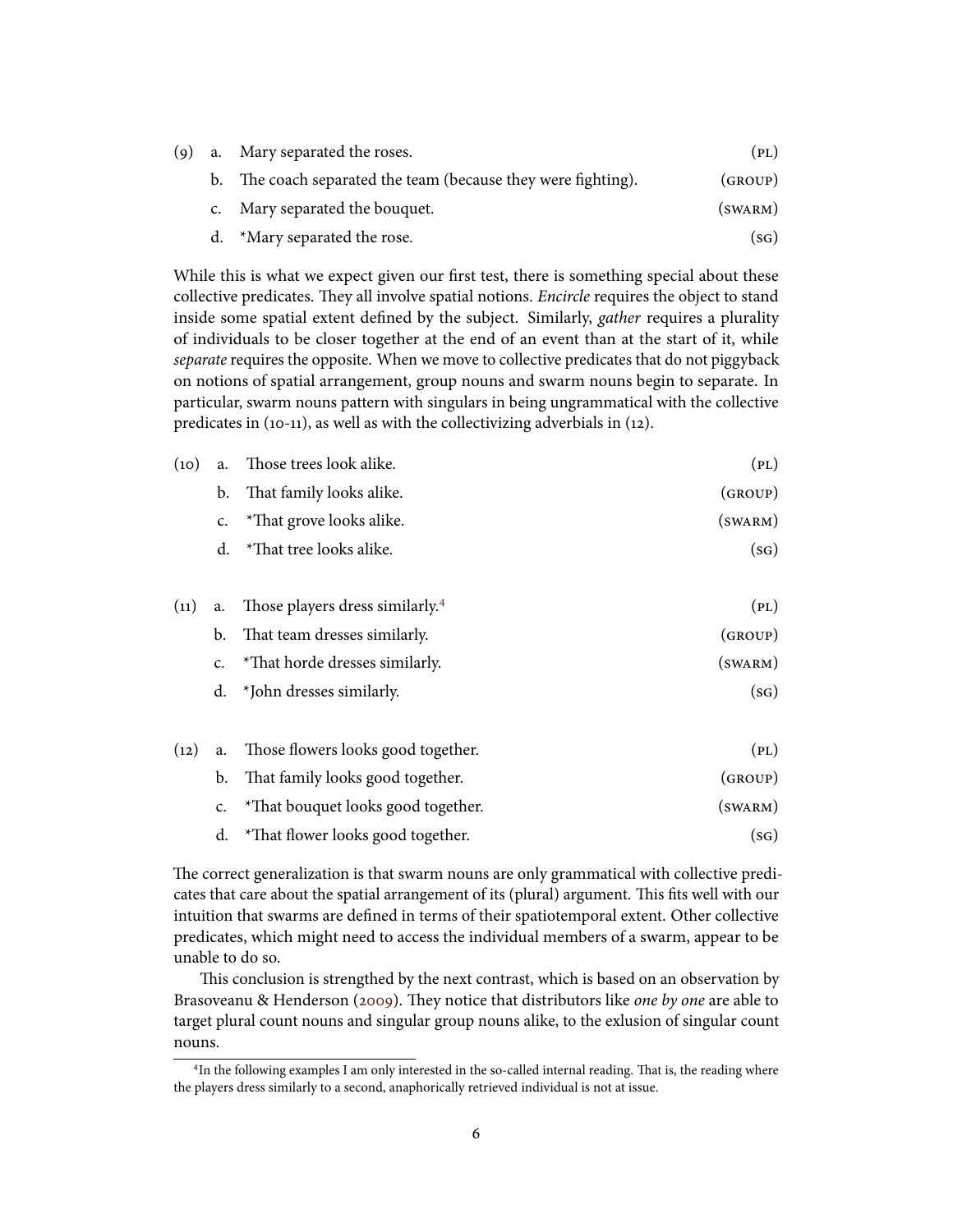| (13) |    | a. The students voted one by one.              | (PL)    |
|------|----|------------------------------------------------|---------|
|      |    | b. The committee voted one by one.             | (GROUP) |
|      |    | c. *George voted one by one.                   | (sG)    |
| (14) | a. | The students walked onto the field one by one. | (PL)    |

- b. The team walked onto the field one by one. (GROUP)
- c.  $*George$  walked onto the field one by one. (sG)

If the individuals that make up a swarm are more difficult to access, then we expect for one by one to be unable to target swarm nouns for distribution. This is borne out, as example (15) shows.

(15) a. \*I chopped down the grove one by one.

|  |  | *The horde ascended the mountain one by one. | $(s_{WARM})$ |
|--|--|----------------------------------------------|--------------|
|--|--|----------------------------------------------|--------------|

c. \*Mary smelled the bouquet one by one.

The next test is based on a class of predicates, called *stubbornly distributive* by Schwarzschild [\(2011\)](#page-39-4), which can only be predicated of atomic individuals. If collective nouns were like other count nouns, only their atomic elements should should fall in the extension of these predicates. Instead, we find a split between group nouns and swarm nouns. First, groups cannot be in the extension of a stubbornly distributive predicate, only the individuals that constitute a group. They are thus transparent to stubbon distributivity, like pluralities.

- (16) Suppose that the players on a team are standing around in a circle.
	- a. #The players are circular. (p<sub>L</sub>)
	- b. #The team is circular. (GROUP)
- (17) Suppose that the soldiers in an platoon are standing in middle of a hotel lobby and you have to walk quite a ways to get around them.
	- a. #Wow, these soldiers are wide! (p<sub>L</sub>)
	- b. #Wow, this platoon is wide! (GROUP)

Example (16) shows, for instance, that circular cannot be predicated of the group denoted by the team. Instead, it must distribute down to the team members, which cannot naturally be circular, accounting for its infelicity. In this way, the group noun behaves like a canonical plural count noun. Crucially, swarm nouns behave differently with respect to stubbornly distributive predicates. They can be predicated of a swarm without distributing down to its members.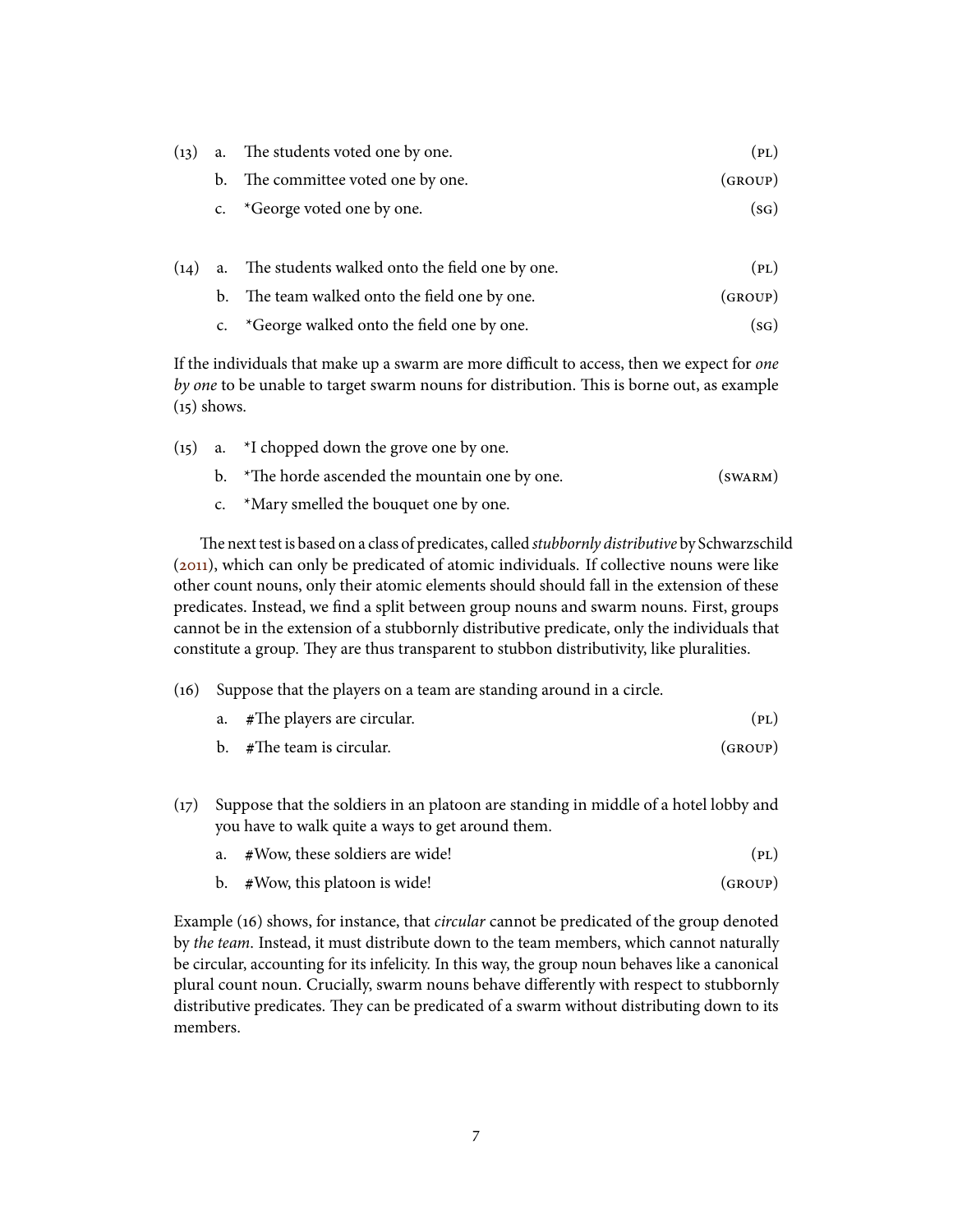(18) Suppose a large number of pine trees are standing close together in a circle.

| a. That pine grove is circular. | $(s_{WARM})$ |
|---------------------------------|--------------|
|                                 |              |

- (19) Imagine you are walking around pine grove and it is taking quite awhile to get around.
	- a. Wow, this pine grove is wide. (SWARM)

Examples (18) and (19) illustrate that assessing the properties of a swarm means considering the total configuration of the individuals that constitute it. In this way, swarm nouns are different than group nouns under stubbornly distributive predication. It confirms, once again, that while swarms are constituted by a plurality, the elements of that plurality are not as easily accessible to other expressions as the elements that compose groups.

The final difference between swarms and groups concerns the cardinality of their members. We have seen that both kinds of nouns behave as if they denote a plurality, but it can be further shown that only swarms require that plurality to have a large cardinality. To see this, consider the behavior of pseudopartitives that directly specify the cardinality of the plurality that constitutes the collection.

- (20) a. John planted a grove of thirty redbud trees.
	- b. **#** John planted a grove of two redbud trees. (swarm)
	- c. A horde of five-hundred undead attacked.
	- d. **#** A horde of two undead attacked.
- (21) a. Doubles tennis pits one team of two players against another.
	- b. The board convened a select committee of two VPs. (GROUP)
	- c. Bill needs to learn to cook for a family of two.

When the pseudopartitive specifies mere non-atomicity, as in (20b-20d), the swarm nouns are infelicitous. This is not the case with groups nouns, like  $(21)$ .

|                                   | <b>SWARMS</b> | <b>GROUPS</b> |
|-----------------------------------|---------------|---------------|
| plural pseudopartitives           |               |               |
| spatial collective predicates     |               |               |
| non-spatial collective predicates | X             |               |
| one-by-one distributivity         |               |               |
| stubborn distributivity           |               |               |
| simple plurality                  |               |               |

# <span id="page-7-0"></span>Table 1: swarms vs groups

In these observations, summarized in table [1,](#page-7-0) we already have enough contrasts to begin constructing an analysis of the group/swarm distinction. We need to understand why swarm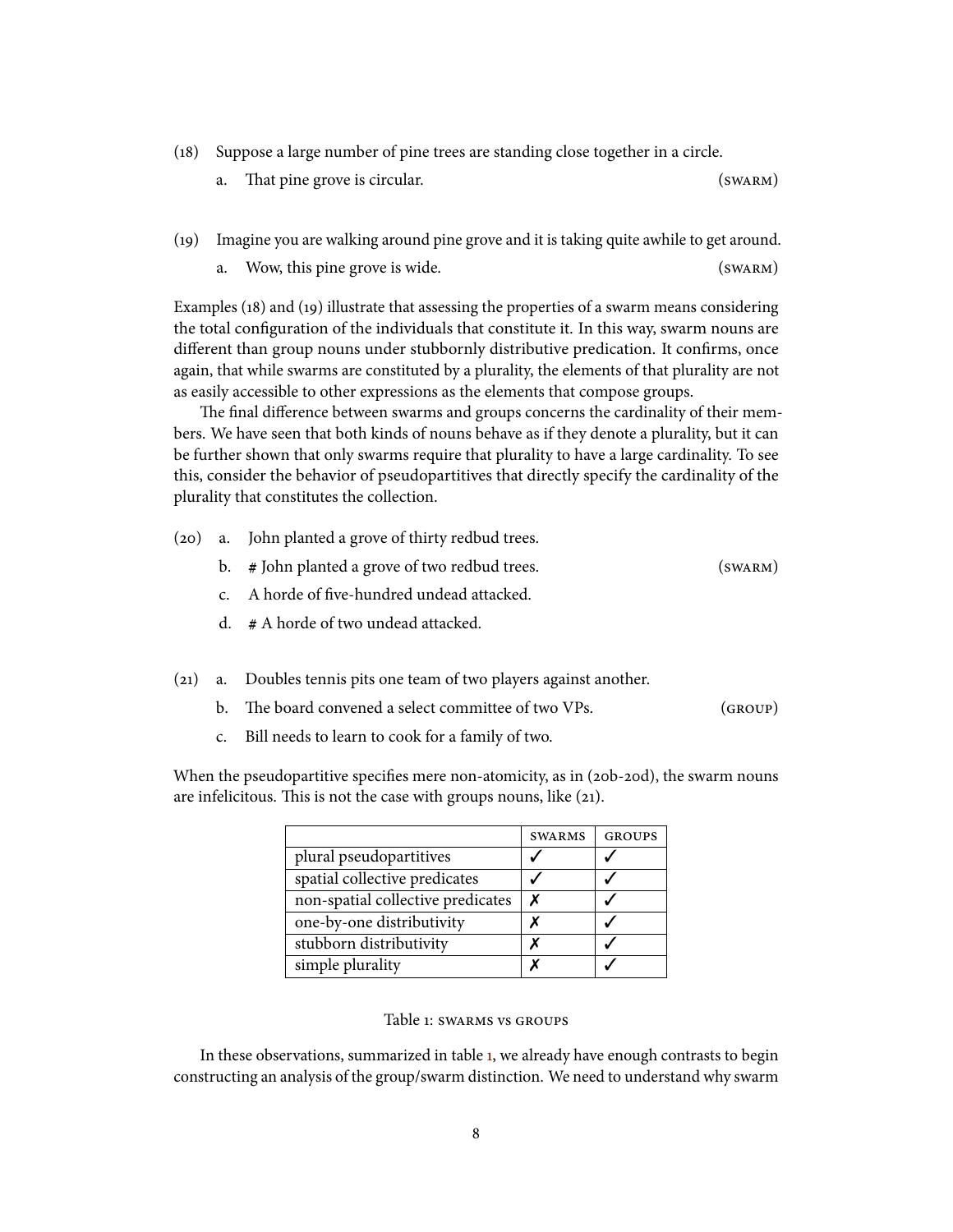nouns behave like collective nouns more generally with respect to  $of$  –complements and a subset of collective predicates, while explaining the fact that swarms, unlike groups, are opaque to various forms of distributivity, as shown by their interactions with one by one and stubbornly distributive predicates. Finally, the analysis must capture the underlying intuition that swarm nouns have a non-trivial spatial component. The next section introduces the account of group nouns in Barker [1992,](#page-37-3) which I borrow wholesale because it provides a nice point of contrast for my analysis of swarm nouns. Barker argues that group nouns denote group individuals that have no parts, but are associated with a plurality by a function mapping individuals to their "members". In  $\S$ 2.2, I propose that swarm nouns are different because they do not use this membership function. Instead, they are linked up with a plurality via a spatial trace function, which plays a similar role to the membership function, but is different in ways that will account for those properties that make swarms unique.

# **2.1 Barker's Account in Brief**

Barker [1992](#page-37-3) says that singular group nouns, like singular count nouns more generally, denote atoms in the lattice of individuals with respect to the 'part of' relation.<sup>[5](#page-8-0)</sup> While they have no parts, they are distinguished by having a plurality of "members", where the members of an individual are given by a function. Formally, the membership function  $f$  is a surjective endomorphism on the domain of individuals.  $\frac{1}{2}$  In this analysis, group nouns just denote atoms that are mapped to pluralities under f. In figure [1,](#page-8-2) adapted from (Barker [1992:](#page-37-3) ex. 17), the arrows represent a partial membership function  $f$  for the lattice. For instance,  $b$ and  $c$  are normal singular entities because they are atoms and have themselves as members. The sum  $b \oplus c$  is a normal plural entity because it is non-atomic and has a plurality for its members (namely the sum of its parts). Finally, a is a group because it is atomic, but has a plurality of members, namely  $b \oplus c$ .



<span id="page-8-2"></span>Figure 1: Atoms, Groups, and Pluralities

<span id="page-8-0"></span><sup>&</sup>lt;sup>5</sup>The domain of individuals  $\mathfrak{D}_e$  is taken to be a complete atomic Boolean algebra without a zero element. The join operator ⊕ on  $\mathcal{D}_{\varepsilon}$  forms sums and induces a unique partial order  $\leq$ . Atoms are minimal elements with respect to ≤.

<span id="page-8-1"></span> $6$ Recall that an endomorphism is a function from a domain to itself that is structure-preserving, i.e.,  $f(a \oplus b) = f(a) \oplus f(b).$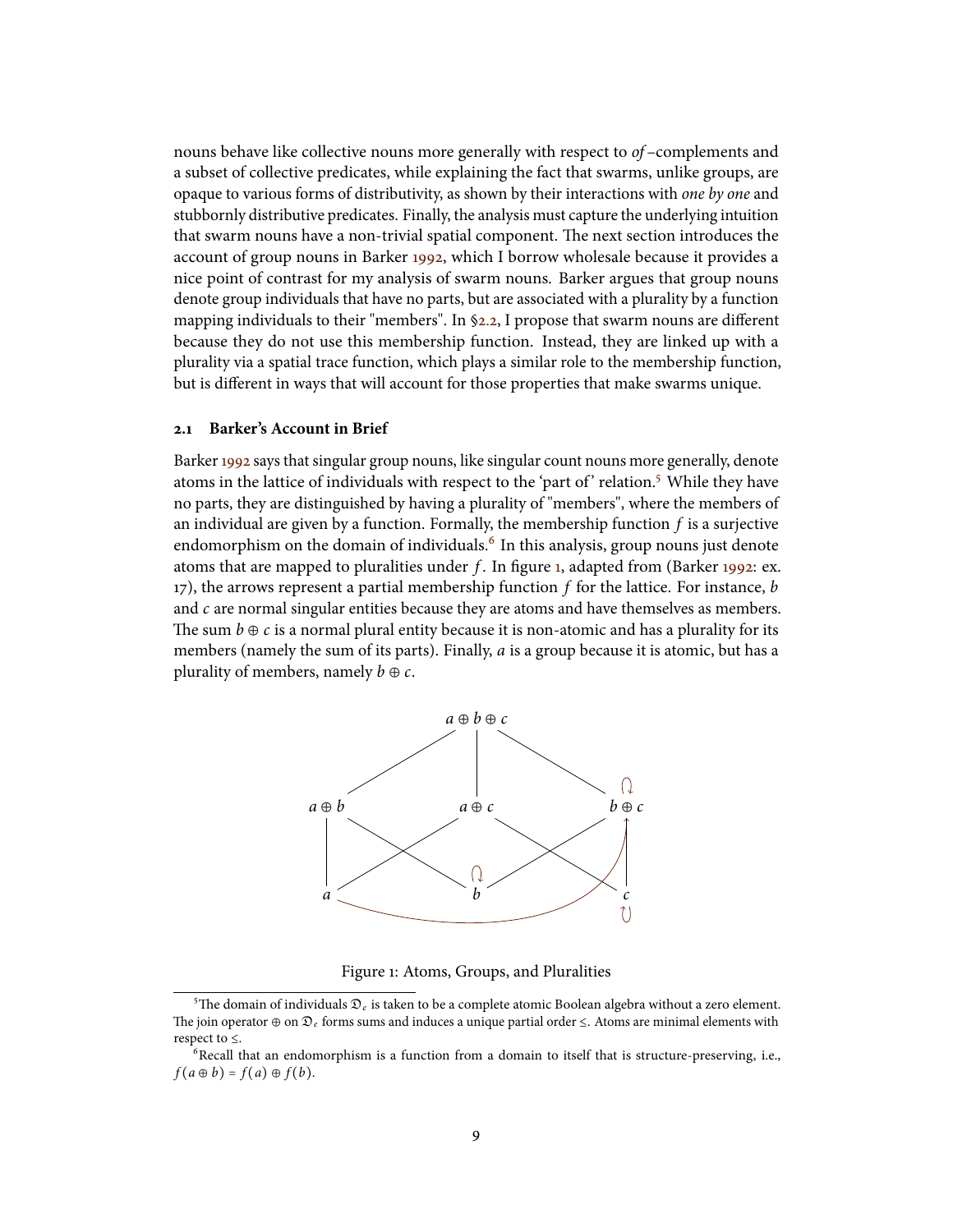While I do not present all of Barker's results in detail, the analysis provides the power necessary to capture the core properties of group nouns. The idea is that they behave like singular count nouns for those processes that are sensitive to atomicity, like verb agreement. In contrast, they behave like plural count nouns in those constructions that have access to  $f$ , which can retrieve the pluralities associated with group atoms. For instance, suppose that collective predicates are distinguished in having no atomic individuals in their extension. Furthermore, suppose following Barker [1992](#page-37-3) that collective predicates like (22) are lexically specified to pass their argument through  $f$ .

# (22) looks alike  $\rightarrow \lambda x$ [LOOK.ALIKE $(f(x))]$ ]

This immediately captures the pattern in (10). If (22) is passed a group entity, like the one denoted by *that family* in (10b), f will map that individual to a plurality that can be in the extension of the collective predicate. At the same time, because  $f$  maps pluralities of non-group individuals to themselves, (10a) is predicted to be felicitous. The subject those trees denotes a plural individual that  $f$  will map to itself, and plural individuals can be in the extension of collective predicates. Finally, the membership function will do no good for (10d). Non-group atoms are mapped to themselves under  $f$ , but there are no atomic individuals in the extension of collective predicates. Thus, (10d) is predicted to be infelicitous

The explanation for the felicity of group nouns with one by one and their transparency under stubborn distributivity will have a similar account. For instance, one by one will not distribute over the atomic parts of an argument, but the atomic parts of the individual that  $f$ maps that argument to. In the same way, stubbornly distributive predicates will be satisfied by an individual e, just in case it is satisfied by every atomic part of  $f(e)$ . What is clear, though, is that if we take this path, the membership-based analysis of group nouns will not extend to swarm nouns. If swarms are atoms that are mapped under  $f$  to non-atomic individuals, we will not be able to explain how they contrast with group nouns, even if we add ancillary conditions to capture the spatiotemporal entailments of swarm nouns. We need a completely different approach. The next section develops just such an analysis, which will account for the similarities and differences between groups and swarms, but also easily extend to event-internal pluractional verbs.

#### <span id="page-9-0"></span>**2.2 Analyzing Swarms**

Consider again a swarm noun like grove. We have the strong intuition that the individuals it denotes are composed of a plurality, yet these nouns can be grammatically distinguished from both plural count nouns and other collective nouns. The situation is reminiscent of superordinate mass nouns like *furniture* and their relation to the count nouns that they categorize. While any individual in the model that meets the criteria for being predicated of *chair* also meets the criteria for being predicated of *furniture*, the grammar treats individuals packaged as *furniture* completely differently. (They are uncountable, for instance.) Similarly, while an individual that falls in the extension of a predicate like *grove* would seemingly fall in the extension of *trees* (though not *tree*, crucially), the grammar treats individuals packaged as groves differently. We want to know what sort of packaging is at issue and how to model it formally. The primary conclusion of the previous section is that it must not be identical to that which we see with group nouns. We cannot simply relate swarms to their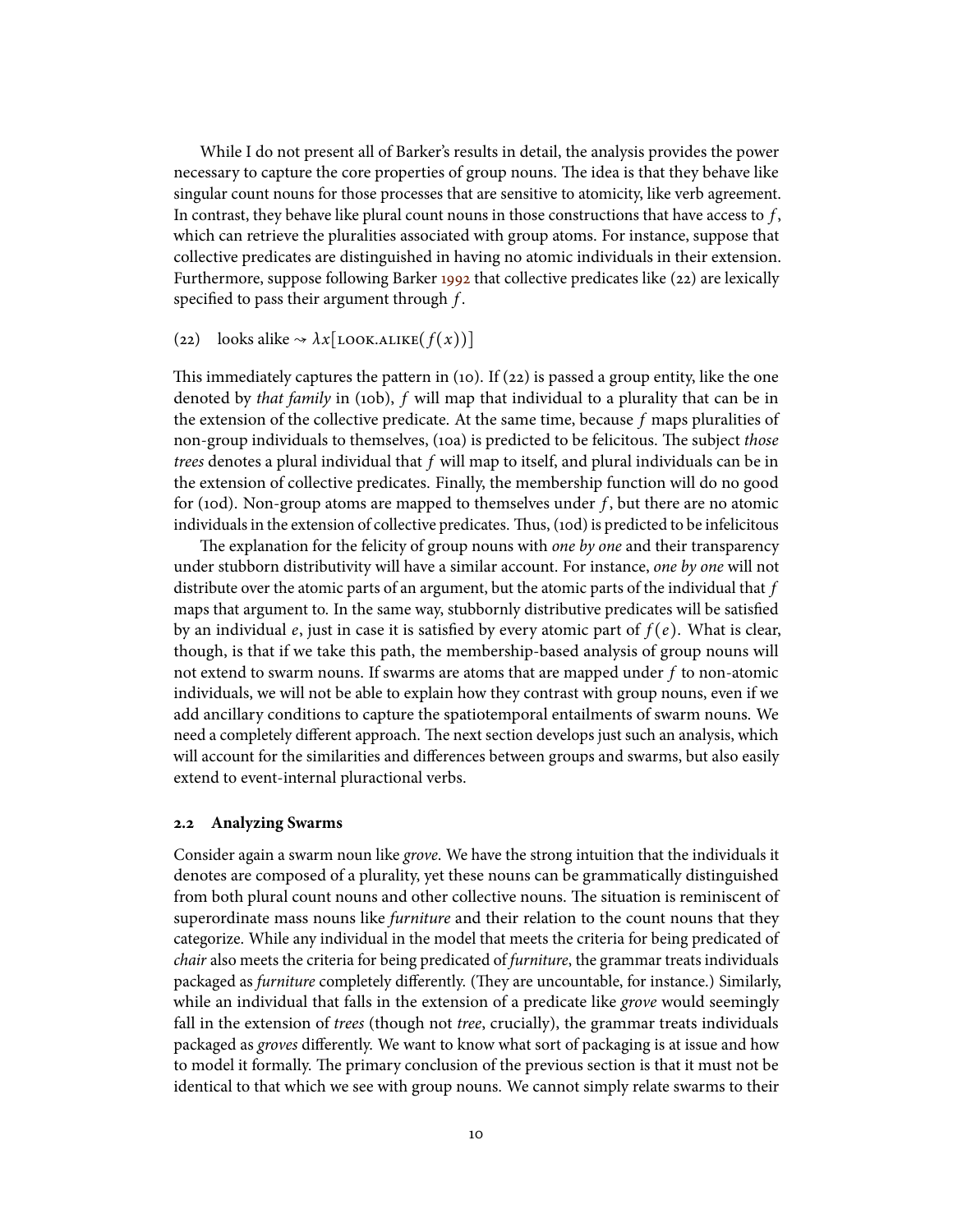constituent individuals via the endomorphism  $f$ , which encodes our intuitive notion of membership.

To meet the empirical challenges that motivate this conclusion, this section develops the idea that swarms are related to their constituent individuals via a structured form of spatiotemporal superposition. This will explain why the grammar treats swarms differently than both count pluralities and groups, and lay the foundation for analyzing event-internal pluractionality as this same distinguished subtype of collective reference. First, though, I want to make explicit a few core formal assumptions about space and time.

In addition to the domain of individuals  $\mathcal{D}_e$ , I assume, building off of Bach [1986;](#page-37-2) Hinrichs [1985;](#page-38-10) Link [1998,](#page-38-4) that there are domains of eventualities, times, and regions of space— $\mathfrak{D}_{\varepsilon}$ ,  $\mathfrak{D}_{\tau}$ , and  $\mathfrak{D}_{\sigma}$ , respectively—which also have internal structure. For simplicity's sake, I take them to have the same part-whole structure as the domain of individuals, that is, they are complete atomic Boolean algebras without a zero element.<sup>[7](#page-10-0)</sup> When it is not clear from context, I will use  $\leq_{\varepsilon}$ ,  $\leq_{\tau}$ , and  $\leq_{\sigma}$  for their intrinsic ordering relations. Usually, though, which is meant will be clear from what is ordered. In particular, I will use  $e, e', \ldots$  as variables for events, t, t', ... for times, and s, s', ... for spaces. The big picture is that by structuring times and spaces in this way, we can immediately deal with notions of temporal and spatial containment, overlap, disjointness, etc.<sup>[8](#page-10-1)</sup>

With these basic domains in place, we can make an easy extension to model the intuition that events occur in time and space. This is done with trace functions in the standard way. The temporal trace function  $\tau : \mathfrak{D}_{\varepsilon} \mapsto \mathfrak{D}_{\tau}$  is a partial function from the domain of events to the domain of times, and the spatial trace function  $\sigma : \mathcal{D}_\varepsilon \mapsto \mathcal{D}_\sigma$  is a partial function from the domain of events to regions of space.<sup>[9](#page-10-2)</sup> Finally, we require both  $\tau$  and  $\sigma$  to be complete sum-homomorphisms, that is,  $\tau(e) \oplus \tau(e') = \tau(e \oplus e')$  and  $\sigma(e) \oplus \sigma(e') = \sigma(e \oplus e').$ 

While these trace functions play a major role in [§3,](#page-14-0) they are introduced now in order to contextualize the less common idea of dening spatial traces for individuals, which I pursue now. It is clear that something like this is necessary for analyzing the non-trivial spatial component of swarm nouns. We want to be able to say that a plurality of trees is a grove or that a plurality of flowers is a bouquet, in part, because those trees and flowers fill a circumscribed region of space. It is this location that is the spatial trace of the grove or bouquet. That said, we cannot just immediately extend the notion of event trace to the individual domain. The reason is that individuals are not identified with their spatial extent in the same way that events are. Consider, for instance, an event of John walking to the store. We have no problem saying that its spatial trace is all the space in which that event takes place. But what should be the spatial trace of John? It seems wrong to say that his

<span id="page-10-0"></span><sup>7</sup> If one is worried about the event lattice being complemented, we can relax this assumption without changing the analysis. The same can be said for the assumption that there are atomic stretches of time and regions of space. The analysis as presented, though, does require the existence of atomic events. Making the event lattice atomless will mean altering parts of [§3.](#page-14-0) It would be possible, though, to make such alternations while preserving the intuition behind the analysis.

<span id="page-10-1"></span> ${}^{8}$ This is not the only structure we assume for these domains. Otherwise, we would incorrectly treat, events, stretches of times, and regions of space as indistinguishable. For instance, to capture the fact that times are naturally ordered by precedence in ways that regions of space are not, we want to assume a linear order ≼ on the atoms in  $\mathfrak{D}_\tau$ , and then use it to induce a strict temporal precedence order < on all of  $\mathfrak{D}_\tau$ . See, for example, Landman [1991;](#page-38-11) Link [1998](#page-38-4) for how to do so.

<span id="page-10-2"></span><sup>9</sup>Trace functions are partial because some eventualities, especially states, arguably do not take place in space and time.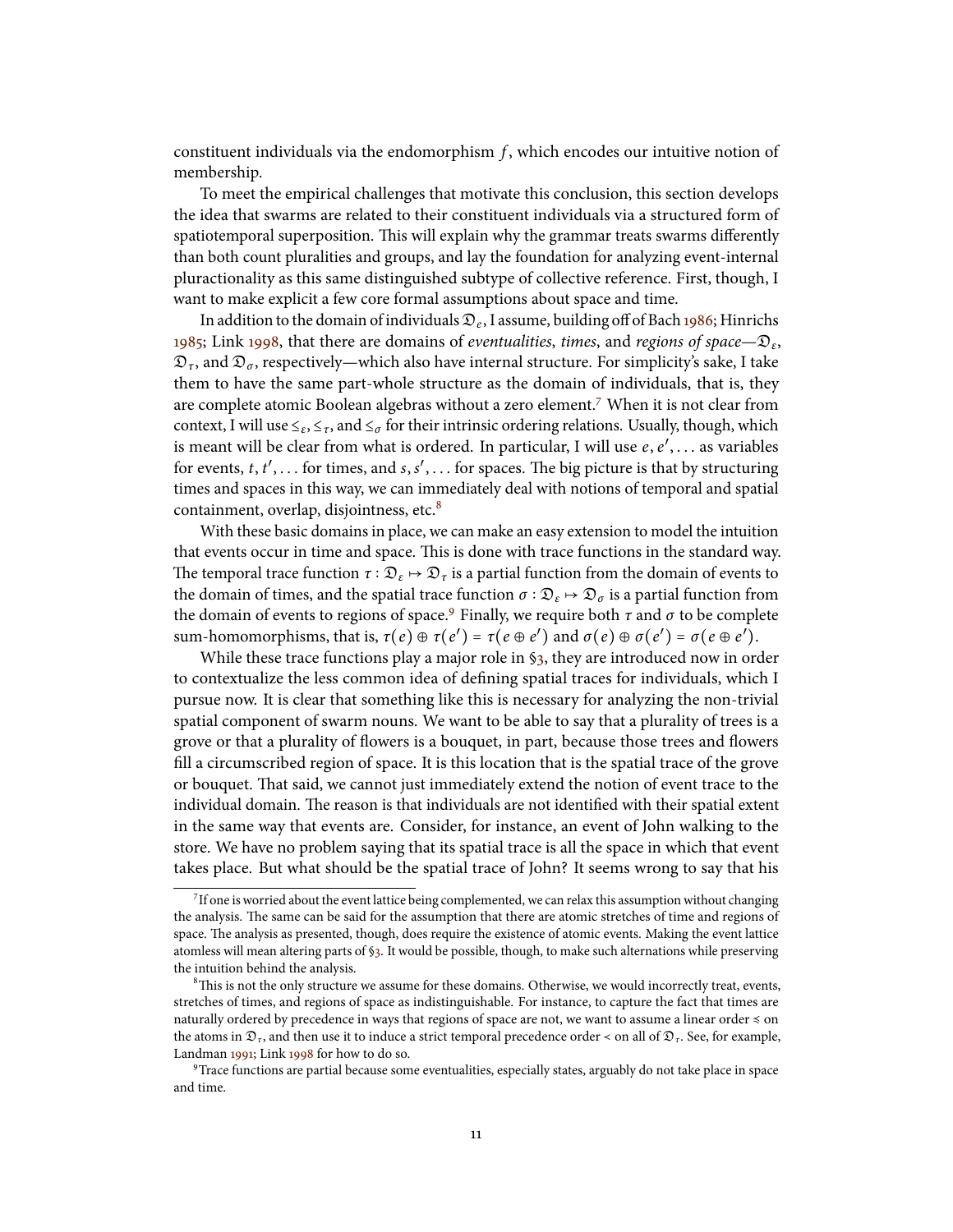spatial trace is every location he ever occupies. Instead, we want to say that an individual's spatial trace is only defined relative to some period of time—that is, the space the individual occupies over that time. Intuitively, the unmarked case of an individual's spatial trace is its spatial extent at an instant. For this reason, I propose that the individual spatial trace  $\varsigma$  is a function from instants and individuals to spatial extents. That is,  $\varsigma : \mathfrak{D}_e \times \mathfrak{D}_\tau^\circ \mapsto \mathfrak{D}_\sigma$ , where  $\mathfrak{D}_\tau^\circ$  are the atomic times, or instants, in  $\mathfrak{D}_\tau$ . Thus, we can use  $\varsigma$  to give the spatial extent of an individual at a particular instance. While we could cumulatively close  $\varsigma$  in order to track an individual's path in space over time, this will not be necessary in the analysis that follows. In fact, I will usually suppress the individual trace's time argument, taking it to be some contextually salient instant.

These background assumptions set the stage for analyzing swarm nouns. Thinking back to the analysis of group nouns in Barker [1992,](#page-37-3) the central idea is to treat groups as atomic individuals that are associated with a plurality via the membership function. I propose that swarms are formally similar, except that they are related to a plurality via the spatial trace function. In particular, they denote atoms whose spatial trace can be partitioned into small parts, each of which is itself the trace of an individual satisfying some lexically specified predicate.<sup>[10](#page-11-0)</sup> The result for a noun like grove is provided in (25), given the definition of a partition in (23) and a fine partition in  $(24)^{11}$  $(24)^{11}$  $(24)^{11}$ .

- (23) **part** $(P, x)$  iff
	- a.  $\oplus P = x$
	- b.  $\forall x (x \in P \rightarrow \neg \exists y (y \in P \land x \circ y))$

'P partitions  $x$  iff the elements of P sum to  $x$  and no elements of P overlap.'

- (24) **fine**<sub> $\mu$ </sub>(P) iff every  $x \in P$  is very small on measure  $\mu$ , but  $\bigoplus P$  stands out on  $\mu$ .<sup>[12](#page-11-2)</sup>
- (25) grove **→**  $\lambda x \exists P$ [atom $(x) \land$  **contiguous** $(c(x)) \land$  **part** $(P, c(x)) \land$  **fine**<sub> $\mu = area(P) \land$ </sub>  $\forall s \in \mathsf{P}\exists y[s(y) = s \land \text{Tree}(y)]$

The translation in  $(25)$  has been split into two lines for perspicuity. The first says that *grove* will apply to atomic individuals whose contiguous spatial trace can partitioned to small parts.

<span id="page-11-0"></span> $10^{\circ}$ The analysis shows clear parallels with that developed by Champollion [2010](#page-37-5) for a variety of distributivity phenomena under the heading Strata Theory. The major differences are that (i) my analysis must use partitions, not covers, and (ii) it quantifies over the parts of an entity's trace, not the parts of an entity directly. An important area of future research is to see whether we can at least partitially unify in some overarching theory the phenomena presented here with those discussed his work.

<span id="page-11-2"></span><span id="page-11-1"></span><sup>&</sup>lt;sup>11</sup>Note that x and y overlap—x  $\circ$  y—just in case there is a z such that  $z \le x$  and  $z \le y$ .

<sup>&</sup>lt;sup>12</sup>There are various ways to formalize this notion of contextually specified comparative smallness. Here is one. Let  $\mu$  be a measure function—a function from entities to degrees on scale—defined for the partitioned object. For example, if we partition a space,  $\mu = area$  would map elements of  $\mathfrak{D}_{\sigma}$  to degrees on a scale with dimension *area*. Now we say that a partition satisfies **fine** just in case for all x in the partition,  $\mu(x) < d_{small} < d_{std} \leq \mu(\oplus P)$ . If this condition holds, it follows that there must be many elements of the partition, each of which is very small, and very small compared to the partitioned object.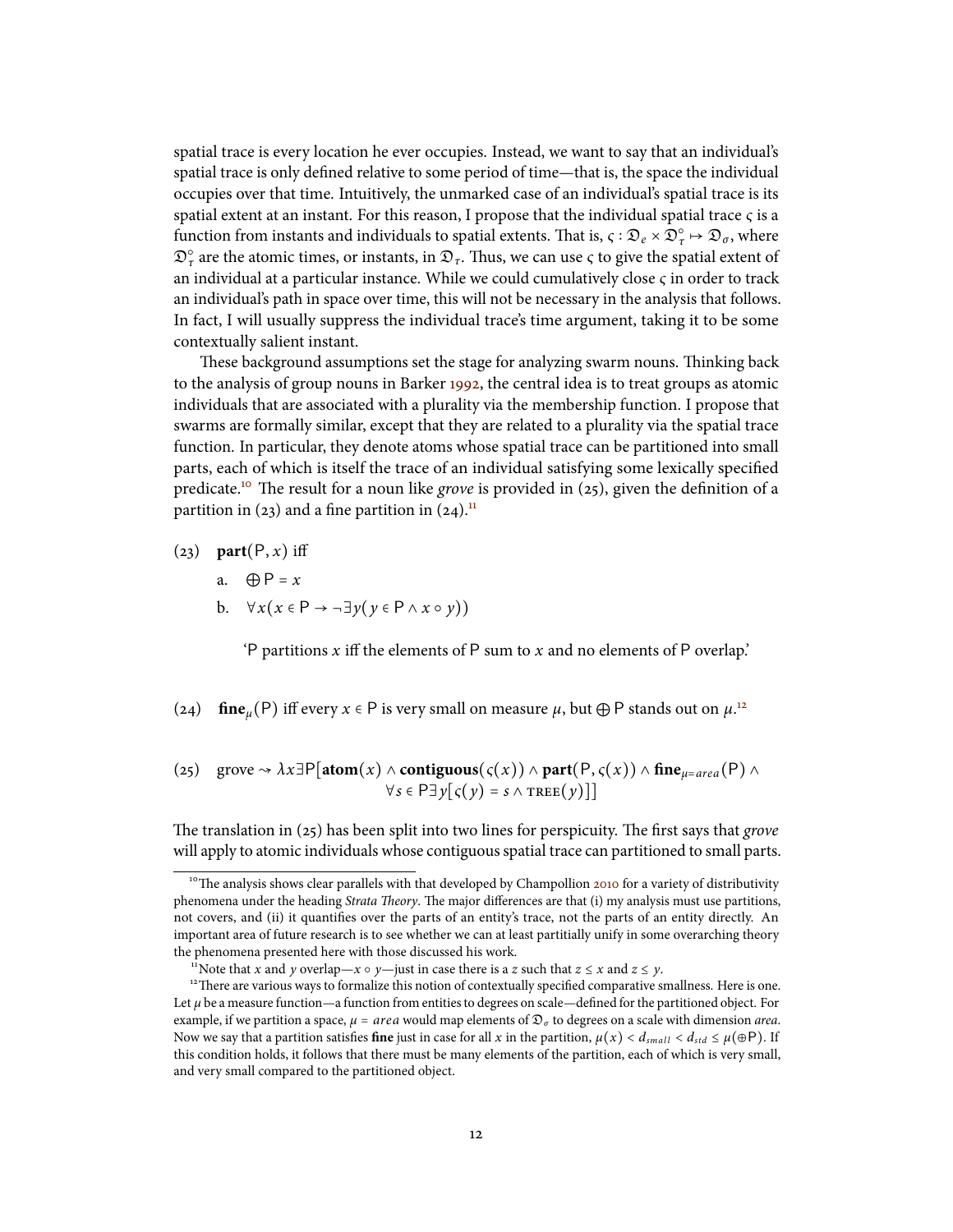The second line requires that each element of the partition is the spatial trace of a tree.<sup>[13](#page-12-0)</sup> This last condition is given as part of the lexical semantics of *grove* and will differ across various swarm nouns.<sup>[14](#page-12-1)</sup> Not only does  $(25)$  capture the intuitively correct satisfaction conditions for a predicate like grove, it makes a series of correct predictions about the distribution and interpretation of swarm nouns.

First, the existence of a grove entails the existence of a plurality of trees, just as other collective nouns, like committee, entail the existence of a plurality of members. Even better, though, (25) correctly predicts that swarms have a large number of constituent individuals, not just a plurality, as the contrast in (20) requires. That is, while a *team, committee*, or family can felicitously have only two members, swarms always need many more. Two trees can never form a *grove*. This entailment follows from the definition of a fine partition and the fact that an individual's spatial trace is given by a function. To see this, consider the fact that if the partition of a space has only two parts, even if we try to minimize their individual sizes, neither will be very small compared to the whole. We can only ensure that every element of the partition is very small relative to the whole if we have a partition with a large cardinality. But then, because  $\varsigma$  cannot map the same individual at the same time to two different regions of space,  $(25)$  requires the cardinality of the trees that compose the grove to equal the cardinality of the spatial partition. The result is that swarm nouns like grove, horde, and bouquet are correctly predicted to require, not just a simple plurality of constituent individuals, but a plurality of large cardinality.

The analysis of swarm nouns, as exemplified by  $(25)$ , also correctly predicts that they should be ungrammatical with those collective predicates in (10-11), as well as the distributivity operator one by one in  $(15)$ . The reason is that swarm nouns denote atomic individuals, but unlike group nouns, their constituent individuals are completely inaccessible. I established, following Barker [1992,](#page-37-3) that (a subset of) collective predicates and one by one can target group nouns because they can find the plural individual they require by feeding the group through the membership function. Since swarm nouns are not related to a plurality under the membership function, they fail to have the same distribution. Instead, swarms are related to a plurality by means of the individual spatial trace function. Crucially, this function, unlike the membership function, cannot be used to pick out a plural individual. It merely maps a swarm atom to a region of space.<sup>[15](#page-12-2)</sup>

The analysis captures the fact that with respect to predicates and adverbials that select for pluralities, swarms act like atomic individuals. Their behavior with respect to stubborn distributivity strengthens this conclusion and receives a unified explanation. Recall that

<span id="page-12-0"></span><sup>&</sup>lt;sup>13</sup>The lexical semantic representations of swarm nouns most likely include additional spatial conditions. For example, groves should be vaguely circular. Such conditions appear to be grammatically inert, though, so I will continue to leave them unspecified.

<span id="page-12-1"></span> $14$ In the final section, [§4,](#page-31-0) I present examples from Romanian and Tzotzil in which swarm nouns are derived. In these cases, the lexical predicate in the schema in (25) is provided compositionally, not lexically.

<span id="page-12-2"></span><sup>&</sup>lt;sup>15</sup>One might worry that maintaining this distinction between group nouns and swarm nouns is tied too closely to an analysis that makes use of Barker's membership function. This is not the case. For instance, Landman [\(1989b,](#page-38-8) [2000\)](#page-38-2) provides an account where groups are derivable via the ↑–operator, which maps pluralities to group atoms. It is paired with the ↓–operator, which maps group atoms to plural individuals. Under this account of groups, we would say that *one by one* and collective predicates can use  $\downarrow$  to access the pluralities that compose a group atom. If swarms are outside of the domain of ↓, that is, if they are pure atoms like the analysis in (25) maintains, they should be ungrammatical with one by one and the collective predicates in (10-11).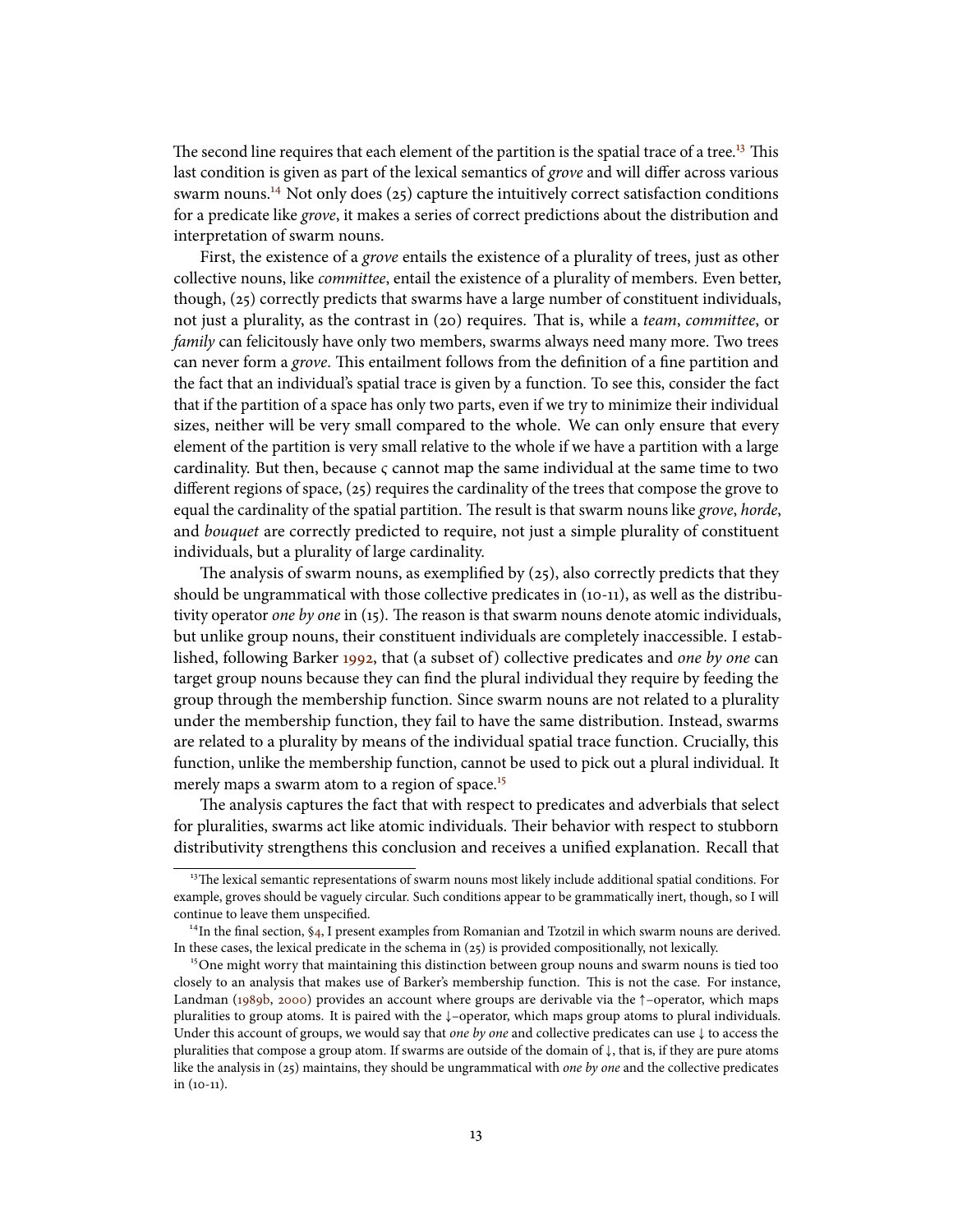so-called stubbornly distributive predicates cannot be predicated of groups, but instead distribute down to their members. This is not the case for swarms, as examples like  $(18-19)$ show. A wide grove says nothing about the width of the trees that compose it. This is in stark contrast to a wide team. If stubbornly distributive predicates are those that can have only atomic participants, as Schwarzschild [2011](#page-39-4) argues, then the analysis of swarm nouns in (25) correctly predicts that swarms should be able to fall in the extension of stubbornly distributive predicates. We have already seen through the behavior of group nouns and distributors like *one by one* that the individuals composing groups are accessible to the grammar. It is not surprising, then, that groups cannot be in the extension of stubbornly distributive predicates, only their atomic members.

The final difference between swarm nouns and group nouns concerns the existence criteria for the kinds of individuals they denote. When a committee finishes meeting and its members go home, the committee does not dissolve. Committees are not defined in terms of the spatiotemporal properties of the individuals that constitute them. They are defined in terms of membership and shared goals. The same is true for platoons, teams, and families. Swarms are different. If all of the warriors in a horde go home, the horde ceases to exist. Similarly for groves and bouquets. If we take the flowers in a bouquet and place them around the room, the bouquet is no more. Swarms are clearly defined in terms of the spatiotemporal properties of their members. They must fill some contiguous region of space. This insight is immediately captured in the analysis in  $(25)$ , which is based on filling the contiguous spatial trace of an atomic individual with a plurality. In particular, the contiguity condition in (25) requires that for each two regions of space  $s \leq \varsigma(x)$  and  $s' \leq \varsigma(x)$ , there is a third region  $s'' \leq \varsigma(x)$  that overlaps both s and s'. This condition prevents two or more sets of non-contiguous trees from forming a grove, which is clearly absurd, though not ruled out by the definition of partition in  $(23)$  alone. Moreover, it captures that fact that while natural language allows singular reference to non-spatially-contiguous individuals, this is just not the case for swarm nouns. The fact that the analysis uses a trace function to make sense of the existence criteria of swarms, as well as to explain their opaqueness to distributivity and the large cardinality of their constituent individuals, is a major advantage of the proposal. An analysis that used different mechanisms to account for these three facts fails to explain why they co-occur, and as we shall see in subsequent sections, continually co-occur across languages, semantic domains, and syntactic categories.

This section started with a series of new empirical arguments motivating a distinct subclass of collective nouns, separate from canonical group nouns like *committee*. The rest of the section developed an analysis of these swarm nouns that is based on the idea that they denote individuals whose spatial trace has a particular structure to it. It must be divisible into small parts, each of which is the spatial trace of an individual satisfying a lexically specified predicate. Example  $(26)$  summarizes the analysis for an arbitrary swarm noun, where PRED is some predicate lexically specified by the noun in question.

(26) 
$$
\lambda x \exists P[\text{atom}(x) \land \text{part}(P, \varsigma(x)) \land \text{contiguous}(\varsigma(x)) \land \text{fine}_{\mu = area}(P)
$$
  
 $\land \forall s \in P \exists y [\varsigma(y) = s \land \text{pRED}(y)]]$ 

With this background in place, the next section argues that denotations like (26) are not the providence of nominals alone. In particular, I show that event-internal pluractional verbs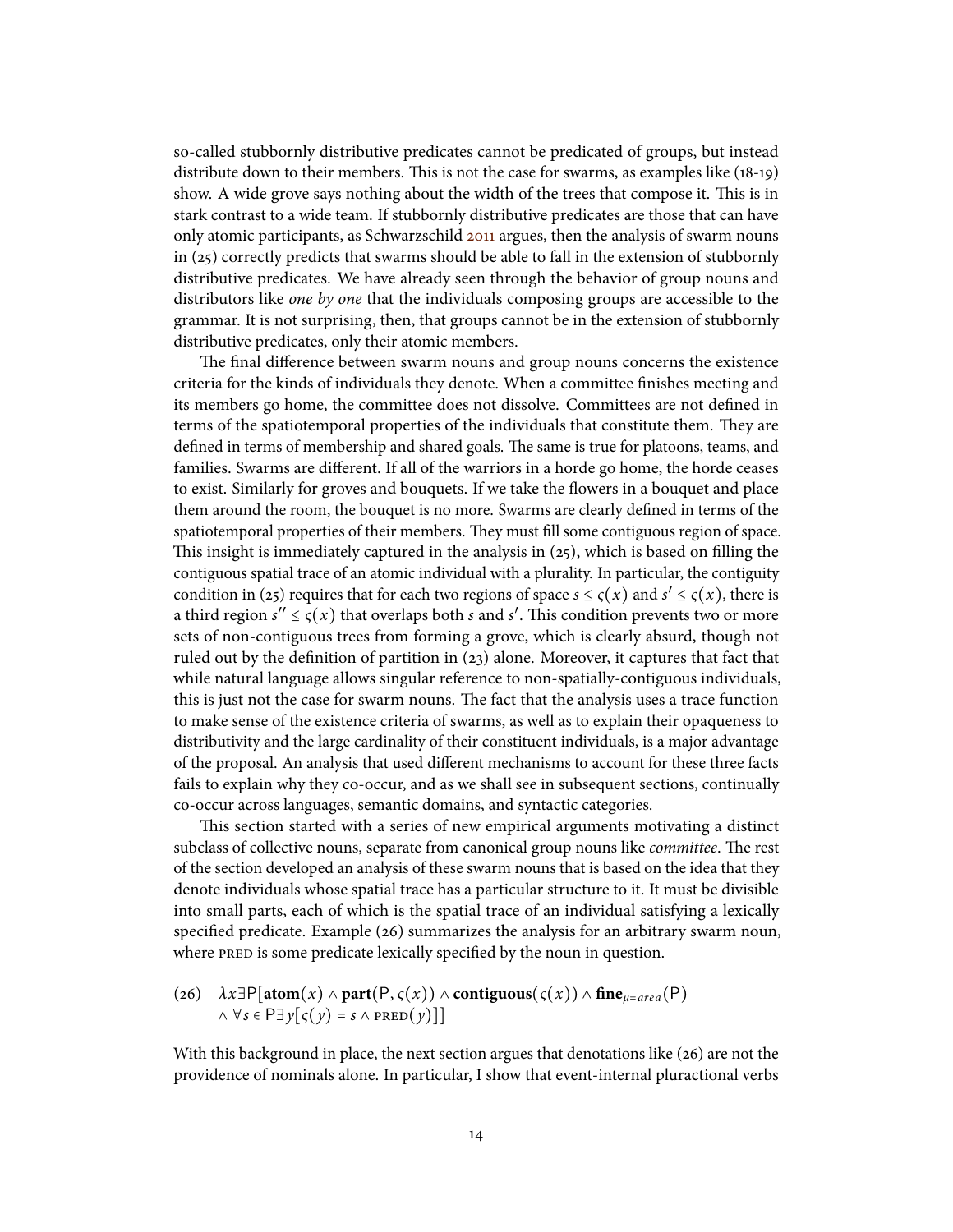have similar denotations, and that the peculiar properties of these verbs follow from the fact that they are predicates of swarms in the event domain.

# <span id="page-14-0"></span>**3 Event-internal Pluractionals: Swarms in the Event Domain**

It is best to first approach the notion of event-internal pluractionality through examples. Consider the case of Yurok, which has two pluractional morphemes that have been traditionally called the *iterative* and the *repetitive* (Garrett [2001\)](#page-37-6). Examples (27-28) illustrate that the kinds of plural events they describe are very different.

- $(z_7)$  Ko'mov-o' ('o) hear-SG (LOC) **REP**.knock **prkw**prkwr 'I hear knocking.' (someone's at the door) (Wood [2007:](#page-39-0) ex.7, p.148)
- (28) kipun kw**eg**eskwes-ek winter have.a.cold.**ITR**-1SG 'I get colds in the winter.' (Wood [2007:](#page-39-0) ex.5c, p.146)

The repetitive in  $(27)$ , which is our event-internal pluractional, describes a plurality of events that appear to cohere together as a single event, especially in contrast to the iterative in (28), which has been called, in opposition to (27), an *event-external* pluractional. For instance, an event of knocking at the door has repetitions as part of its character. That is, each knock is not independent, but part of a single event of requesting entry, which takes place on just one occasion. In contrast, the iterative in example (28) describes a plurality of events that cohere less. The colds happen on different occasions and they are clearly independent. They do not add up to an event with a singular character like the knocking event and the knocks that compose it. It is because the repetitions in examples like  $(zz)$  appear to take place internal to some macro event that Cusic [\(1981\)](#page-37-0) first calls them event-internal.

While the contrast between  $(27)$  and  $(28)$  is interesting in its own right, one of the major results in the pluractionality literature is the discovery that this opposition in Yurok is crosslinguistically robust. Looking at large samples of such expressions, one finds that pluractional verbs tend behave either more like (27) or more like (28) (Cusic [1981;](#page-37-0) Lasersohn [1995;](#page-38-3) Wood [2007;](#page-39-0) Xrakovskij [1997\)](#page-39-5). In particular, based on a typological survey, Wood [\(2007\)](#page-39-0) develops a set of criteria that distinguish event-internal pluractionality from eventexternal pluractionality. These criteria play an important role in this section, whose goals are twofold. First, I show that the Kaqchikel pluractional introduced in (3) is a prototypical event-internal pluractional in virtue of meeting these previously established criteria. I then show, through analyzing the Kaqchikel facts, that the crosslinguistically stable properties of event-internal pluractional verbs follow immediately if they are the verbal equivalents of swarm nouns.

#### <span id="page-14-1"></span>**3.1 Kaqchikel –Ca' as an Event-internal Pluractional**

Before I show you that event-internal pluractional verbs are the eventive counterparts of swarm nouns, I have to present the core data about a pluractional of this type. In particular,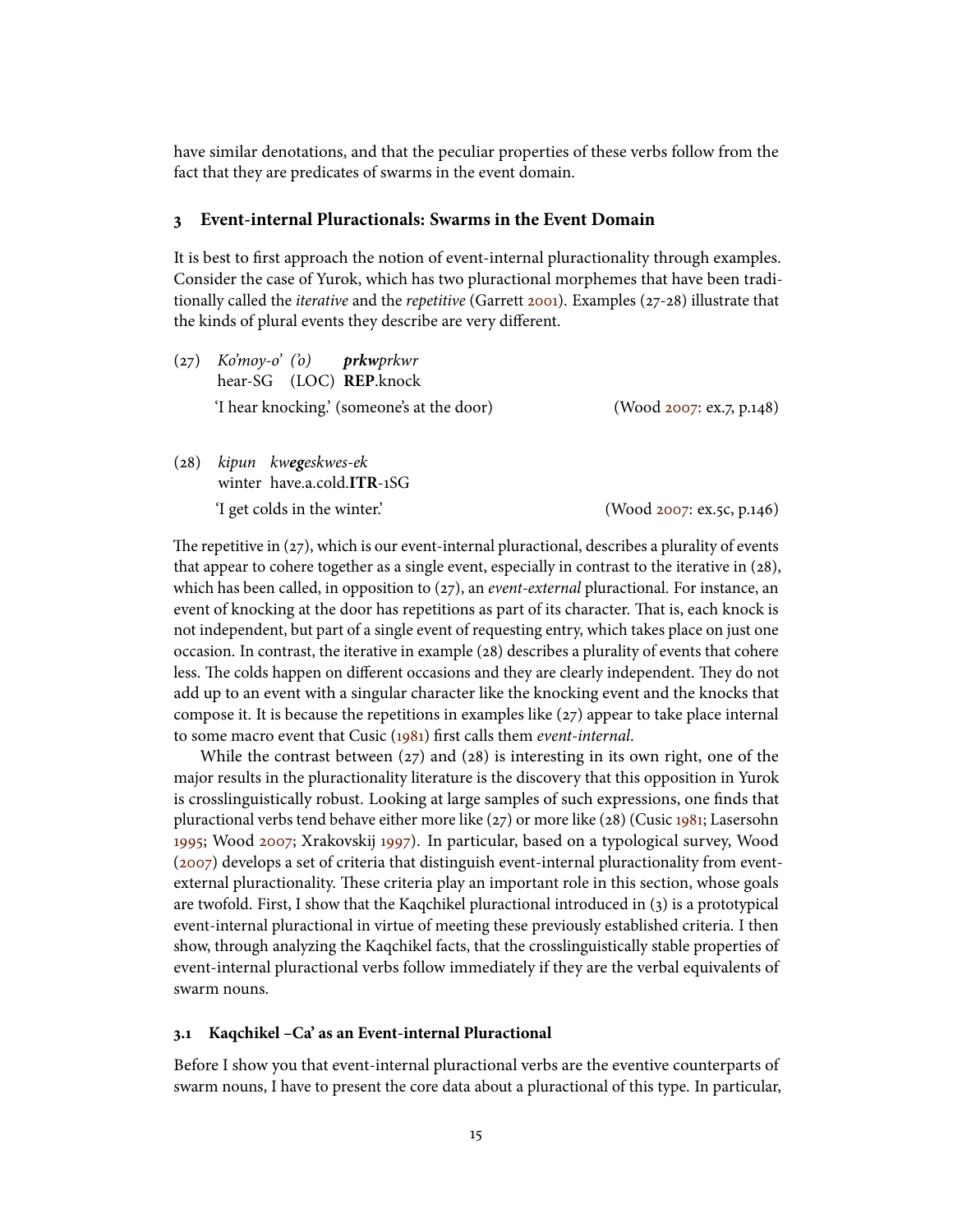I will focus on the verbal derivation  $-Ca'$  in Kaqchikel, illustrated by the following naturally occurring examples.[16](#page-15-0)

- (30) Cutzal Chacach, Armando Cali & Cojtí Maracario [1999:](#page-37-7) p. 245 Jun ak'wal yalan n-Ø-u-qeb'-**eqa'** a child much ICP-A3s-E3s-rub-**Ca'** E3s-REFL P  $r-i$ pan ulew. earth 'A child is rubbing himself on the ground.'
- (31) Cutzal Chacach, Armando Cali & Cojtí Maracario [1999:](#page-37-7) p. 371 Jun xti a DIM blind E3s-all day ICP-A3s-E3s-strum-**Ca'** the E3s-guitar P market moy r-onojel q'ij n-Ø-u-tzin-**itza'** ri ru-q'ojon pa k'ayb'äl. 'A blind person strums his guitar all day in the market.'

The rest of this section is devoted to showing that  $Ca<sup>2</sup>$ -marked predicates in Kaqchikel pattern with event-internal pluractionality crosslinguistically. In doing so, I simultaneously lay out the facts that the swarm-based analysis must capture.

The first generalization is that  $-Ca'$  is sensitive to the aktionsart of the stem it modifies. Like event-internal pluractionals crosslinguistically (Wood [2007\)](#page-39-0),  $-Ca'$  is felicitous with semelfactive stems, but not accomplishments. This is illustrated by the contrast between examples (32a-c) and (33a-c).

#### (32) semelfactives

- a. X-Ø-u-chap-acha' CP-A3s-E3s-touch-Ca' the table ri ch'atäl. 'He kept tapping the table.'
- b. X-Ø-u-k'oj-ok'a' CP-A3s-E3s-knock-Ca' E3s-mouth the house ru-chi' ri *iav*. 'He kept knocking at the door.'
- c.  $X \emptyset u t'in it'a'$ CP-A3s-E3s-hammer(weft)-Ca' the weaving ri kem. 'He kept hammering the weft of the weaving.'

<span id="page-15-0"></span><sup>&</sup>lt;sup>16</sup>You will have no doubt noted that in addition to the copied consonant, a vowel is also copied from the root in the examples above. It is only necessary for phonological reasons. Roots that end in the velar fricative can be derived by  $-Ca'$  without vowel copying, as in (29). For this reason, I will write the vowels in the Kaqchikel examples, but not segment or gloss them.

<sup>(29)</sup> a. tzii**tza**, from  $\sqrt{t}$ zij 'light'

b. tz'ai**tz'a'**, from √*tz'äi* 'hit someone naked/wearing tight clothes'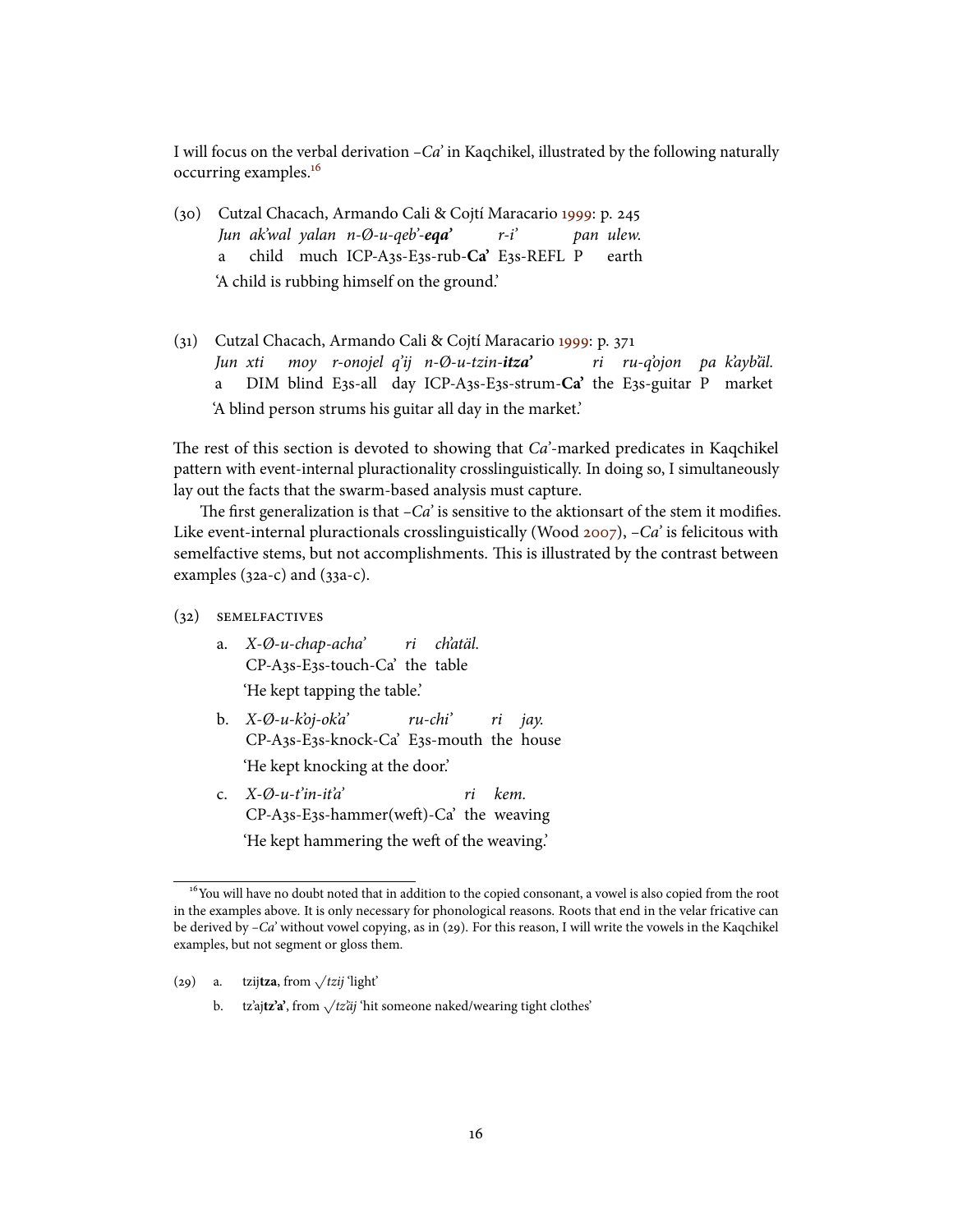- (33) accomplishments
	- a. **#**X-Ø-u-b'an-ab'a' CP-A3s-E3s-build-Ca' the house ri *iav*. 'He kept building the house.'
	- b. **#**X-Ø-u-tz'ib'a-tz'a' CP-A3s-E3s-wrote-Ca' E3s-name ru-b'i. 'He kept writing his name.'
	- c. **#**X-Ø-u-kem-eka' CP-A3s-E3s-weave-Ca' the blouse ri po't. 'He kept weaving the blouse.'

It is natural to think of semelfactives and accomplishments as polar opposites. Intuitively, accomplishments are temporally extended events that involve incremental progress toward a result state. Semelfactives are punctual events that entail no result state. In between these two extremes, we have achievements and activities. The former are not temporally extended, but they are like accomplishments in having a result state. The latter are like accomplishments in being temporally extended, but have no result state. The interaction of achievements and activities with  $-Ca$  shows them to be somewhere between accomplishments and semelfactives. While these stems do not completely reject derivation by  $-Ca'$ , they are felicitous insomuch as they can have a semelfactive-like reading under aspectual coercion.

Let's start with achievements. An achievement is grammatical with  $-Ca'$  only if it can be treated as denoting events that fail to culminate as they usually do. This is illustrated in (34a-c), especially through the speaker comments.

- (34) a. X-Ø-in-ch'ar-ach'a' CP-A3s-E3s-split-Ca' the stump ri tros. 'I kept chopping at the stump.' SPEAKER COMMENT: It's like if your axe is really dull.
	- b. X-Ø-in-tzuy-utza'. CP-A3s-E3s-sit-Ca' 'I kept (making the motion of) sitting there.' Speaker Comment: Your bottom doesn't really hit the chair.
	- c.  $X \emptyset u y \infty$ ' CP-A3s-E3s-double.over-Ca' ri wrap ri su't. 'I kept folding over the wrap.' Speaker Comment: Like if you can't get it lined up even.

This aspectual coercion is not just pragmatic, but has detectable semantic effects. If  $Ca<sup>2</sup>$ marked predicates denote events which must not culminate, it is predicted that a sentence with a coerced achievement should not entail a minimally different non-pluractional sentence. The reason is that, after coercion, the truth of the pluractional sentence will not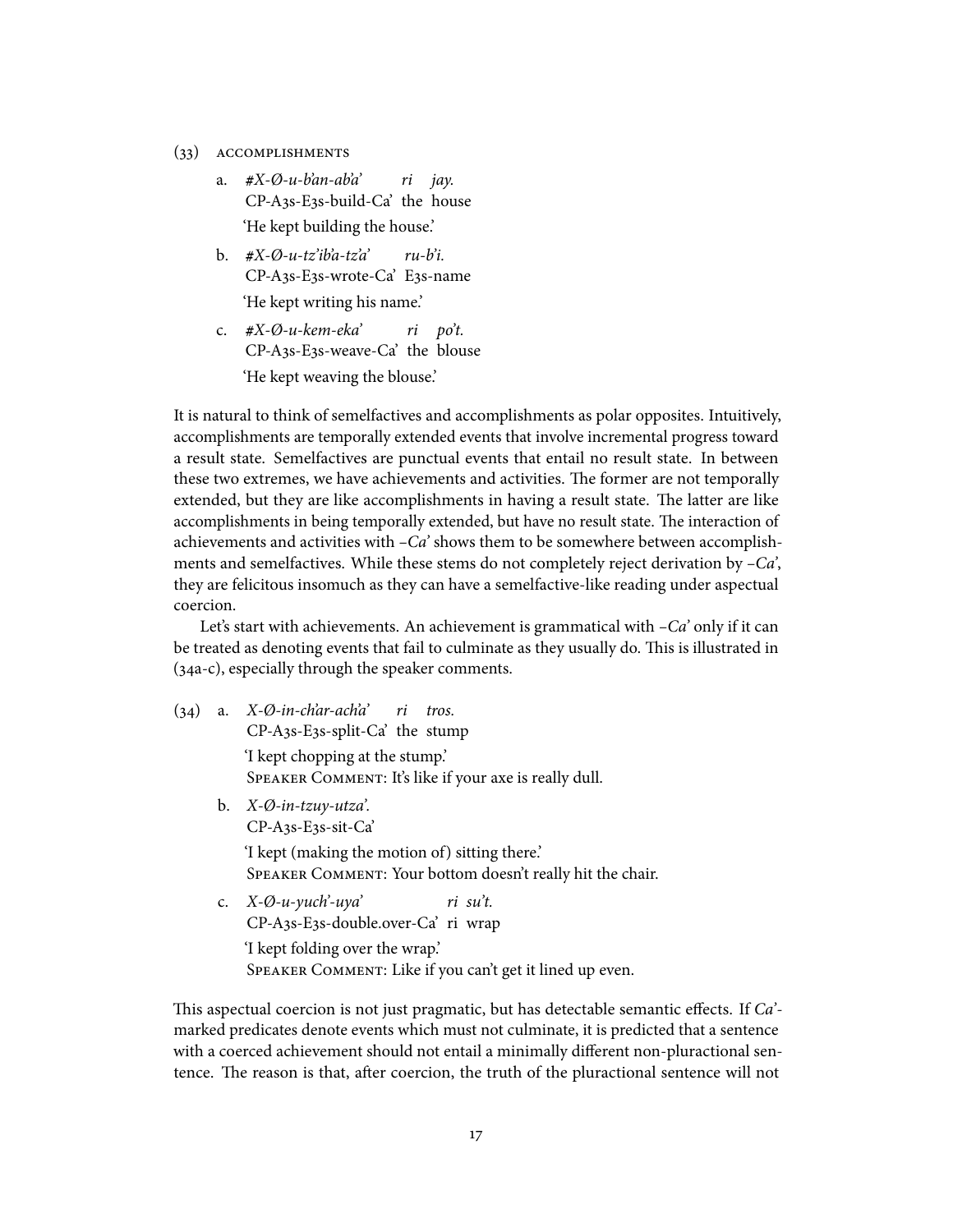ensure the existence of an event that satisfies its non-pluractional counterpart. This prediction is borne out in (35-36). Note that we have the same verb stem across the positive and negative clauses in the following examples. The difference in meaning is attributable to the pluractional derivation.

- (35) X-Ø-in-ch'ar-ach'a' CP-A3s-E1s-split-Ca' the stump, but NEG CP-A3s-split.PAS IRR ri tros, po man x-Ø-ch'ar ta. 'I kept chopping at the stump, but it didn't split.'
- $(36)$   $X-\emptyset$ -u-tzuv'-utza', po man x- $\emptyset$ -tzuv-e' ta. CP-A3s-E3s-sit-Ca', but NEG CP-A3s-sit IRR 'She kept sitting up and down there, but she didn't sit.'

As a control, note that the entailment goes through with  $Ca<sup>2</sup>$ -marked semelfactives. This is because each of the repeated events that the pluractional requires will satisfy the nonpluractional predicate.

(37) **#**X-Ø-u-k'ut-uk'a' CP-A3s-E3s-look.at-Ca' the blouse P-E1s-DAT but NEG CP-A3s-E3s-point IRR ri po't  $ch-w-e'$ , po man x-Ø-u-k'ut ta  $ch-w-e$ <sup>'</sup>. P-E1s-DAT

'She kept showing me the blouse, but she didn't show it to me.'

(38) **#**X-Ø-u-pitz'-ipa' CP-A3s-E3s-squeeze-Ca' the tomato, but NEG CP-A3s-E3s-squeeze IRR ri pix, po man x-Ø-u-pitz' ta. 'She kept squeezing the tomato, but she didn't squeeze it.'

The case of activities is similar. An activity cannot be derived by  $-Ca'$  without greatly altering the character of the events that the stem usually denotes. Activities have no result state, making them like semelfactives in this way, but they are temporally extended. The following examples show that activities are felicitous with  $-Ca'$  if it is possible to construe the verb stem as denoting non-temporally extended events. The following examples illustrate the generalization. The comparison between the (a) and (b) examples below shows that the pluractional derivation prevents the activity from progressing.

| (39) | a. X-Ø-u-chok-ocha' ri ch'ich'.                                          |
|------|--------------------------------------------------------------------------|
|      | CP-A3s-E3s-push-Ca' ri car                                               |
|      | 'He kept pushing on the car.'                                            |
|      | SPEAKER COMMENT: It's like it's stuck and keeps rocking back into place. |
|      | b. $Oxi'$ hora $x - \emptyset$ -u-chok-omij pe ri ch'ich'.               |
|      | three hours CP-A3s-E3s-push-VTD DIR the car.                             |
|      | 'He pushed the car here for three hours.'                                |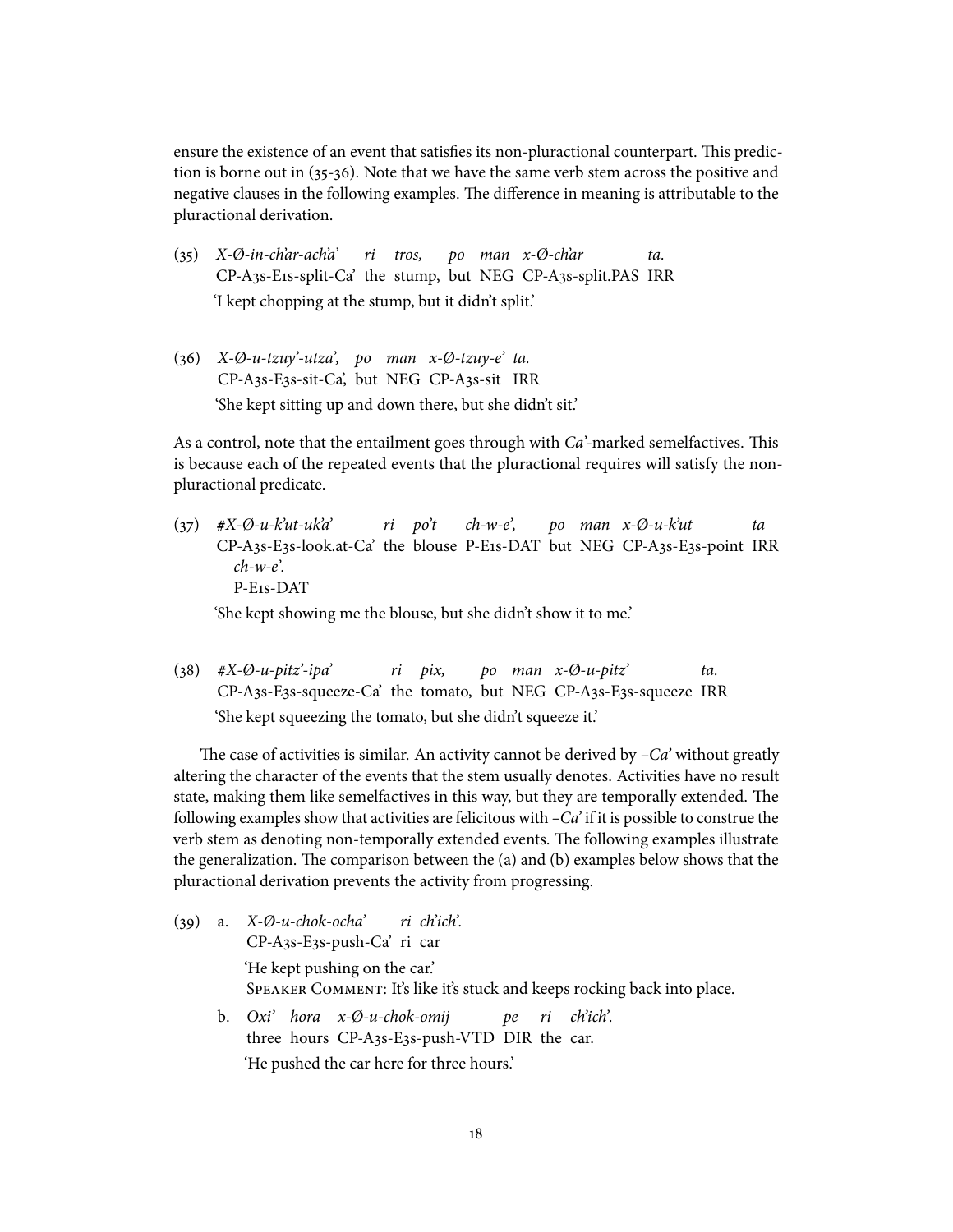- $(40)$  a.  $X \emptyset$ -u-sir-isa' CP-A3s-E3s-roll-Ca' ri ball ri koloch'. 'I kept rolling the ball (back and forth in place).'
	- b. X-Ø-u-sir-irej CP-A3s-E3s-roll-VTD ri ball ri koloch' r-ichin n-Ø-etz'a-n E3s-for ICP-A3s-play-AP E3s-with r-ik'in. 'He rolled the ball to play with it.'
- $(41)$  a. X-i-ru-tz'et-etz'a'. CP-A1s-E3s-look.at-Ca' 'He kept glancing at me.'
	- b. Jun hora x-i-ru-tz'et. one hour CP-A1s-E3s-look.at 'He looked at me for an hour.'

Another way to characterize the effect of the pluractional is that it requires the repetition of some initial subpart of an event that would satisfy a similar non-pluractional predicate. Once again, the type of coercion observed makes these stems approximate a semelfactive. The repeated events are not normal activities, but events that cannot be temporally extended.

Summarizing,  $-Ca'$  is sensitive to the aktionsart of the stem to which is applies. Eventexternal pluractionals tend not to care about aktionsart, but it is well-attested for event-internal pluractionals to preferentially target semelfactives (Wood [2007\)](#page-39-0). This is precisely what we see with  $-Ca'$ . It is grammatical with semelfactives, ungrammatical with accomplishments, and acceptable with achievements and activities insomuch as they can be coerced into predicates of events that are short and do not culminate—that is, events with a semelfactive profile. Plausibly, the reason why accomplishments like (33a-c) cannot be successfully coerced is that even if their end states are removed, they have complex, heterogeneous preparatory processes, which cannot be easily reduced to a single, punctual, repeatable event. A core goal for the analysis developed in the following section is to show that the preference for semelfactive verbs, and the need for semelfactive coercion in other cases, is a consequence of the fact that event-internal pluractionality is swarm reference in the event domain.

The second way that  $Ca<sup>2</sup>$ -marked predicates pattern with event-internal pluractional verbs crosslinguistically is that the parts of the plural events they denote are nearly contiguous. The following examples illustrate this point in a controlled manner, but even the naturally occurring examples in (30-31) and (3) describe scenarios that could only involve contiguous repetitions.

(42) Suppose Juan knocks on the door once every 10 seconds for 10 minutes. **#**A Xwan x-Ø-u-k'oj-ok'a' CLF Juan CP-A3s-E3s-knock-Ca' E3s-mouth the door ru-chi' ri *iav*. 'Juan kept knocking at the door.' Speaker Comment: No, it has to be continuous.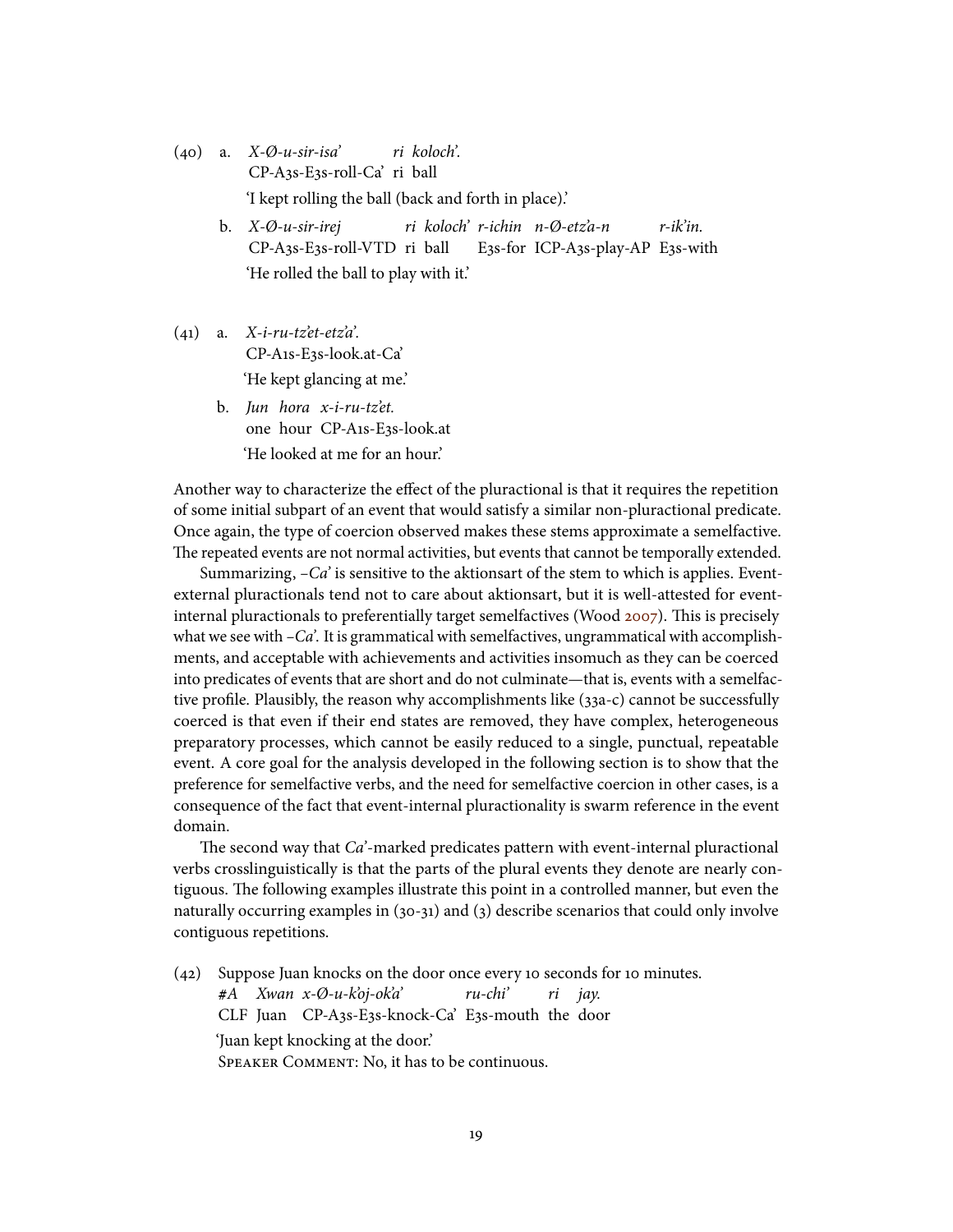(43) Suppose Juan has a rash on his arm and every so often it itches so he scratches it. **#**A Xwan x-Ø-u-roch-ora' CLF Juan CP-A3s-E3s-scratch-Ca' E3s-hand r-aq'a. 'Juan kept scratching his arm.' Speaker Comment: No, it would be like this: [scratches vigorously back and forth on her arm].

(44) Suppose you see Juan every day and he gives you a dirty look. **#**A Xwan x-i-ru-tz'et-etz'a'. CLF Juan CP-A1s-E3s-look.at-Ca' 'Juan keeps looking at me.' Speaker Comment: No, it would have to be like this: [speaker turns his head a bit and shoots a glance over and over].

The scenarios in  $(42-44)$  look at downtimes ranging from 10 seconds to days. Crucially,  $-Ca$ cannot be used. Speakers' comments make this clear, especially when they act out scenarios in which  $-Ca'$  would be appropriate. They always use rapid, almost frantic, contiguous repetitions, which is expected from an event-internal pluractional.

Another distinguishing property of event-internal pluractionals, which is especially interesting if we want to assimilate them to a species of nominal plurality, is that the events they denote must have a large, though contextually specified cardinality. Examples  $(45-47)$ show that  $Ca<sup>2</sup>$ -marked predicates have this property. They require many repetitions.

- (45) Suppose Juan looks over at you twice. **#**A Xwan x-i-ru-tz'et-etz'a'. CLF Juan CP-A1s-E3s-look.at-Ca' 'Juan keeps looking at me.'
- (46) Suppose Juan taps the table 4 or 5 times. **#**A Xwan x-Ø-u-chap-acha' CLF Juan CP-A3s-E3s-touch-Ca' the table ri ch'atäl. 'Juan keeps touching the table.'
- (47) Suppose Juan taps the table 15 or 20 times. A CLF Juan CP-A3s-E3s-touch-Ca' the table Xwan x-Ø-u-chap-acha' ri ch'atäl. 'Juan keeps touching the table.'

Another argument for this position is that  $-Ca'$  often occurs with high intensity adverbials in naturally occurring examples. For instance, (30-31) and (3) contain adverbials like jebël 'good (e.g., I moved them good.)', yalan 'very/a lot', ronojel q'ij 'all day'. These adverbials can be treated as further fixing the contextually specified cardinality of repetitions. The fact that they uniformly indicate large numbers of repetitions supports the data in (45-47).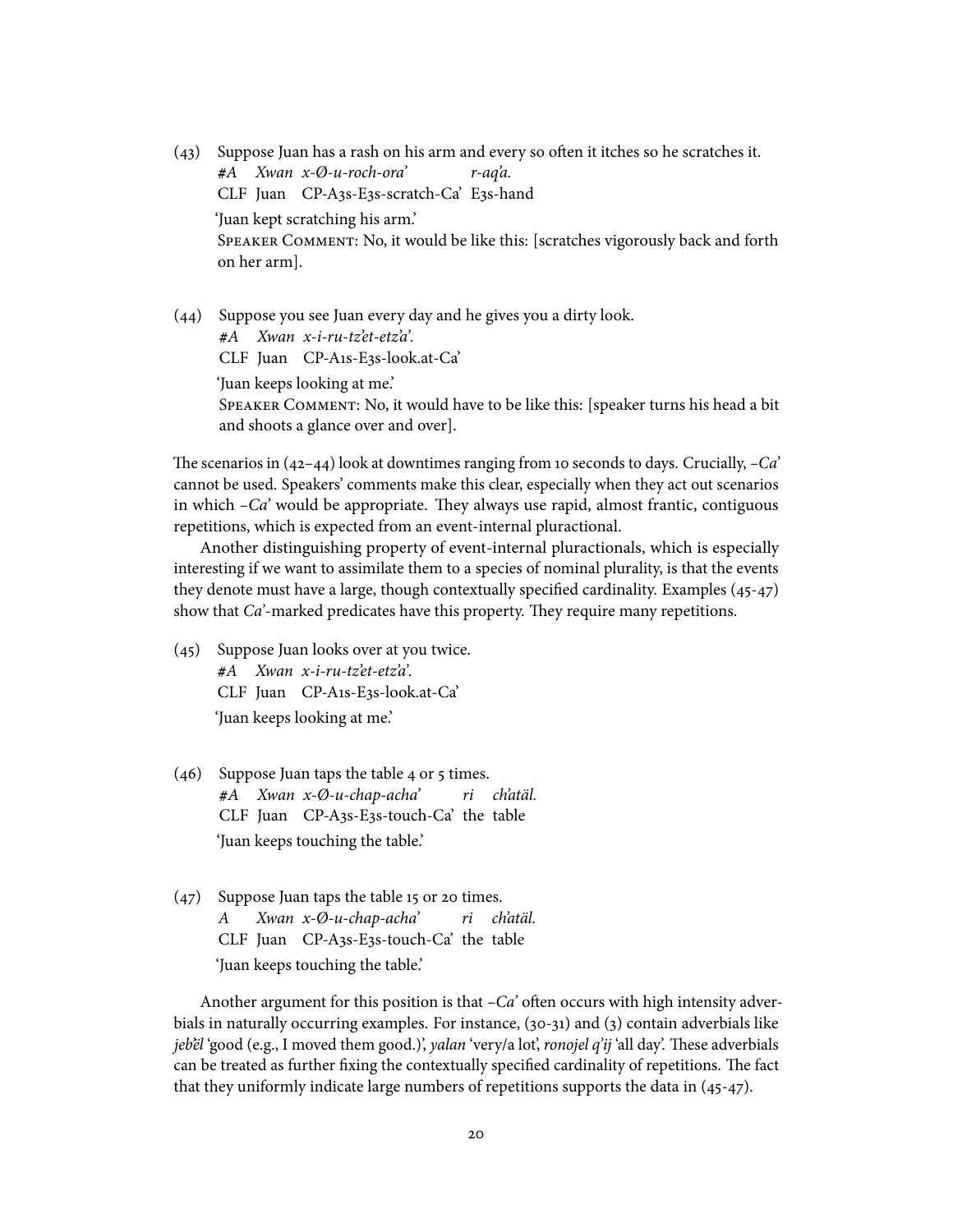Finally, Ca'-marked predicates behave like event-internal pluractionals when interacting with distributivity. In particular, the parts of the plural event that satisfy the pluractional predicate are completely opaque to all avors of distributivity. Because it is not possible to distribute the parts of one of these events over individuals, the result is that arguments of Ca'-marked predicates must participate in plural events under both distributive predication and distributive quantification. For instance, example  $(48)$  has no reading where each of the individuals in the extension of the plural subject participates in a single glancing event, even if the sum of those events has the appropriate cardinality and temporal profile. Instead, the most salient reading of (48) has each of the people repeatedly glancing at me.

- (48) Suppose there is a large group of people across the street and they each turn and glance at me once. **#**X-i-ki-tz'et-etz'a' CP-A1s-E3p-look.at-Ca' the person-PL ri winaq-i'. 'The people kept glancing at me.'
- (49) Suppose a bunch of people come by my market and pick up a particular tomato, squeeze it once, and put it down. **#**X-Ø-ki-pitz'-ipa' CP-A3s-E3p-squeeze-Ca' that one tomato there la jun xkoya' la'. 'They kept squeezing that tomato.'

Not surprisingly, appending a distributive quantifier like *chikijujunal* 'each of them' does not generate the target interpretation. For instance, examples (50-51) cannot have a reading where each individual in the extension of the plural subject participates in a single event. They must all participate in plural events.

- (50) Suppose there is a large group of people across the street and they each turn and glance at me once. **#**Chi-ki-ju-jun-al P-E3p-one-RED-NOM the person-PL CP-A1s-E3p-look.at-Ca' ri winaq-i' x-i-ki-tz'et-etz'a'. 'Each of the people kept glancing at me.'
- (51) Suppose a bunch of people come by my market and pick up a particular tomato, squeeze it once, and put it down. **#**Chi-ki-ju-jun-al P-E3p-one-RED-NOM CP-A3s-E3p-squeeze-Ca' that one tomato there x-Ø-ki-pitz'-ipa' la jun xkoya' la'. 'They each kept squeezing that tomato.'

All that the distributive quantifier does is rule out collective interpretations of pluractional predicates, which are otherwise licit.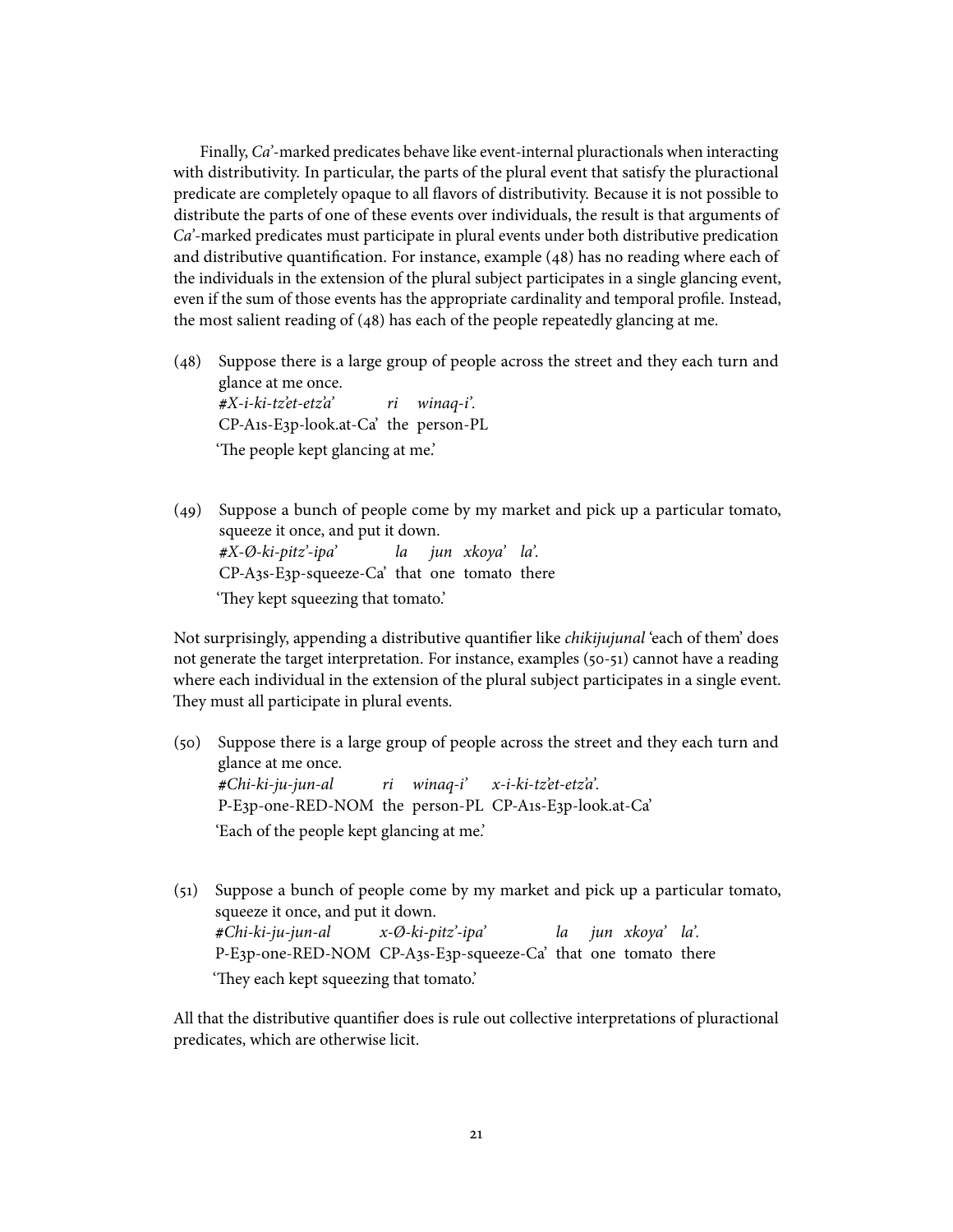- (52) Suppose a group of people are trying to push a big bus, but are having trouble moving. It just keeps rocking back and forth. X-Ø-ki-chok-ocha' CP-A3s-E3p-push-Ca' the bus ri ch'ich'. 'They kept pushing on the bus.'
- (53) Suppose a group of people are trying to push a big bus, but it is having trouble moving. It just keeps rocking back and forth. **#**Chi-ki-ju-jun-al P-E3p-one-RED-NOM CP-A3s-E3p-push-Ca' the bus x-Ø-ki-chok-ocha' ri ch'ich'. 'Each of them kept pushing on the bus.'

By resisting distribution over pluractional subevents, the suffix  $-Ca$ ' behaves exactly as we would expect if it derived event-internal pluractional predicates. The swarm-based analysis developed in the following section is able to explain in a unified way, both the observed opacity to distributivity, as well as the aspectual and temporal generalizations presented above.

#### <span id="page-21-1"></span>**3.2 A Swarm-based Account of Event-internal Pluractionality**

[§2](#page-3-0) argued that swarm nouns have a particular kind of group reference mediated by an individual's spatial trace. For instance, a grove is an atomic individual whose spatial trace can be divided into very small parts, each of which is the spatial trace of a individual satisfying a lexically given predicate, namely *tree*. I propose that  $-Ca'$  derives predicates with the same type of group reference in the event domain. In particular, (54) gives the denotation of –Ca', which has the same core features of the schematic denotation for swarm nouns in  $(26).^{17}$  $(26).^{17}$  $(26).^{17}$ 

(54) 
$$
-Ca^{\prime} \rightsquigarrow \lambda V_{et} \lambda e \exists P[\text{atom}(e) \land \text{contiguous}(\tau(e)) \land Part(P, \tau(e)) \land \text{fine}_{\mu = length}(P) \land \forall t \in P \exists e' [\tau(e') = t \land V(e') \land e[\tau]e']], \text{ where:}
$$

a.  $e[\tau]e'$  means  $e$  and  $e'$  differ at most with respect to their temporal trace. That is, it is shorthand for T(e) = T(e'), where T ranges over all trace functions and thematic roles, excluding  $\tau$ .

Most importantly,  $(54)$  is similar to  $(26)$  in that, after composing with a verb stem, it is a predicate of atoms that have a trace which is divisible into very small parts, each of which is the trace of another entity that satisfies a second predicate. This ensures that any event that satisfies a Ca'-marked predicate must have swarm reference.

While  $Ca<sup>2</sup>$ -marked verbs are swarm-denoting, there are three major differences between (54) and the schematic denotation of swarm nouns in (26). Crucially, though, none of them reflect deep differences between swarm nouns and event-internal pluractional verbs. They instead reflect accidental properties of the pluractional at hand, or ontological differences

<span id="page-21-0"></span><sup>&</sup>lt;sup>17</sup>Since –Ca' makes use of a temporal trace, not a spatial trace, the  $\mu$  employed in (54) measures the length of the interval.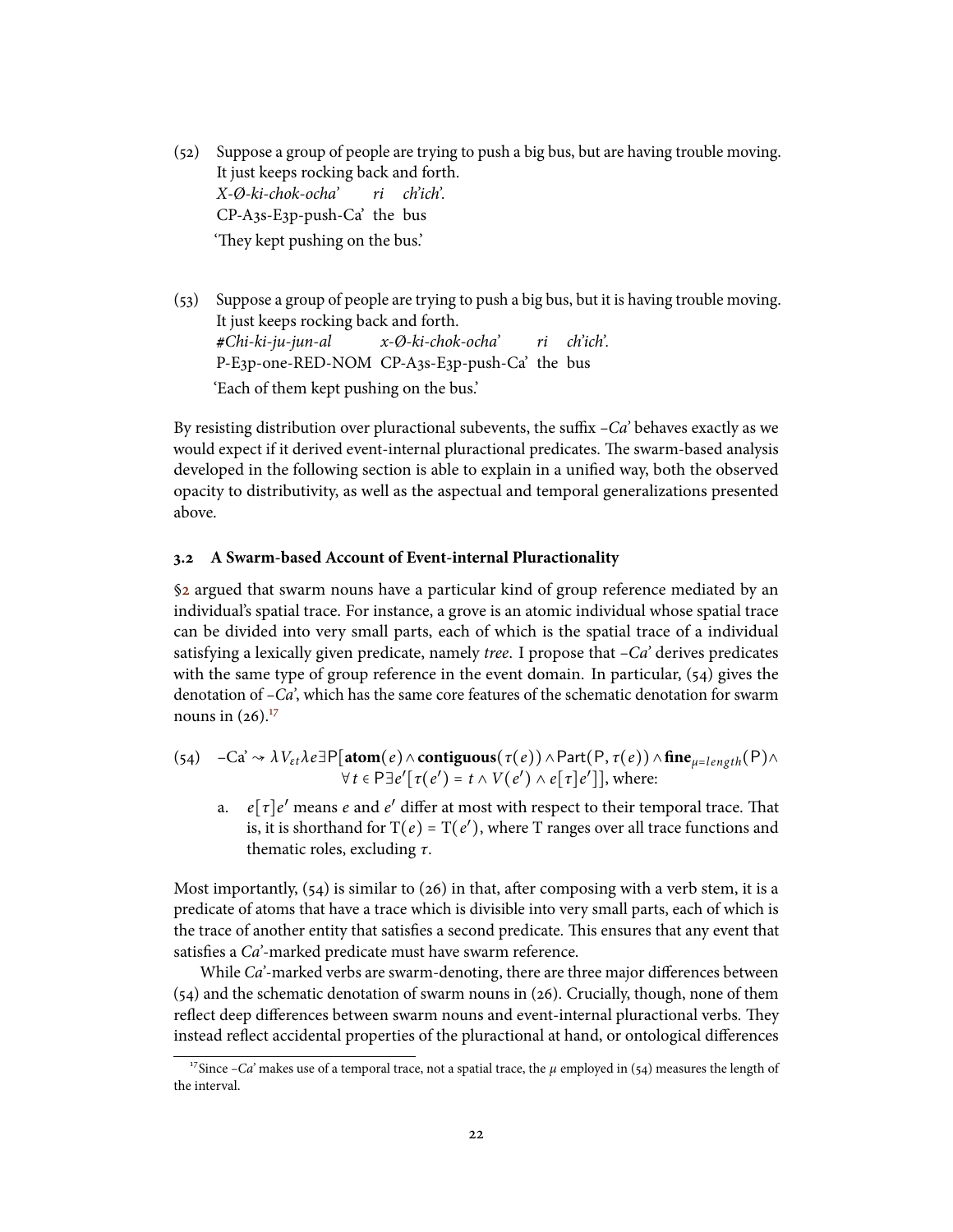between individuals and events that go beyond the analysis of swarm-based collective reference.

First, note that there is a type-difference between  $(54)$  and  $(26)$ . Each event that constitutes the swarm must satisfy a predicate that is not lexically given, but provided compositionally by the verb stem that the pluractional affixes.  $\frac{6}{4}$  shows, though, that this is an accidental fact which cuts across both the nominal and verbal domains. There are languages with nominal derivations that derive swarm nouns from a wide variety of nominal stems, like the pluractional. Similarly, example  $(54)$  is different from  $(26)$  in that the swarm event is defined in terms of the temporal trace function, but there are event-internal pluractionals in other languages that make use of the event argument's spatial trace (Collins [2001;](#page-37-8) Wood [2007:](#page-39-0) p.64-70), smoothing out this apparent difference.<sup>[18](#page-22-0)</sup>

The last difference between the analysis of event-internal pluractionality and the analysis of swarm nouns concerns the final condition in (54). While it is true that I do not make use of trace equivalence in (26), the point is moot. Individuals only have a spatial trace, and so adding a trace equivalence condition to  $(26)$  does no work. The larger point is that events and individuals are ontologically different, the former being individuated in terms of various trace functions, and so we do not expect expressions that make reference to swarms across domains to have the same exact representations. Instead, what is carried over from (26) to (54) are precisely those features that establish swarm reference, namely those conditions that superimpose an atomic entity on a plurality by means of a trace function. It is these conditions that explain the core properties of event-internal pluractionality that we have encountered.

I now want to show that the swarm-based analysis in  $(54)$  accounts for all of the properties of event-internal pluractionality. Recall the first three generalizations about  $Ca<sup>2</sup>$ -marked predicates. To begin, they only compose with semelfactive verb stems without coercion. Activities, achievements, and accomplishments are only acceptable if they can be coerced into a semelfactive. Second, these repetitions must be contiguous and take place on a single occasion. Finally, the number of repetitions is large and fixed by context. One of the strengths of the analysis I propose is that it draws these three generalizations together. All will have their explanation rooted in the fact that  $-Ca$  derives swarm predicates, that is, by the way it relates an atomic event to a plurality by means of a trace function.

Consider a concrete example like (56), repeated from (43). Its truth conditions are given in  $(57)$ . The first two lines are the result of applying  $(54)$  to the event predicate roch 'scratch'. The last line relates the pluractional event to its arguments via theta roles.<sup>[19](#page-22-1)</sup>

<span id="page-22-1"></span><sup>19</sup>Note that for reasons of space, I do not show how verbs compose with their arguments. Providing a compositional analysis is ancillary to the main goals of the analysis, and to do so would not be difficult given that the pluractional is merely a verb modifier of type  $\langle \varepsilon t, \varepsilon t \rangle$ .

<span id="page-22-0"></span><sup>&</sup>lt;sup>18</sup>For instance, Collins [2001](#page-37-8) describes a pluractional in  $#$ Hoan, illustrated in (55), that derives verbs which can only be satisfied by a plurality of events taking place in a variety locations.

<sup>(55)</sup> a. ciu 'dig'  $\rightarrow$  **kí'**-ciu-**q**||**o** 'dig around'

b. 'am 'eat'  $\rightarrow$   $k$ f'-'am-**q**||**o** 'eat around'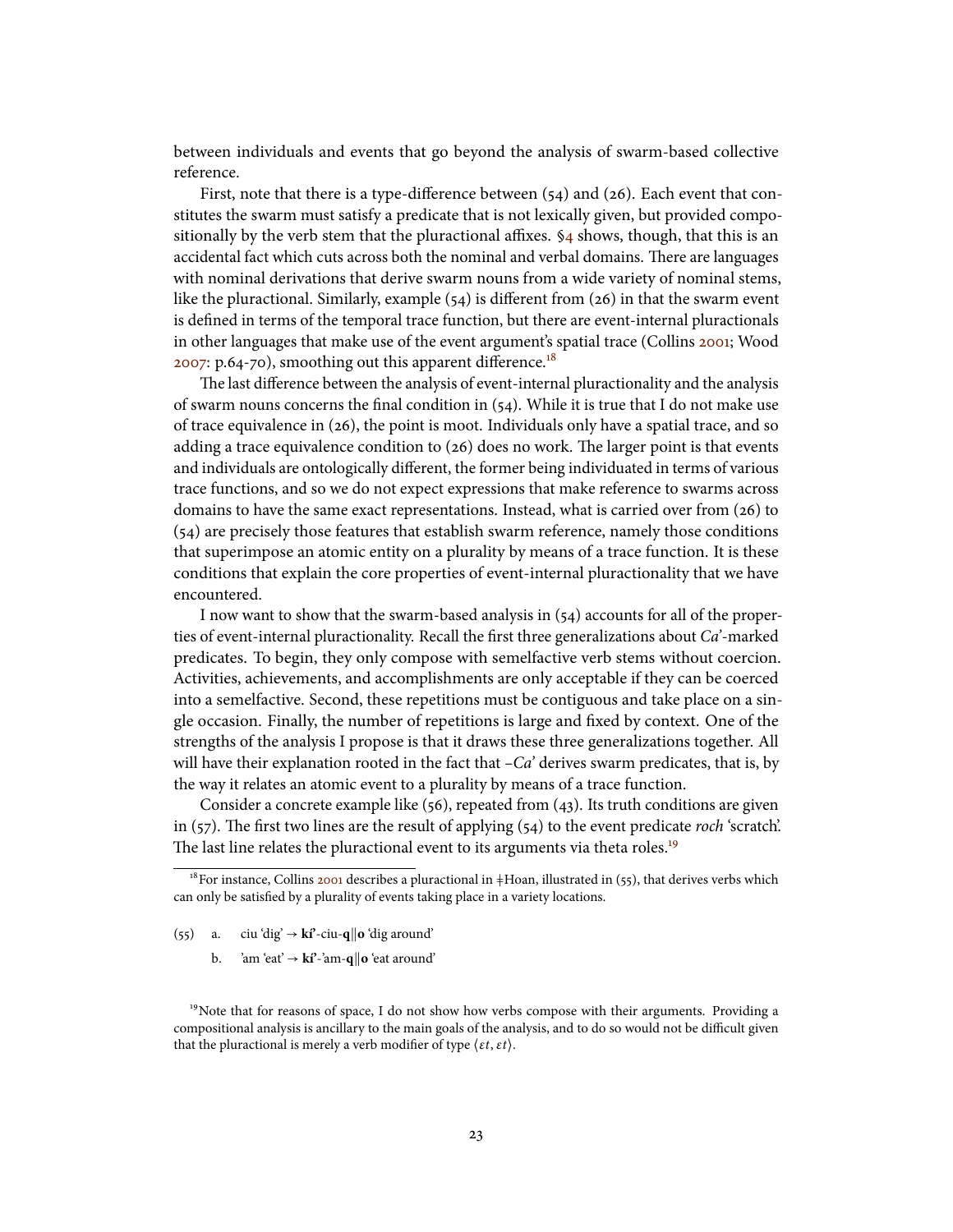- (56) Suppose Juan has a rash on his arm and every so often it itches so he scratches it. **#**A Xwan x-Ø-u-roch-ora' CLF Juan CP-A3s-E3s-scratch-Ca' E3s-hand r-aq'a. 'Juan kept scratching his arm.' Speaker Comment: No, it would be like this: [scratches vigorously back and forth on her arm].
- $\exists e \exists P[\text{atom}(e) \land \text{contiguous}(\tau(x)) \land \text{part}(P, \tau(e)) \land \text{fine}(P) \land \theta$  $\forall t \in \overline{P} \exists e' [\tau(e') = t \land \overline{scar}(\overline{e'}) \land e[\tau]e']$  $\wedge$  **ag**(e) =  $J \wedge$  **th**(e) =  $x \wedge$  ARM( $x$ )  $\wedge$   $R(J, x)$ ]

The formula in  $(57)$  is true if there is an atomic event e whose temporal trace can be partitioned into many very short intervals that are traces of scratching events. Each of those events have to have John as its agent and an arm as it patient, which must stand in the appropriate relationship to John (e.g., inalienable possession).

First of all, the analysis immediately explains why (56) is only true in scenarios that have John scratching his arm a large number of times. The explanation is parallel to how the analysis accounts for the fact that a grove must consist of a large number of trees. Because P in  $(57)$  must be a fine partition of the pluractional event's temporal trace, we know that P must have many members. But each of those members must be the temporal trace of a scratching event, which means that (57) entails a large number of repeated scratchings. Moreover, the particular number of repetitions is predicted to be context dependent. The reason is that P is defined as a set of temporal intervals, each of which is very short relative to  $\tau(e)$ , which is a gradable, and thus contextually dependent notion.

The analysis further predicts that the repetitions should be contiguous. This immediately follows from the contiguity condition and the definition of a partition. In particular,  $\tau(e)$ must be a temporal interval with no gaps, and so its partition will be a finite number of adjacent intervals, each of which must be the temporal trace of a scratching event. The analysis thus predicts the infelicity of  $(56)$  in the offered context. There can be no downtime between each scratching event. As a corollary, the analysis accounts for one of the core differences between event-internal and event-external pluractionality, namely only the latter can be satisfied by a plurality of events that take place on difference occasions (see  $27-28$ ) and surrounding discussion). The reason is that occasional readings, like that exemplified in (28), permit downtime between the events that constitute the pluractional event.

Even more striking, the combination of the previous two points—the need for short, and thus many events, and the fact that the repetitions are contiguous—provides an explanation for the fact that  $-Ca$ ' targets only semelfactives without coercion. First, consider the case of activities. We have seen that  $Ca<sup>2</sup>$ -marked activities are only satisfied by repetitions of a short initial segment of an event that the relevant activity verb would usually denote. This is immediately predicted by the definition of swarm reference. By the definition of a fine partition, each of the events composing the swarm must have a very short temporal trace, much shorter than the trace of the pluractional event as a whole. Furthermore, each must satisfy the verb stem  $-Ca$ ' suffixes. If the verb stem is semelfactive, these conditions can be is immediately met. Semelfactive events are already short, and so they can surely fall in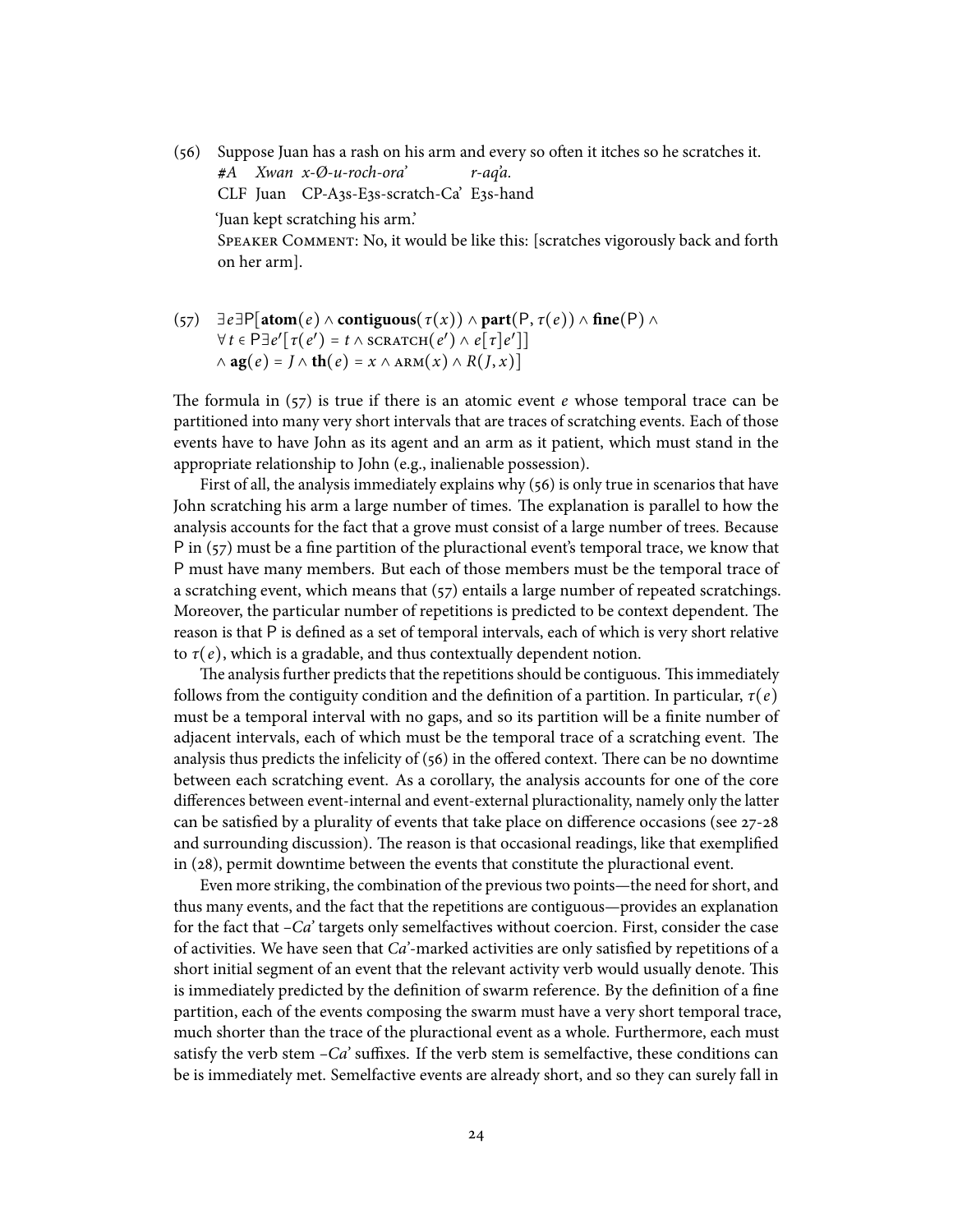the extension of a semelfactive stem that  $-Ca$ ' suffixes. If the stem is an activity, though, which naturally denotes events that are temporally extended, coercion takes place. The pluractional event will have to be composed of a large number of very short events that fall in the extension of the activity stem. If it is possible to find such events, even if abnormal ones, the expression will be felicitous. This is exactly what we find in examples like  $(39-41)$ .

The kind of coercion observed with achievements has a different explanation than that which we see with activities. In particular, I attribute it to the contiguity condition on swarms. Recall that achievements are only grammatical with  $-Ca^2$  if they can be construed as denoting events that do not culminate. The analysis I propose follows from an idea of Rothstein [2004](#page-39-1) (rooted in early work by Kamp [1979\)](#page-38-12), which is that semelfactive events, in virtue of entailing no significant result state, are inherently repeatable. This is because the occurrence of the event cannot have an effect that interferes with the prerequisites of a similar event immediately occurring again. That is, when I give the door a single knock, nothing happens to my hand or the door that precludes immediately appending another knocking event. The same is true for events in the extension of predicates like rop 'flap', roch 'scratch', *chäp* 'touch', *pïtz*' 'squeeze', etc., which are all readily affixed by  $-Ca$ ' in Kaqchikel.

In contrast, the normal course of an achievement event entails that an end state must hold, precluding the immediate repetition of the same event. For example, a sitting event usually ends with the subject have the property of being seated for some appreciable amount of time. During that time, that individual is clearly not sitting again. The same is true for yuch' 'double over' or ch'ar 'split'. Once an object is split or doubled over, to repeat the same event, it must be undoubled or unsplit. The idea, then, is that the pluractional, in virtue of requiring contiguous repetitions, requires the downtime between events in the swarm to be minimal. This means that the result state entailed by achievements must be minimized. This is precisely what we see with examples like (34a-c). For instance, the pluractional expression in (34b), which is built on the stem  $tzuy$  'sit', requires repetitions of sitting events where the subject does not get seated. This makes sense if each sitting event in the swarm must be contiguous with another sitting event; all of the time spent seated will be time separating the previous sitting event from the next one, interfering with the satisfaction of the contiguity condition. By coercing the achievements so that their result states are minimized, they become like semelfactives, which are inherently repeatable in a contiguous manner.

The swarm-based analysis of  $-Ca'$  clearly captures the temporal and aspectual properties of event-internal pluractionality, both in Kaqchikel and more generally. It also makes a series of correct predictions about the interaction of distributive operators and pluractional predicates. This is especially important because distributivity is a domain that cuts across the event/individual divide, allowing us to run the same tests on both swarm nouns and event-internal pluractional predicates.

First, though, recall examples (48-51), which show that the pluractional is opaque to both predicative and quantificational distributivity. The analysis correctly predicts the inability to pair atomic individuals with non-pluractional events under various flavors of distributivity. I start with quantificational distributivity. Example (58) shows that chikijujunal 'each' forces distributive readings of so-called mixed predicates. Example (59) captures the truth conditions of (58) if *chikijujunal* is translated with a universal quantifier that scopes over the event quantifier. In particular, (59) requires each of the women to participate in their own event of lifting Irma.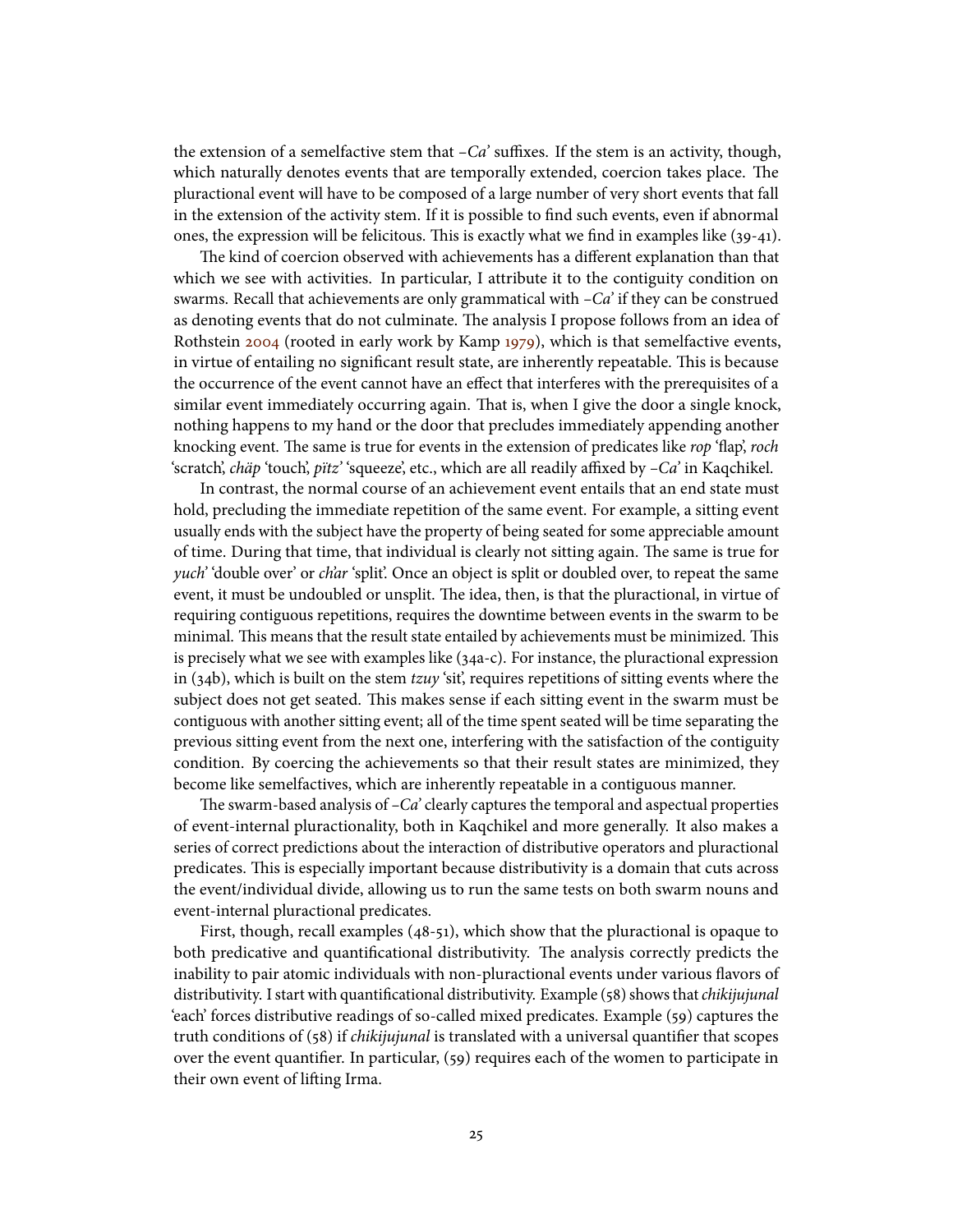(58) Chikijujunal ri ixoq-i' Each the woman-PL CP-A3s-E3p-elevated-SS the CLF Irma x-Ø-ki-jot-ob'a ri xta Irma. 'The women each lifted Irma.' FALSE if there was a collective lifting event

(59)  $\forall x$ [GIRL(x)  $\rightarrow \exists e$ [LEFT(e)  $\land$  **th**(e) = I  $\land$  **ag**(e) = x]]

When we move to an event-internal pluractional example like (50), each individual must be paired with a pluractional event, exactly as required. Its truth conditions are given in (60), where Sp is a distinguished variable that picks out the speaker in a context.

(60) 
$$
\forall x
$$
[PERSON( $x$ )  $\rightarrow \exists e \exists P$ [atom( $e$ )  $\land$  **contiguous**( $\tau(x)$ )  $\land$  part(P,  $\tau(e)$ )  $\land$  fine(P)  $\land$   
 $\forall t \in P \exists e' [\tau(e') = t \land \text{LOOK.AT}(e') \land e[\tau]e'] \land$   
**th**( $e$ ) = Sp  $\land$  ag( $e$ ) =  $x$ )]

We have the same result when turning to distributive predication. One prominent class of accounts of distributive predication takes it to be the consequence of cumulative closure via the  $\ast$ -operator defined in (61).

- (61) Cumulative Closure (following Krifka [1989\)](#page-38-0). The cumulative closure of P is the smallest predicate  $\ast P$  such that:
	- a.  $P \subseteq *P$
	- b. if  $a \in \ast P$  and  $b \in \ast P$ , then  $a \oplus b \in \ast P$

To see how this works, consider an event predicate V that has in its extension two atomic events  $e_1$  and  $e_2$ . Further suppose that John is the agent of  $e_1$  and Bill is the agent of  $e_2$ . The distributive reading of John and Bill V-ed is derived by cumulatively closing the event predicate, as in (62).

$$
(62) \quad \exists e [ *V(e) \land \mathbf{ag}(e) = J \oplus B]
$$

Example (62) is true just in case there is an event e, namely  $e_1 \oplus e_2$ , that is in ∗V, whose agent is  $J \oplus B$ . Cumulative closure ensures the former condition, while the fact that theta roles are sum-homomorphisms ensures the latter. Note, though, that this account of distributive predication will not allow us to distribute the parts of a plural individual over those events that make up an event-internal pluractional event. The reason is that event-internal pluractional predicates denote swarms, namely atomic entities that are superimposed on a plurality via a trace function. Thus, cumulatively closing such a predicate will leave the members of this plurality untouched. Consider (63), which gives the translation of the pluractional verb in (48).

(63) ∗λe.∃P[atom(e) ∧ **contiguous**( $\tau(x)$ ) ∧ **part**(P,  $\tau(e)$ ) ∧ **fine**<sub>*u=length*</sub>(P) ∧  $\forall t \in \mathsf{P}\exists e' [\tau(e') = t \land \text{LOOK.AT}(e') \land e[\tau]e']$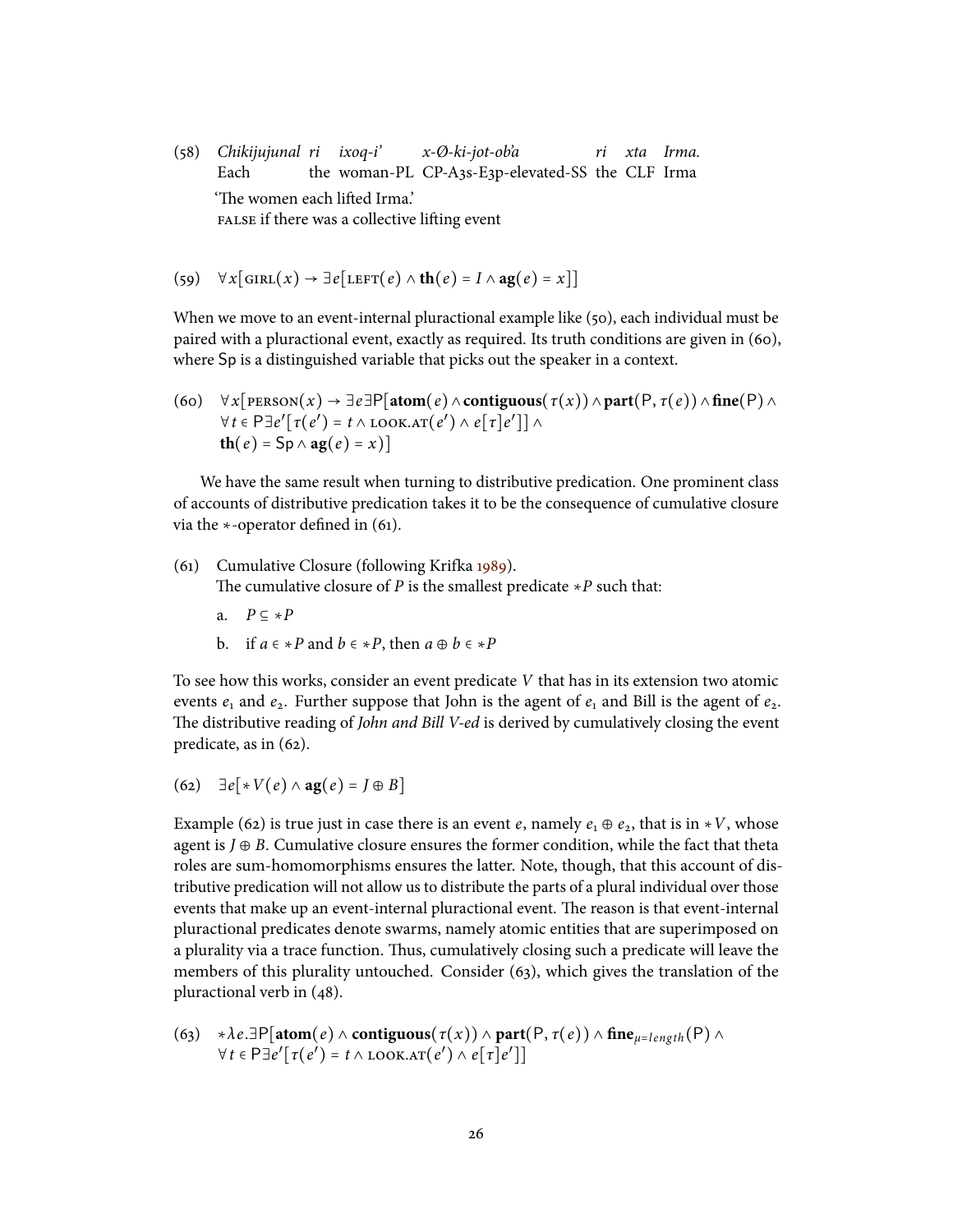It is clear that (63), in virtue of the ∗-operator, is a predicate of atomic pluractional events as well as their sums. This means that  $(63)$  will allow the attested distributive reading of  $(48)$ to be derived. It need merely be the case that each person is the agent of some pluractional event of looking at the speaker, and then due to cumulative closure, the sum of these events will satisfy (63). Crucially, though, no simple atomic looking events can satisfy (63). Such events are merely related to the pluractional events by the temporal trace function. They are not in the extension of the pluractional verb, and thus cannot be accessed through distributive predication or distributive quantification.

The swarm-based account of event-internal pluractionality not only explains why it should be opaque to core types of verbal distributivity, it predicts its behavior with respect to other kinds of distributors that cut across the event/individual divide. The analysis predicts that event-internal pluractionals should behave exactly like swarm nouns with respect to these operators, which is the case. Recall that one of the primary differences between canonical group nouns and swarm nouns is that adverbial modifiers like one by one are only able to distribute over the former (see 13-15). What is special about one by one as a test, though, is that it simultaneously distributes over the event argument as well. Brasoveanu & Henderson [\(2009\)](#page-37-4) say that it places atomic events and atomic individuals in correspondence, which means that it has a similar effect in both the domain of individuals and the domain of events. My analysis thus predicts that one by one should not be able to distribute over the plurality that makes up an event-internal pluractional event, but it should be able to "look inside" other kinds of complex events. Both of these predictions are borne out. Note first that  $pa$  *jujun* 'one by one' in both Kaqchikel and English is able to look inside complex events, distributing its parts over the parts of a plural argument. In particular, a gathering could be thought of as a sequence of arrivals that has been grouped into an event with a singular character. Example  $(64)$  shows that the distributive operator has access to these arrivals, as well as the individuals who make up the group-denoting individual argument.

 $(64)$  Pa iu-iun P one-RED the group/team CP-A3s-E3p-group REFL P market ri moläj x-Ø-ki-mol ki' pa k'ayb'äl. 'The group/team arrived in the market one by one.'

In contrast, the same distributor cannot target the pluractional subevents of an event-internal pluractional, which is parallel to its behavior with swarm nouns.

- (65) Pa ju-jun P one-RED CP-A3s-E3s-knock-Ca' P house x-Ø-ki-k'uy-uk'a' pa jay. **#**'One by one they kept knocking at the door (each person knocks once).' 'One by one they kept knocking at the door (each person knocks many times).
- (66) X-e-chok-ocha CP-A3p-push-Ca' P two-RED pa ka-ka. **#**'Two by two they kept pushing on it (each pair pushes once).' 'Two by two they kept pushing on it (each pair pushes many times).'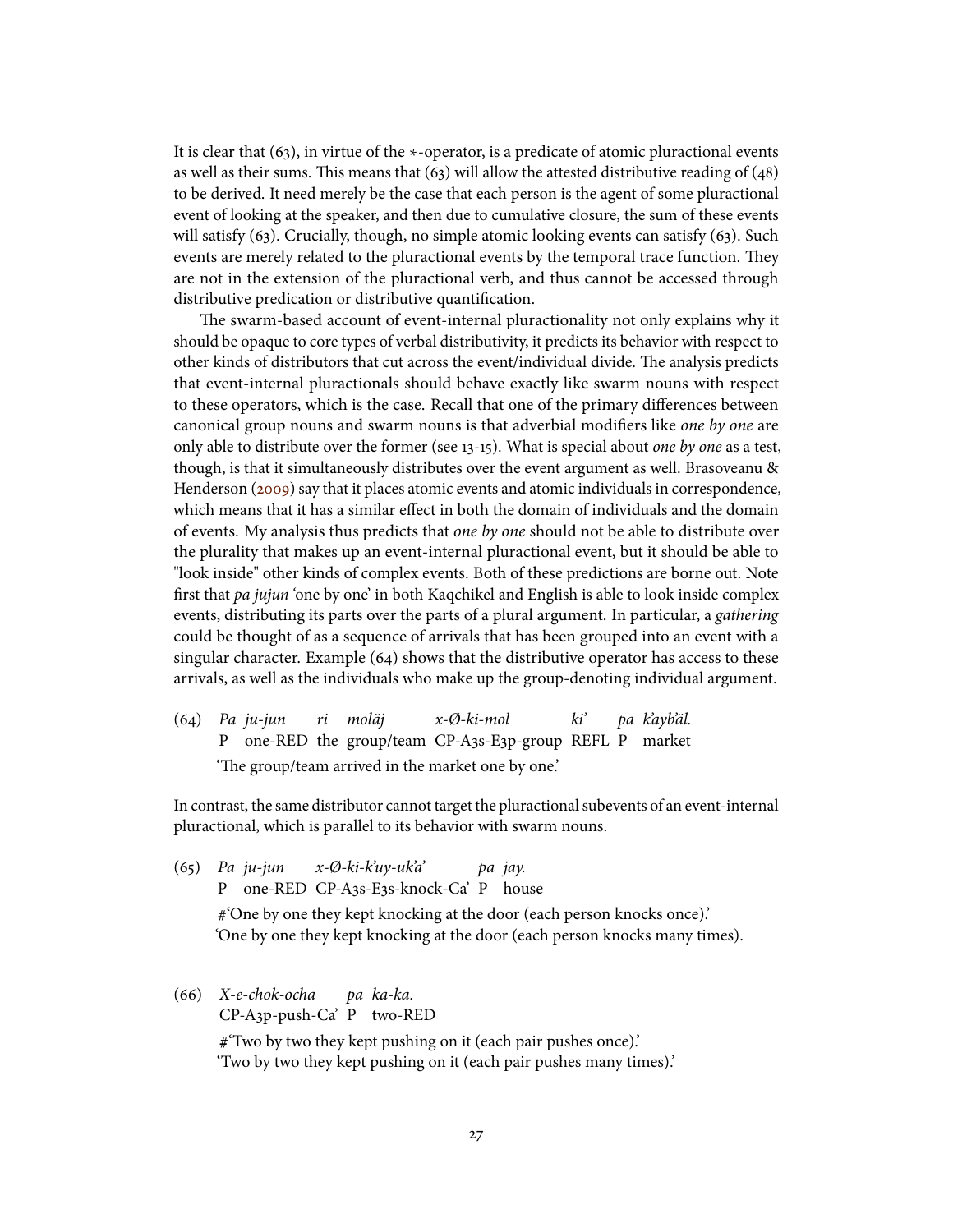Finally, just for contrast, example (66) shows that event-external pluractionals, like  $-l\ddot{o}j$  in Kaqchikel (Henderson [2012\)](#page-37-9), pattern with bona fide plurals and group nouns. This shows that pluractionality in general does not lead to opaqueness with respect to distributivity operators. It is a particular property that unites event-internal pluractionality and swarm reference.

(67) Ri aj The fireworks CP-A3p-explode-löj P two-RED x-e-b'oj-löj pa ka-ka. 'The fireworks kept exploding two by two.'

An analysis that assimilates event-internal pluractional verbs to swarm nouns, like the one developed here, immediately captures the generalization that the two classes of predicates behave similarly with respect to cross-categorial distributive operators. Just like swarm nouns, event-internal pluractionals denote predicates of atomic entities that are related to a plurality via a trace function, not the membership function that accompanies group nouns. Thus, the adverbial distributive operator is unable to access the plurality whose existence is entailed by the existence of the swarm.

In sum, this section has argued for two interrelated claims. First, I have demonstrated that the Kaqchikel derivation  $-Ca$  is a canonical example of event-internal pluractionality. Second, I have shown that the properties of  $Ca<sup>2</sup>$ -marked predicates in Kaqchikel follow immediately if the pluractional derives predicates of swarm events. Most importantly, the analysis treats event-internal pluractional verbs in Kaqchikel as the verbal counterparts to the swarm nouns discussed in  $\S$ 2. This means that natural language reuses even finegrained subtypes of plural reference across the individual and event domains. Finally, because the Kaqchikel pluractional exemplies a common type of pluractionality attested crosslinguistically, the analysis is expected to extend to other languages. The fact that we can reduce a typologically common form of pluractionality to a species of collective reference that is identifiable in the nominal domain is a satisfying conclusion. The rest of the paper extends this result. First I show that the analysis improves over previous accounts of eventinternal pluractionality. The final section then argues that there are languages with nominal derivations that generate swarm nouns. This means that not only are there languages that clearly grammaticalize swarm reference in the nominal domain, but their compositional semantics makes the parallels with event-internal pluractionality even clearer.

### **3.3 Comparing Previous Approaches**

The previous accounts of event-internal pluractionality can be split into two camps. The first takes temporal structure to be primary, while the second takes plurality to be primary. Both groups, though, attempt to assimilate event-internal pluractionality to a type of plural reference in the nominal domain. In comparing these approaches, then, the goal is to show that event-internal pluractionality is best compared to the notion of swarm reference that this paper introduces.

The first formal work on event-internal pluractionality is Lasersohn [1995,](#page-38-3) which is situated within a larger work on plurality, events, and plural predication. It is meant to be a first pass and is used as an illustration of how his theory extends to unfamiliar phenomena.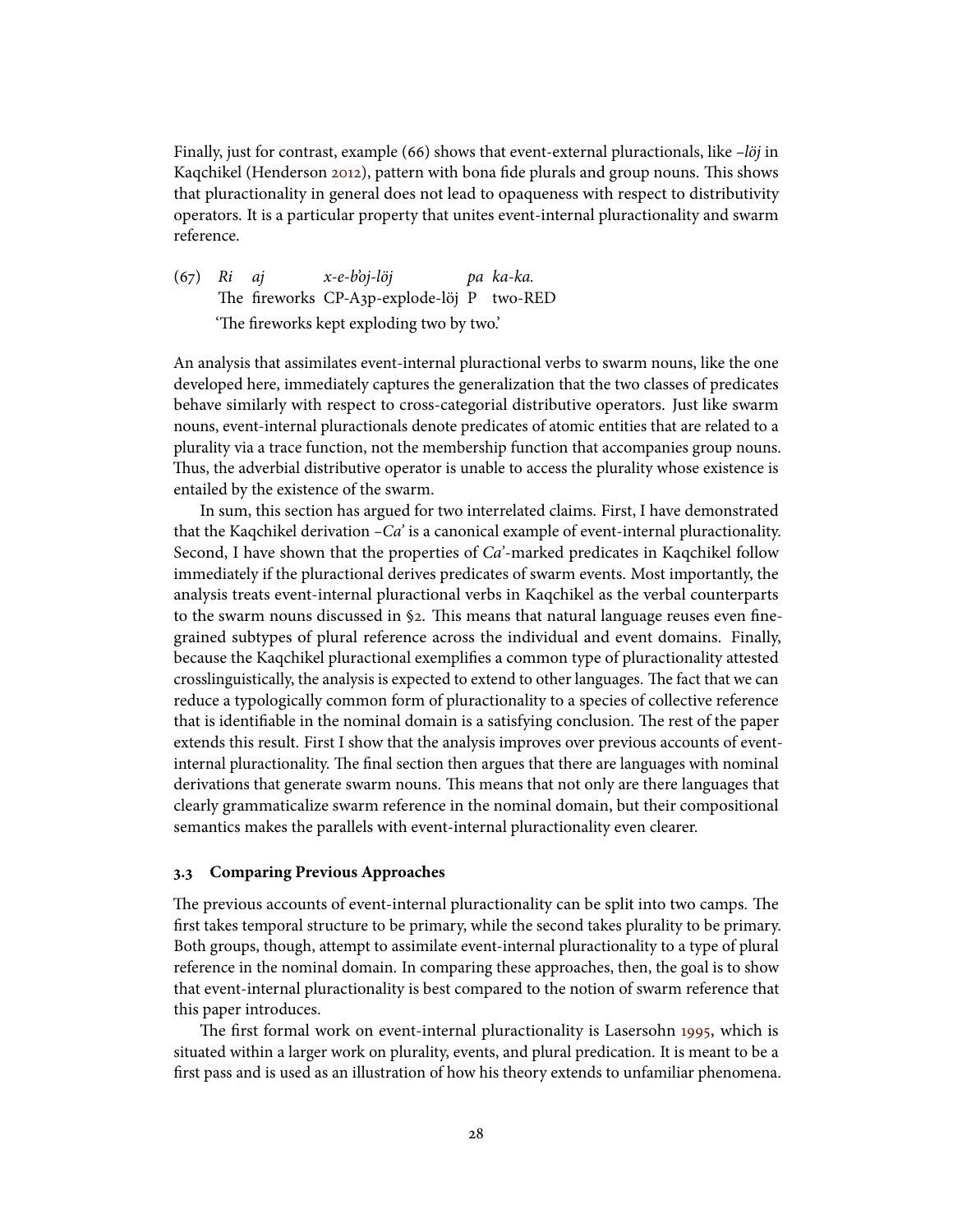Lasersohn approaches the problem by presenting a schema for giving the denotations of pluractional morphemes of all types. The parameters along which a particular pluractional morpheme can vary are lifted off of the typological literature, in particular, Cusic [1981.](#page-37-0) The core schema for the semantics of pluractionals is given in (68).

(68) 
$$
V-PLRC(X) \Longleftrightarrow \forall e \in X[P(e) \land CARD(X) \geq n]
$$

For Lasersohn, pluractional predicates denote sets of events whose cardinality exceeds  $n$ and whose members satisfy P. If n is set to 2, and  $P = V$ , then the pluractional would have a semantics similar to plural count nouns. If  $n$  is contextually set, the result is a pluractional with a 'many-event' reading. Finally, if  $P \neq V$ , then the pluractional subevents are not necessarily in the extension of the predicate to which the pluractional applies. Lasersohn uses this last contrast as the basis for the event-internal/event-external distinction. The idea is that event-external pluractionals will have  $P = V$ , while event-internal pluractionals will have  $P \neq V$ , where P describes a subphase of those events in V. Essentially, Lasersohn's account zooms in on the fact that event-internal pluractionals often require repetitions of events that would not satisfy the predicate that the pluractional derives (see, for instance, examples  $35-36$ ).<sup>[20](#page-28-0)</sup>

The crucial point for comparing Lasersohn's analysis to my approach is that for him all pluractional predicates denote the same sort of model-theoretic objects—sets of events which he also uses to model plural count nouns. This makes the prediction that eventinternal pluractionals should behave like plural count nouns, which is not the case. We have seen, for instance, that event-internal pluractionals are opaque to all forms of distributivity. In contrast, adverbial modifiers like floated-each and one by one are able to manipulate the atomic parts of the individuals in the extension of count nouns. The second problem with Lasersohn [1995](#page-38-3) is that, as we have seen, the pluractional further contributes a series of conditions that restrict which sets of events the pluractional denotes, but these conditions are clearly both independent of each other, and independent of the kind of plural individuals the pluractional denotes. That is, the setting of P relative to V in  $(68)$  is not related to the setting of any of the other parameters. Therefore, his analysis predicts, among other things, the existence of a pluractional where  $P \neq V$  and  $n = 2$ . This would be an event-internal pluractional that did not require many repetitions, but only a simple plurality. Crucially, though, morphemes like this do not exist. The properties of event-internal pluractionality go together, which is why we can identify it as a crosslinguistically stable type. Ideally, we would want an explanation for why these properties cohere. Assimilating event-internal pluractionality to simple count plurality does not do this, but assimilating it to swarm reference does, as  $\S$ 2-[3](#page-14-0) argue. Thus, while we can give event-internal pluractionals the correct truth conditions in simple, non-distributive clauses using the schema in Lasersohn [1995,](#page-38-3) it does not explain why event-internal pluractionals have the properties they do or connect those properties to the particular species of plural reference associated with the pluractional.

The second class of accounts, exemplified by Wood [2007](#page-39-0) and Tovena & Kihm [2008,](#page-39-6) are united by treating event-internal pluractionality as group reference in the event domain.

<span id="page-28-0"></span><sup>&</sup>lt;sup>20</sup>Lasersohn [1995](#page-38-3) proposes other contextually and lexically determined parameters that pluractionals can vary on, for instance, parameters controlling the amount of spatial and temporal overlap of the repeating events. Detailing these parameters is not important for comparing his core approach to the one developed here.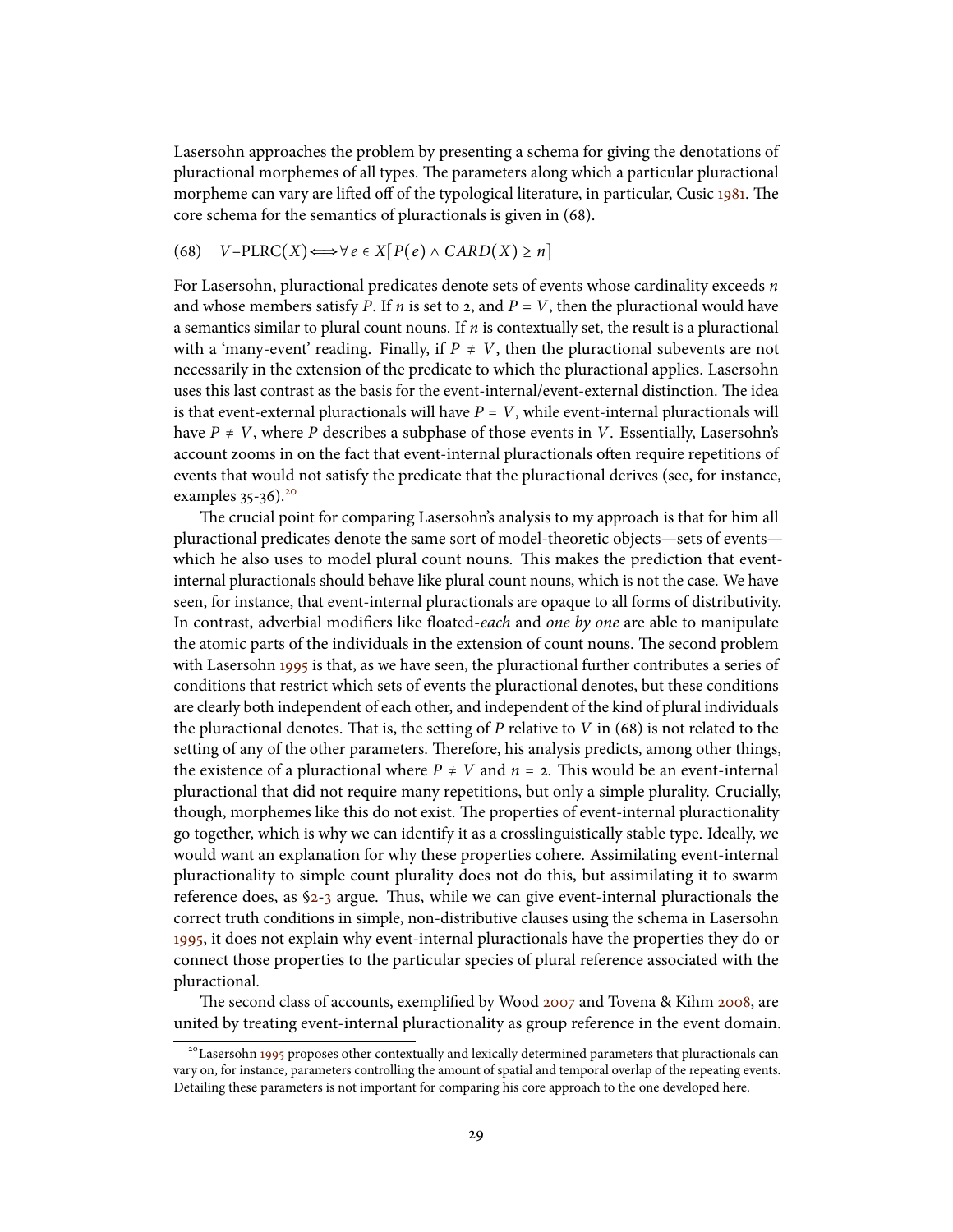In particular, both claim that event-internal pluractional predicates denote group events that are formed by the groupification operator  $\uparrow$  of Landman [1996,](#page-38-13) [2000,](#page-38-2) which is a partial function on  $D_{\varepsilon}$  mapping pluralities to groups.<sup>[21](#page-29-0)</sup> The core idea behind these approaches is that event internal pluractional verbs denote sets of events that are groupified pluralities satisfying the underlying predicate. The following translations make this clear.

(69) a. jump 
$$
\rightsquigarrow \lambda e[jump'(e)]
$$
  
b. jump-PLRC  $\rightsquigarrow \lambda e \exists e'[\ast jump'(e') \land e = \uparrow e']$ 

While the intuition is appealing, as a formal tool, groupification does not do much on its own. It serves only to block distributing pluractional subevents over a plural participant.<sup>[22](#page-29-1)</sup> At the same time, it does not go far enough, for we have seen that modifiers like one by one are able to retrieve the atomic members of group individuals, but such modifiers are unable to access the repeating events that accompany event-internal pluractionality. In this way, the pluractional behaves more like swarm nouns than group nouns, even though they are all related in virtue of denoting collective entities.

Moreover, in these accounts, as in Lasersohn [1995,](#page-38-3) the rest of the properties of eventinternal pluractionals have to be derived by putting additional conditions on what sorts of pluralities of events can be groupified. For instance, they should occur in the same time, in the same place, towards a similar goal, be internally simplex, etc. Once again, the cluster of properties that are found with event-internal pluractionals are independent in this analysis. Ideally, as many of these extra conditions as possible would follow from the properties of groups themselves. This cannot be done with an account that generates pluractional events using the groupification operator, but it is possible if event-internal pluractionals denote swarm events, which [§3.1-](#page-14-1)[3.2](#page-21-1) show have similar properties to the independently established swarm individuals.

Finally, there are analyses of event-internal pluractionality that, instead of plurality, take the semantics of aspect and adverbials as a point of departure (van Geenhoven [2004,](#page-37-10) or Xrakovskij [1997](#page-39-5) for a similar non-formal proposal). In particular, van Geenhoven [\(2004\)](#page-37-10) is interested in the source of atelicity in natural language. She argues that it is the result of covert frequentative adverbials in English, which we can see overtly in the form of pluractionality in other languages. While not focused on event-internal pluractionality per se, van Geenhoven [\(2004\)](#page-37-10) notes that all pluractionals, including event-internal pluractionals, derive atelic verb phrases. If atelicity is cumulativity with respect to times, as is assumed in that work, then all subtypes of pluractional verbs should have mass-like denotations in the temporal domain, that is, they are cumulative with respect to times (see Cusic [1981](#page-37-0) for similar claim that event-internal pluractional verbs have mass reference).

Against this backdrop, all atelic predicates are analyzed as pluractional in van Geen-hoven [2004](#page-37-10) and certain cases of coerced atelicity in English is due to covert pluractionality operators, which we can see overtly in languages like Kaqchikel. This kind of analysis is

<span id="page-29-0"></span><sup>&</sup>lt;sup>21</sup>See footnote [15](#page-12-2) for more discussion of groupification and its relationship to the account of group nouns assumed here.

<span id="page-29-1"></span><sup>&</sup>lt;sup>22</sup>This is only true relative to a particular set of assumptions in Landman [1996,](#page-38-13) [2000,](#page-38-2) in particular, the assumption that true thematic roles are not cumulatively closed and that distributive readings are generated with the help of special plural roles.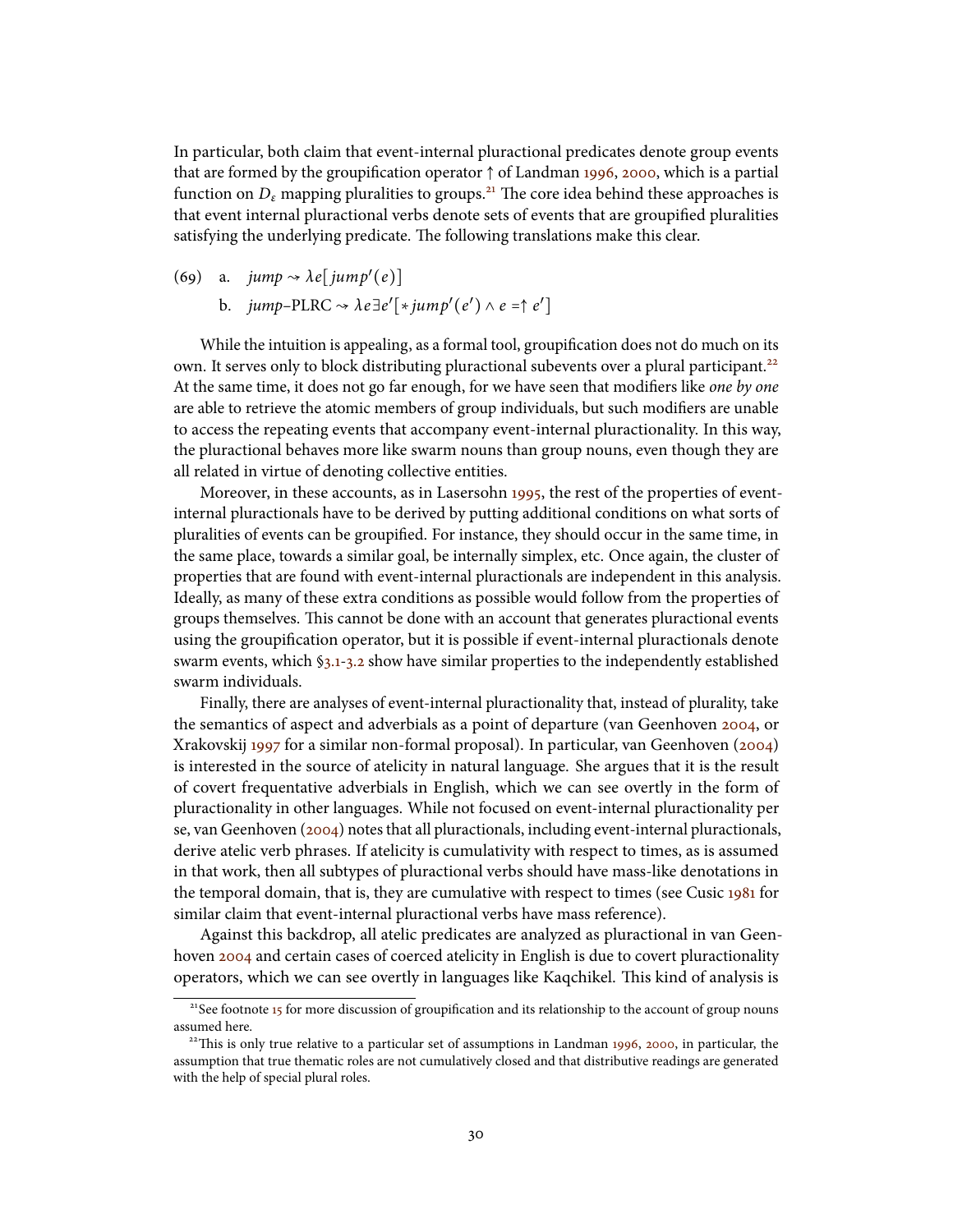appealing, but once again, mass nouns have a variety of properties over and above their close connection to atelicity (most notably, by lending their cumulative reference to incremental theme verbs in classic accounts of verbs of variable telicity like Krifka [1989,](#page-38-0) [1992\)](#page-38-1). Ideally, an analysis that gives event-internal pluractionals a mass denotation should show that they behave have like mass nouns on a variety of tests. Moreover, as many of the properties of event-internal pluractionality as possible should follow from general facts about mass reference.

While the analysis in van Geenhoven [2004](#page-37-10) is correct to emphasize the importance of temporal reference for pluractionality, which comes through in my account in the way that swarm reference is made possible by temporal (and spatial) trace functions, assimilating event-internal pluractionality to mass reference has problems. The first is that, unlike mass nouns, event-internal pluractional verbs accept quantification without coericion. Examples (70-71) show that the entities in the extension of a pluractional can be counted, that is, pluractional verbs are atomated, unlike mass predicates.

 $(70)$  a. \*all rice

 $h$  \*  $^*$ one rice

- $(71)$  a. *Iantape' ri a* always the CLF Juan CP-A3s-E3s-squeeze-Ca' the tomato Xwan x-Ø-u-pitz'-ipa' ri xkoya'. 'Juan always squeezed the tomato repeatedly.'
	- b. *Iub'ev ri a* once the CLF Juan CP-A3s-E3s-squeeze-Ca' the tomato Xwan x-Ø-u-pitz'-ipa' ri xkoya'. 'Juan squeezed the tomato repeatedly once.'

Second, while the mass analysis improves over other previous analyses in its handing of distributivity—in virtue of having no atomic parts, mass nouns cannot even be targeted by adverbial modifiers like *one by one*—it still encounters difficulties with those other properties of event-internal pluractionality. For instance, event-internal pluractional verbs denote events that have a large number of repetitions. In contrast, some mass predicates can be satisfied by individuals that are intuitively singular, as in examples  $(72-73)$ .

- (72) A plate comes out of the dishwasher with a single grain of rice still stuck to it.
	- a. This dish isn't clean! There is still rice on it.
- (73) Your friend wants to return the truck you rented, but there is a still a single couch inside.
	- a. Don't take it back, yet! We still have furniture to move.

A mass analysis also makes incorrect predictions about the temporal entailments of event-internal pluractionals. Recall that the repetitions that make up an event-internal pluractional event must be contiguous. In this way, they are like the plurality that makes up a swarm individual, which must occupy a circumscribed region of space. In contrast, the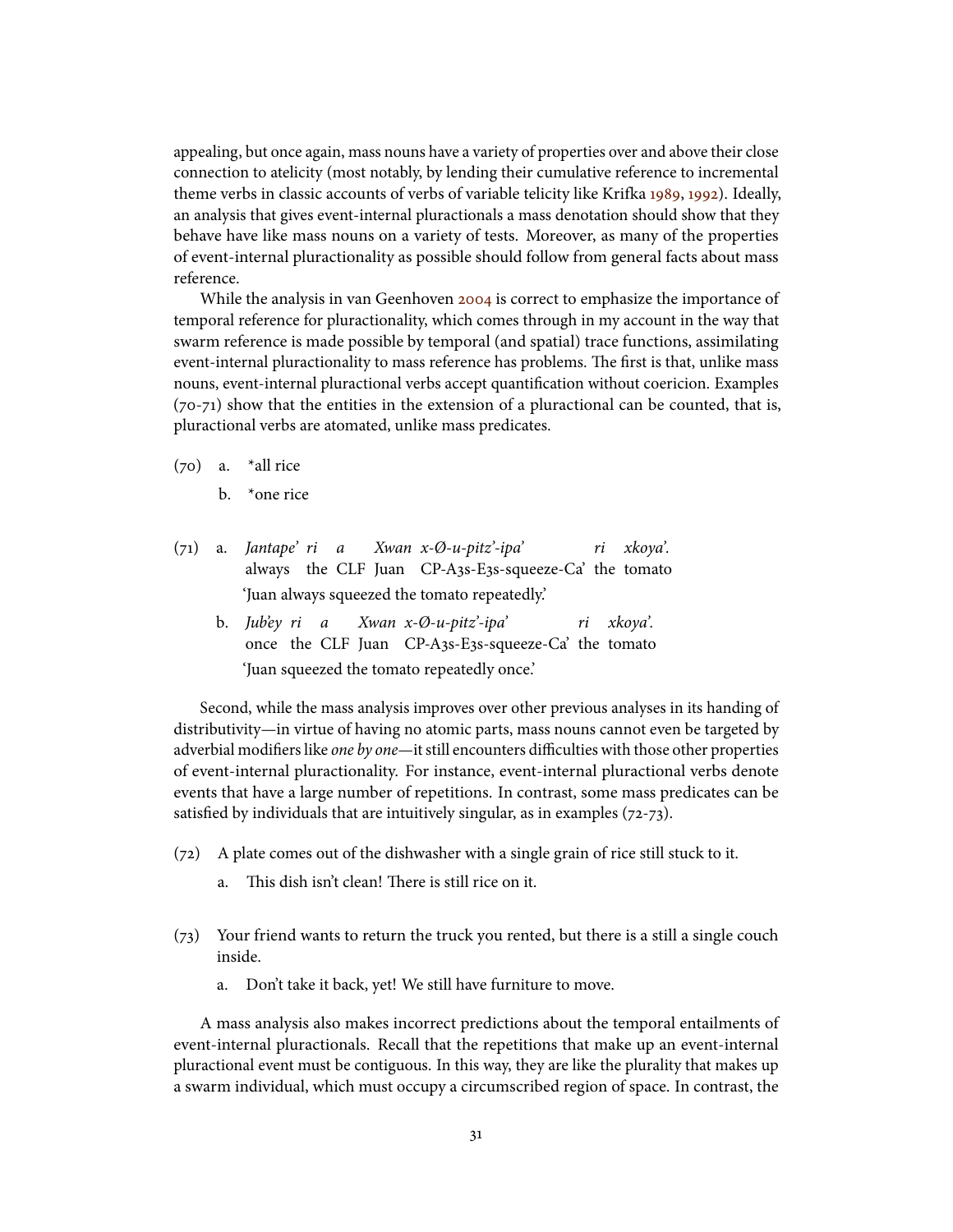parts that make up a mass individual can be physically separated without disrupting the ability to refer to that individual with the mass term. For instance, if I knock over a jar of rice, it is possible to say  $(74)$ . The same isn't true for a bouquet, illustrated by  $(75)$ .

 $(74)$  I kept finding that rice for weeks all over the kitchen.

#### $(75)$  #I kept finding that bouquet for weeks all over the kitchen.

These considerations show that it is not possible to account for all of the properties of event-internal pluractionality by reducing it to mass reference. The same is true for previous approaches that try to assimilate such pluractional predicates to group nouns or plural count nouns. Instead, I have argued in the past two sections that in order to identify event-internal pluractionality with a species of plural reference in the nominal domain, one must first acknowledge the existence of swarm nouns, a type of collective noun whose lexical semantics is based on the spatiotemporal superposition of a plurality and an atomic individual. Once we give event-internal pluractional predicates a similar analysis in the event domain, the various crosslinguistically stable properties of event-internal pluractionality receive a unified explanation. The next section shifts back to the nominal domain, where I show that there are languages in which swarm nouns are derivable from vanilla singular count nouns. This solidifies the argument that grammars distinguish swarm reference from other kinds of collective nouns, and shows that predicates with swarm reference can stand in the same kinds of derivational relationships across the event and individual domains.

# <span id="page-31-0"></span>**4 Looking Broader**

There is one small difference between the analysis of swarm nouns and event-internal pluractional verbs that has not yet been touched on. Digging deeper, though, we find that this surface difference is a further argument for the crosslinguistic similarity of these two classes of expressions. In particular, the swarm nouns presented thus far are lexical predicates, while event-internal pluractional verbs are morphologically derived. If there were complete morphosemantic unification between these two classes of expressions, there should be morphemes that derive swarm nouns out of arbitrary predicates. That is, just like pluractional affixes, the relevant morpheme should take a nominal predicate  $P$  and derive a predicate of atoms whose spatiotemporal trace is covered by P-individuals.

While English or Kaqchikel do not have such a suffix, there are languages that do, even other Mayan languages. For example, Tzotzil has the suffix  $-itk$  that derives predicates of "expansive" individuals (Laughlin [1975\)](#page-38-14). For example, it applies to the plants and trees to form nominals similar to grove. $23$ 

(76) a. chichol 'tomato'

b. *chichol-tik* 'field of tomatoes'

<span id="page-31-1"></span><sup>&</sup>lt;sup>23</sup>I would like to thank Judith Aissen for bringing this suffix to my attention.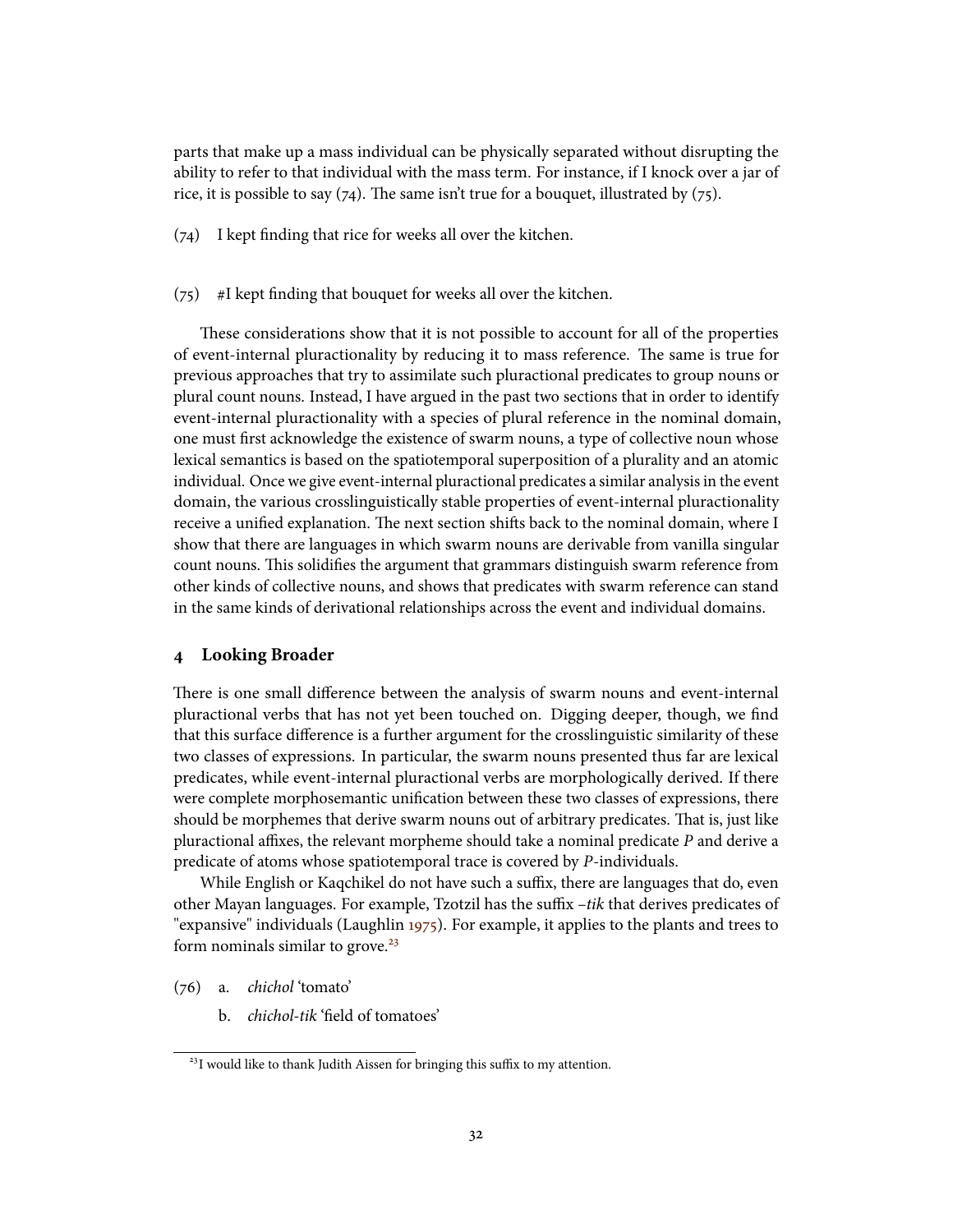- (77) a. la 'bush nettle'
	- b. la-tik 'expanse of 'la'
- (78) a. lo'bol 'banana'
	- b. lo'bol-tik 'banana grove'
- (79) a. te' 'tree' b. te'-tik 'forest'
- (80) a. tulan 'oak'
	- b. tulan-tik 'oak grove'

In addition, it appears to apply more broadly to predicates of all sorts, deriving expanses filled with entities satisfying those predicates.

- (81) a. ton 'rock'
	- b. tontik 'rocky place'
- (82) a. tuch'ulil 'scrap'
	- b. tuch'ultik 'in shreds'
- (83) a. ka'ep 'rubbish'
	- b. ka'eptik 'dump, lit. expanse of rubbish'
- (84) a. yi'al 'river sand'
	- b. *yi'altik* 'expanse of sand'

Such suffixes are not limited to Mayan. For example, Romanian has the suffixes  $-et$ and -iş, deriving swarm nouns from predicates denoting species of trees (Chelaru-Ionita & Bantas [1978\)](#page-37-11).

- $(85)$  a. *brad* 'fir tree'
	- b. brăd-et 'fir-tree grove/forest'
	- c. fag 'beech tree'
	- d. fǎg-et 'beech grove'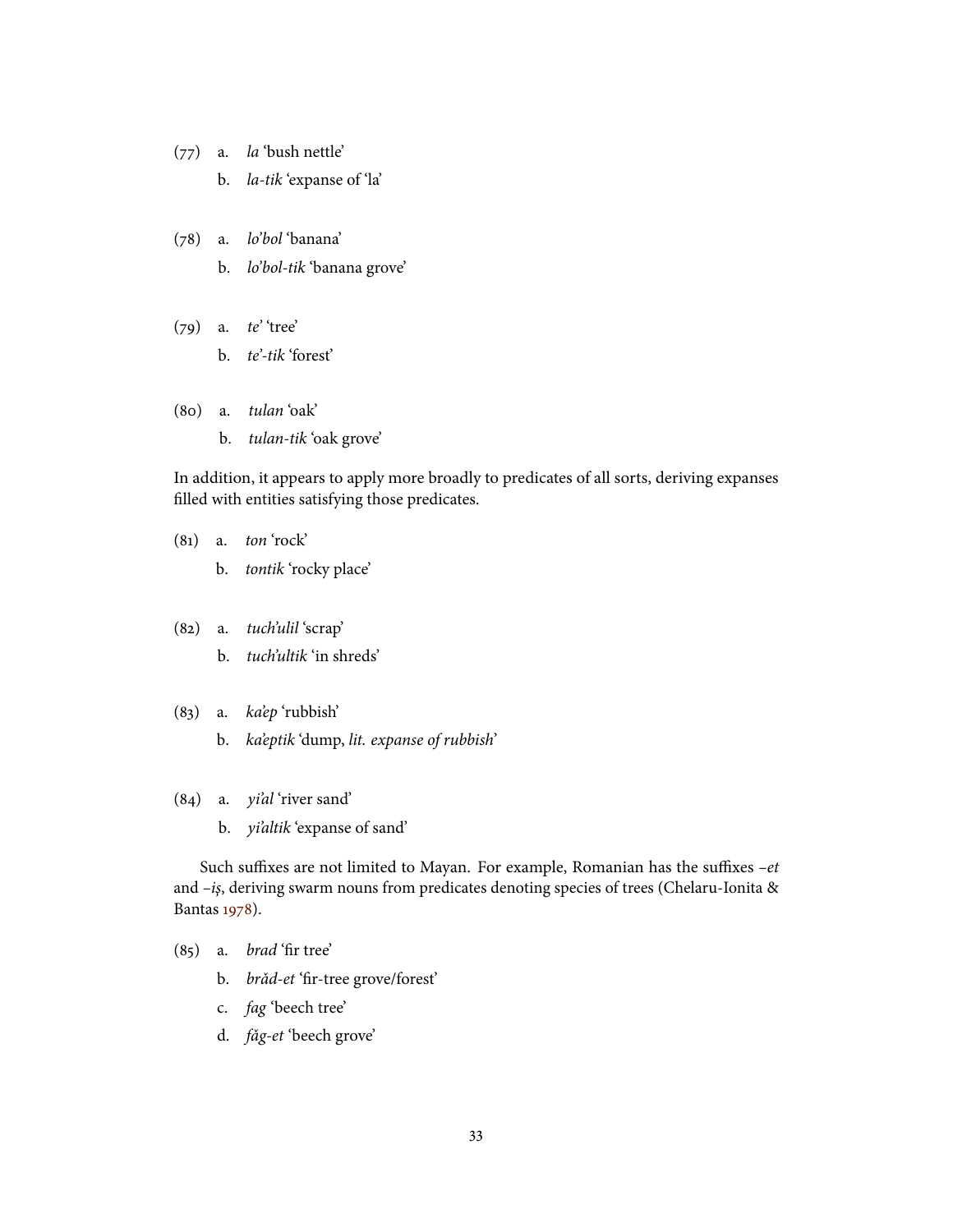- (86) a. carpen 'hornbeam tree'
	- b. cărpin-iş 'hornbeam forest'
	- c. alun 'hazel tree'
	- d. alun-iş 'hazel tree grove'

Although the Romanian suffixes do not apply as widely as their Tzotzil counterparts, the point still stands. It would be easy to give suffixes like these a denotation similar to an event-internal pluractional derivation. Just like  $-Ca$  displaces a verbal predicate, Romanian  $-i$ s/ $-et$  and Tzotzil  $-itk$  would displace a nominal predicate, deriving a new predicate of atoms whose spatiotemporal trace is filled with individuals that fall in the extension of the predicate they compose with. That is, they would have a translation like  $(87)$ , which has only one difference compared to  $(26)$ , namely the individuals that make up the swarm have to satisfy a predicate that is supplied compositionally.

 $(87)$   $\lambda Q\lambda x \exists P[\text{atom}(x) \wedge \text{part}(P, \varsigma(x)) \wedge \text{contiguous}(\varsigma(x)) \wedge \text{fine}_{\mu=area}(P)]$  $\wedge \forall s \in P \exists y [\zeta(y) = s \wedge Q(y)]$ 

The analysis in  $(87)$  is not just supported by the intuitive translations in  $(76-86)$ , but looking closer at the Romanian examples, we see that the derived swarm nouns have similar properties to their lexicalized counterparts in English.

First, Romanian derived swarm nouns, unlike simple plural count nouns, are ungrammatical with collective predicates.

- $(88)$  a. \*Alun-iş-ul hazel-group-DEF that look well together acela arată bine împreună. 'That hazel grove looks good together.'
	- b. Aluni-i hazel-PL those look well together aceia arata bine împreună. 'Those hazel trees look good together.'
- $(89)$  a.  $*Alun-is-ul$ hazel-group-DEF that resemble one with other acela seamana unul cu altul. 'That hazel grove resembles one another.'
	- b. *Aluni-i aceia seamana unul cu* hazel-PL those resemble one with other altul. 'Those hazel trees resemble one another.'

The second way that derived swarm nouns behave like their lexicalized counterparts, as well as event-internal pluractional verbs, is that they cannot be targeted by adverbials like *unul* cit unul 'one by one'.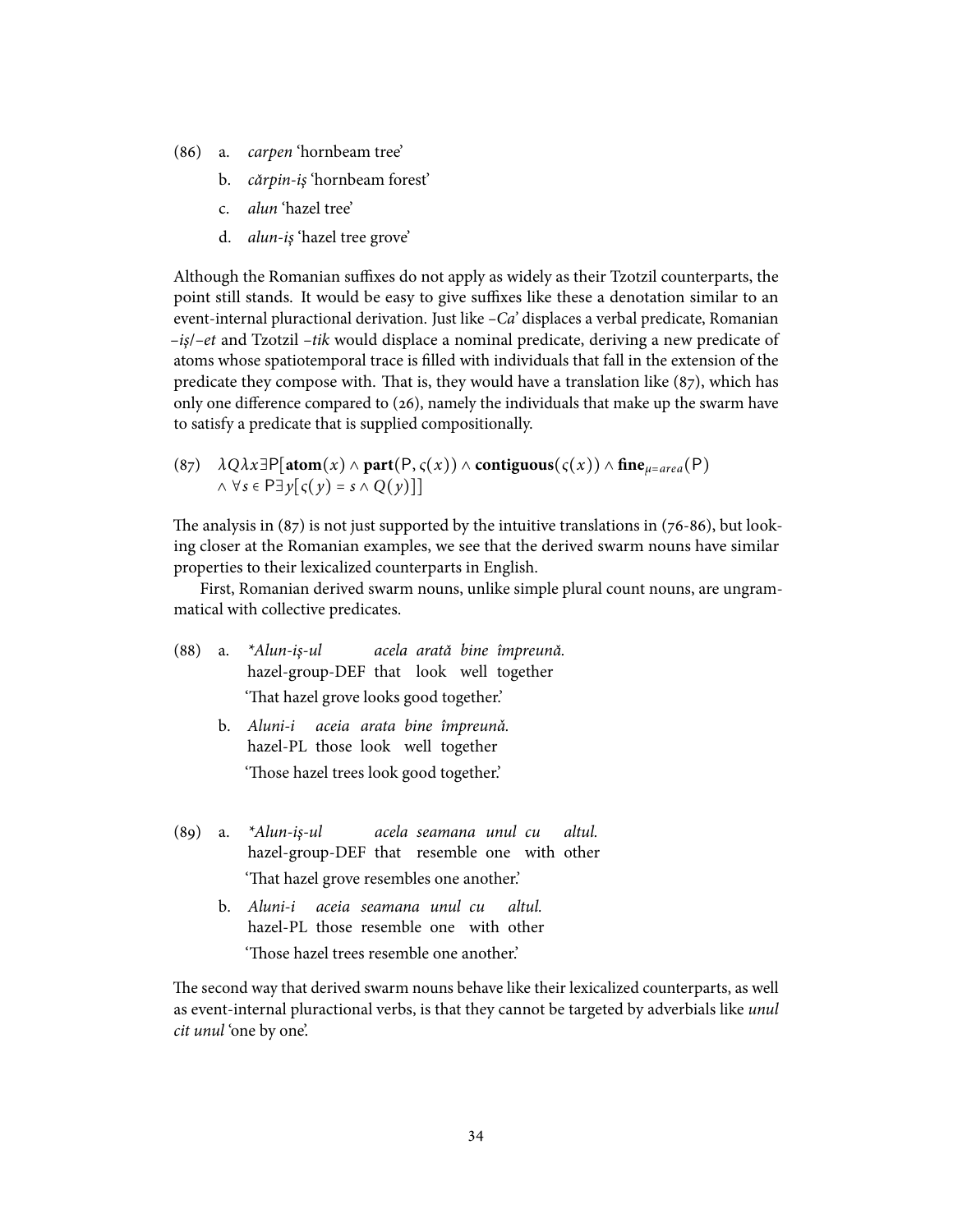- $(90)$  a. \*Alun-iş-ul hazel-PL-DEF those have fallen one by one acela a căzut unul cîte unul. 'That hazel grove fell over one by one.'
	- b. Aluni-i aceia au căzut unul cit unul. hazel-PL those have fallen one by one 'That hazels fell over one by one.'
- $(91)$  a. I numărat brăd-et-ul counted fir-group-DEF in two by two din doi în doi. 'I counted the fir grove two by two.'
	- b. Am numărat brazi-i din doi în doi. I counted fir-PL in two by two 'I counted the firs two by two.'

Finally,  $-i\zeta$  –et in Romanian derive predicates that pattern with swarm nouns with respect to stubbornly distributive predicates. They can only be predicated of the whole swarm, not the individuals that intuitively compose it.

|  | (92) a. Alun-iș-ul acela este circular. |  |                                                                           |
|--|-----------------------------------------|--|---------------------------------------------------------------------------|
|  | hazel-group-DEF that is circular        |  |                                                                           |
|  | 'That hazel grove is circular.'         |  |                                                                           |
|  |                                         |  | SPEAKER COMMENT: This cannot mean that the trees themselves are circular. |
|  | b. Aluni-i aceia sint circulari.        |  |                                                                           |
|  | hazel-PL those are circular             |  |                                                                           |

'Those hazels are circular.' SPEAKER COMMENT: This can only mean that the trees themselves are circular.

These three test show that nouns derived by  $-i\varsigma$  –et in Romanian have the properties of swarm nouns in English. Thus, there are languages that clearly permit swarm nouns to be derived from vanilla count nouns. This parallels the way that other languages derive event-internal pluractional verbs, which I have argued exhibit swarm reference in the event domain.

The broader conclusion is that swarm nouns are similar to event-internal pluractional verbs crosslinguistically, not just in their referential properties, but throughout their compositional morphosemantics. One might worry that we only find this uniformity in one direction. There might be derived nominals with swarm reference, but are there verbs which lexicalize swarm reference in the event domain? These would be monomorphemic verbs with the semantics of an event-internal pluractional. While investigating this issue in depth must be left for future work, there are reasons to believe that there are many such verbs. Most strikingly, many event-internal pluractional verbs crosslinguistically are best translated into English with monomorphemic verbs, not with the support of adverbials like repeatedly or frequently.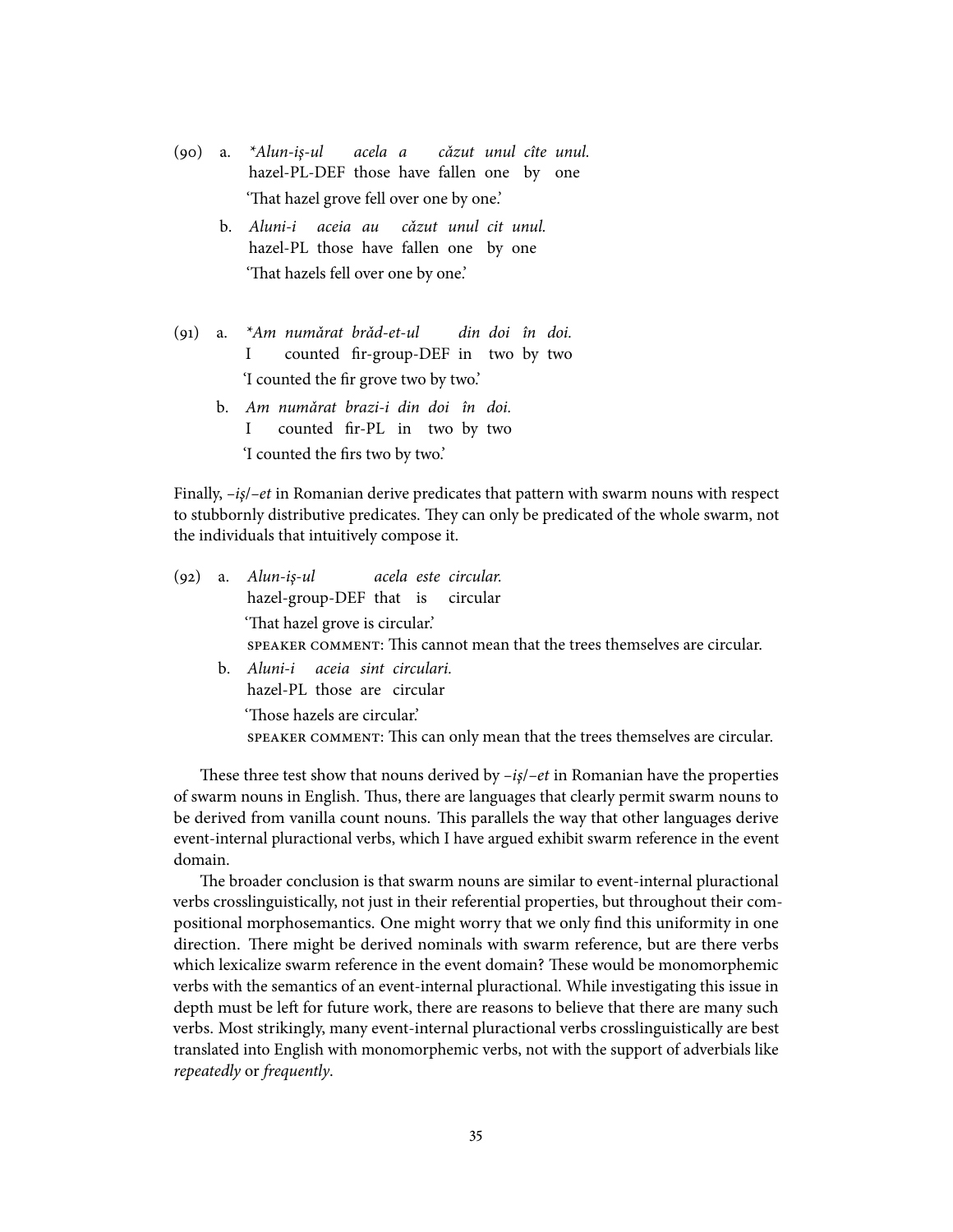- (93) Syrian Arabic (Cowell [1964:](#page-37-12) p. 253) safa? 'to slap/clap'  $\rightarrow$  saffa? 'to applaud'
- (94) Central Alaskan Yup'ik (Jacobson [1984:](#page-38-15) p. 497) *nere*– 'to eat'  $\rightarrow$  *Neremciurtuq* 'He nibbled.' (lit. eat a little at a time)
- (95) Kaqchikel  $chup$ – 'to turn off'  $\rightarrow$  Xuchupüt" 'It flickered.'

There is a case to be made that verbs like those in  $(93-95)$ , which are derived by pluractional makers in other languages, denote swarm events in English. Consider *applaud*, for instance. An applauding event is clearly composed of a plurality of clappings that fill a circumscribed interval of time, just as an event-internal pluractional would require. Moreover, these individual clappings are inaccessible to distributivity operators. For instance, example (96) has no reading where each student claps once in rapid succession, forming an applause. The pluractional subevents are just not accessible.

 $(96)$  The students applauded one by one.

 $(97)$  The students gathered in the park one by one.

Note that the problem cannot be that *one by one* requires each event in a satisfying sequence to fall in the extension of the verbal predicate. It is perfectly acceptable to say things like  $(97)$ . The answer has to be that *applaud* does not make accessible those clapping events that intuitively make up an applause. In this way, it behaves like an event-internal pluractional verb, though one that is clearly monomorphemic.

While there is more to be said about the semantics of these underived pluractional verbs, their existence rounds out the argument developed in this section. There are both derived and underived predicates of swarm individuals across both the event and individual domains. I have chosen to focus on the derived forms because they more forcefully argue for a new type of collective reference. It is a standard to argue for new categories of meaning by pointing to a language that morphologizes the relevant contrasts. This is what we see in the derived swarm nouns in Romanian and Tzotzil.

# **5 Conclusions**

The existence of group nouns motivates two interrelated questions: How does natural language divide entities into groups, and how general is this process? This papers has answered the first question by showing that there is not just one way to do so. There are groups that are defined in terms of the spatial and temporal configuration of their members, called *swarms*, and there are groups that are defined in terms of non-spatiotemporal notions. I then argued that these processes of group formation were generalizable across semantic domains. Not only do we find nouns denoting swarm individuals, but we find verbs denoting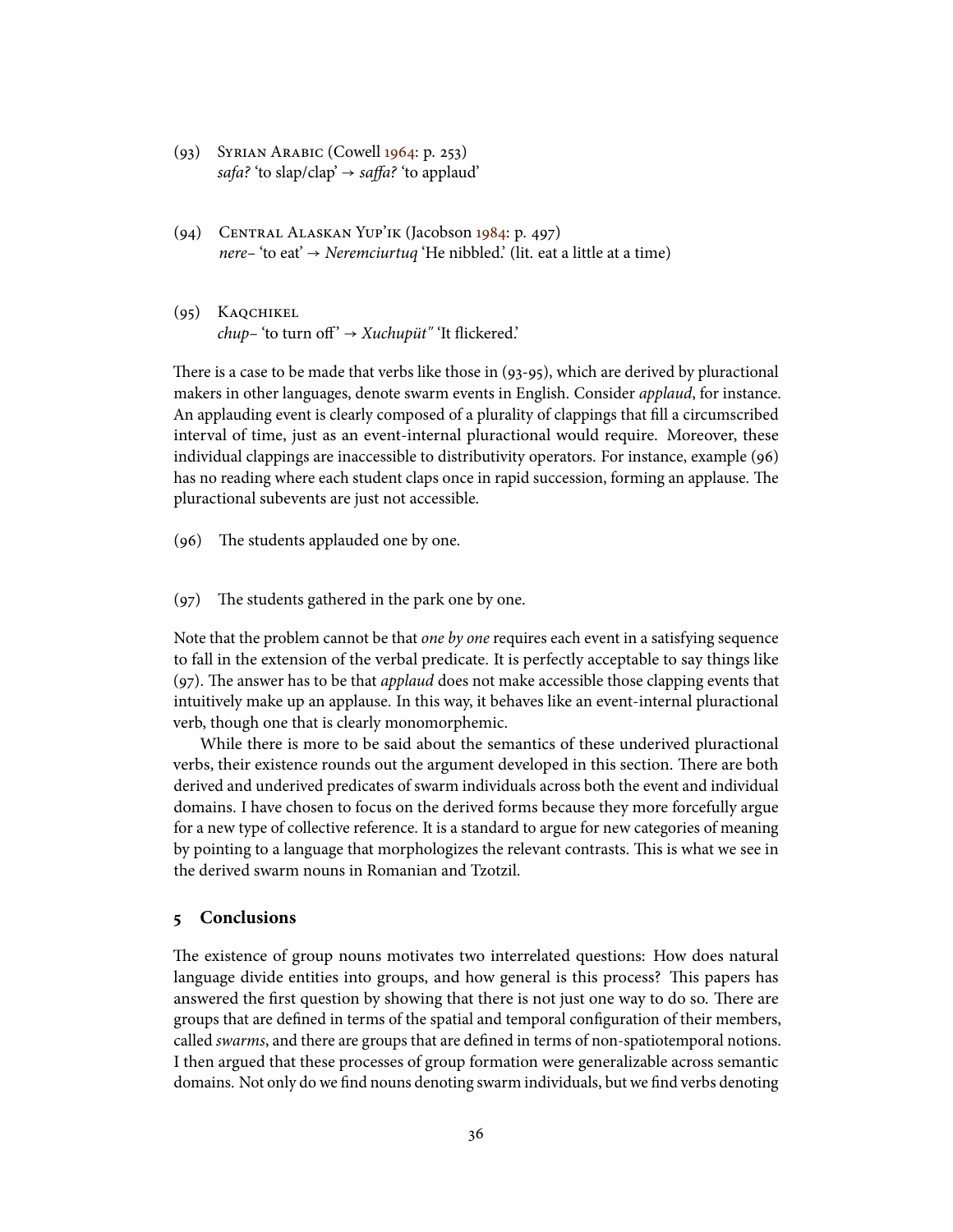swarm events. In particular, I have shown that the crosslinguistically stable properties of event-internal pluractional verbs follow if they denote swarm events.

To make these arguments, especially the latter one, this paper has focused on pluractionality in the Mayan language Kaqchikel. First, it establishes for the first time that  $-Ca'$ in Kaqchikel is an event-internal pluractional derivation. It then argues that  $-Ca'$  derives predicates of swarm events. Crucially, all of the characteristics of event-internal pluractionality follow from this particular type of collectivity, which provides an improvement over previous approaches to the phenomenon. Finally, this paper showed that the kind of collective reference involved in event-internal pluractionality is mirrored in a split between types of collectives nouns we find crosslinguistically, exemplified by the contrast between predicates like *committee* and grove. The latter are eventually called swarm nouns. Accounting for the contrasts between swarm nouns and canonical group nouns means giving the former denotations that mirror event-internal pluractional verbs. Finally, I presented a few cross-categorial compositional similarities between swarm nouns and event-internal pluractionals that support a unified analysis.

An important consequence of reducing event-internal pluractionality to a species of group reference available in the nominal domain is that it supports a persistent intuition in the pluractional literature that pluractionality is the eventive counterpart of plurality in the individual domain. We know, though, from the extensive literature on nominal plurality that plural reference is not uniform. This immediately raises the question of which kinds of plural reference pluractional can verbs have. If the treatment of pluractionality in this work is on the right track, the answer is manifold. The fact that swarms can be used to account for the properties of certain nouns, as well as pluractional verbs argues that the varieties of plural event reference are just as rich as plural reference in the nominal domain. Moreover, we can use the analysis of expressions in one domain to inform the analysis of expression in the other, just like the analysis of Romanian  $-i\zeta$  in (87) is supported by its close connection to pluractional derivations like  $-Ca'$  in (54). The fact that we can use pluractionality to substantiate new classifications of nominals demonstrates the methodological richness of this approach.

Finally, connecting event-internal pluractional verbs with swarm nouns reveals a telling asymmetry. The former have been discussed extensively, even though the data have mostly come from understudied languages, while swarm nouns in English, an extensively studied language, are new to the literature. This might be an accident, but it could also be because swarm nouns are less prevalent than their verbal counterparts, or less often morphologically distinguished, as they are in Romanian and Tzotzil. These observations raise the larger theoretical question of whether languages employ similar representations with the same frequency across categories. It might be that swarm-denoting expressions are more pervasive in the verbal domain because events, in contrast to individuals, are naturally individuated by means of their spatial and temporal traces. While this paper does not address these kinds of ontological issues, a careful typological study of the frequency and productivity of morphemes that derive swarm nouns, as compared to their pluractional counterparts, should provide insight into this larger question. The ultimate goal is to know, not just where we find the same kinds of representations across nouns and verbs, but whether each kind is equally marked or unmarked across categories.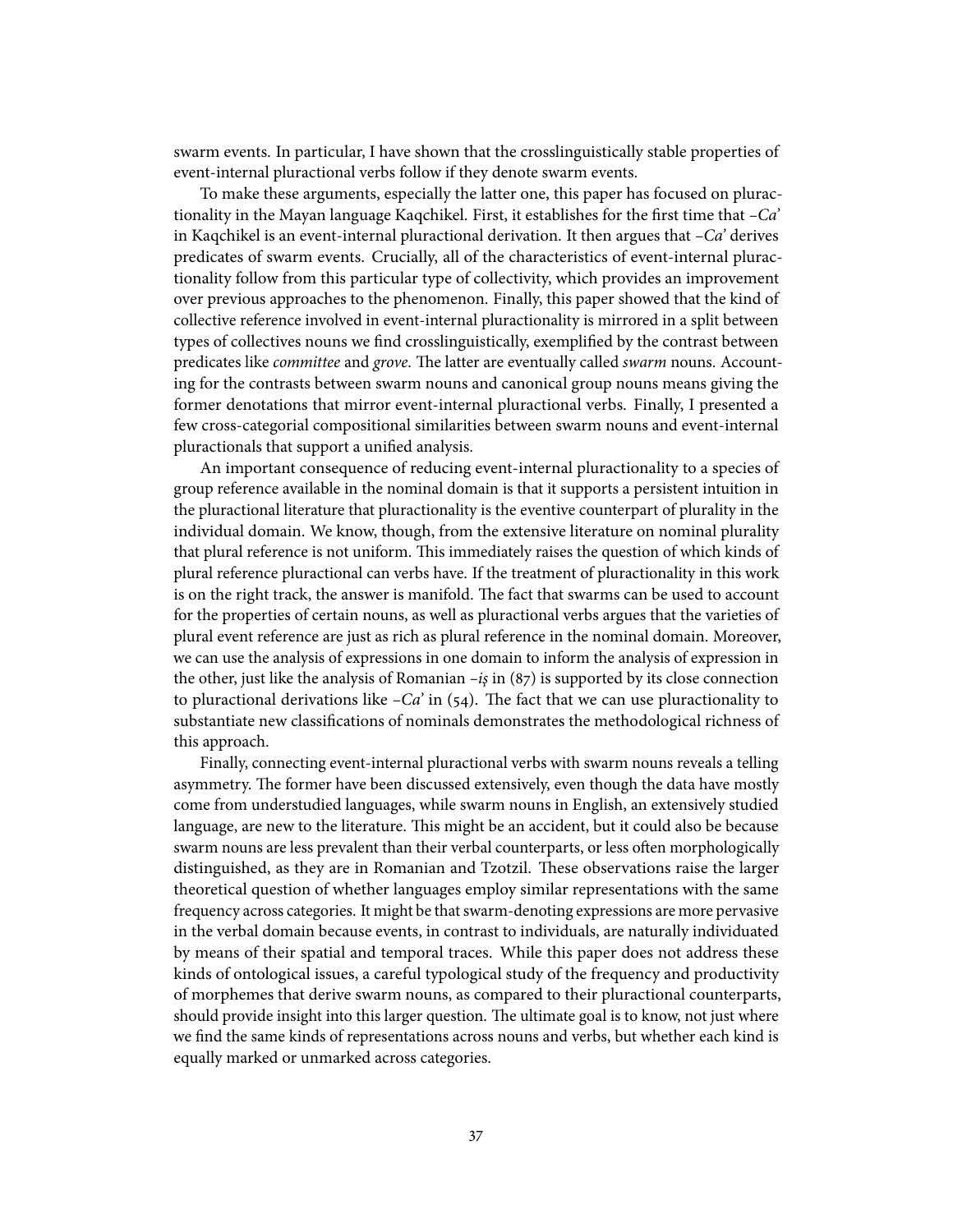# **Glossing Conventions:**

1=First Person, 2=Second Person, 3=Third Person, A=Absolutive, ART=Article, CAUS=Causative, CLF=Classier, CP=Completive Aspect, DIM=diminutive, DAT=Dative, DIR=Directional, E=Ergative, ICP=Incompletive, IMP=imperative, IRR=Irrealis, ITR=Iterative, NEG=negation, NOM=nominalizer, PAS=Passive, p=Plural Person, PL=Plural, RED=Reduplicant, REFL=Reflexive, REP=Repetitive, SS=Status Suffix, VTD=Derived Transitive Verb

# **References**

- <span id="page-37-1"></span>[1] Bach, Emmon. 1981. Time, Tense, and Aspect: An Essay in English Metaphysics. In Peter Cole ed., Radical Pragmatics, 63–81. New York Academic Press.
- <span id="page-37-2"></span>[2] Bach, Emmon. 1986. The algebra of events. Linguistics and Philosophy 9.  $5-16$ .
- <span id="page-37-3"></span>[3] Barker, Chris. 1992. Group terms in English: Representing groups as atoms. Journal of Semantics 9(1). 69–93.
- <span id="page-37-4"></span>[4] Brasoveanu, Adrian & Robert Henderson. 2009. Varieties of Distributivity: one by one vs. each. In Anca Chereches Neil Ashton & David Lutz eds., Proceedings of SALT 19, Cornell: CLC Publications.
- <span id="page-37-5"></span>[5] Champollion, Lucas. 2010. Parts of a whole: Distributivity as a bridge between aspect and measurement. PhD thesis. University of Pennsylvania.
- <span id="page-37-11"></span>[6] Chelaru-Ionita, Oana & Andrei Bantas. 1978. English vs Romanian collectives. Tech. rep. University of Bucharest.
- <span id="page-37-8"></span>[7] Collins, Chris. 2001. Aspects of Plurality in  $\dagger$ Hoan. *Language* 77(3). 456–476.
- <span id="page-37-12"></span>[8] Cowell, Mark W. 1964. A Reference Grammar of Syrian Arabic. Cambridge: Cambridge University Press.
- <span id="page-37-0"></span>[9] Cusic, David. 1981. Verbal plurality and aspect. PhD thesis. Stanford University.
- <span id="page-37-7"></span>[10] Cutzal Chacach, Martin, Marcos Armando Cali & Narisco Cojtí Maracario. 1999. Rujotay Kaqchikel Ch'aba'l. Guatemala: Universidad Rafael Landívar.
- <span id="page-37-6"></span>[11] Garrett, Andrew. 2001. Reduplication and infixation in Yurok: Morphology, semantics, and diachrony. International Journal of American Linguistics 67(3). 264– 312.
- <span id="page-37-10"></span>[12] van Geenhoven, Verle. 2004. For-adverbials, frequentative aspect, and pluractionality. Natural Language Semantics 12(2). 135–190.
- <span id="page-37-9"></span>[13] Henderson, Robert. 2012. Ways of pluralizing events. PhD thesis. University of California, Santa Cruz.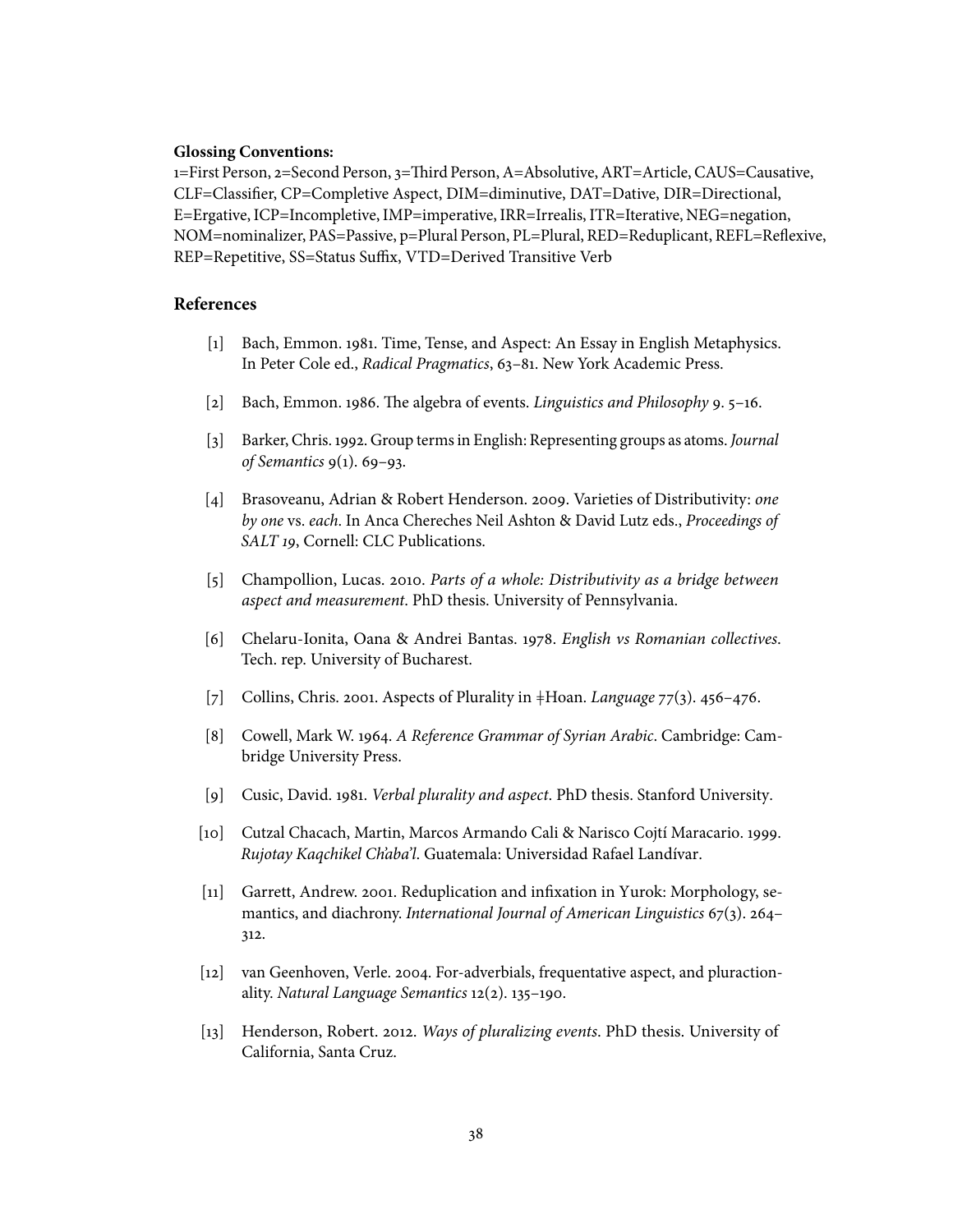- <span id="page-38-10"></span>[14] Hinrichs, Erhard. 1985. A compositional semantics for Aktionsarten and NP reference in English. PhD thesis. Ohio State University.
- <span id="page-38-15"></span>[15] Jacobson, Steven A. 1984. Yup'ik Eskimo Dictionary. Fairbanks: Alaska Native Language Center, University of Alaska.
- <span id="page-38-6"></span>[16] Jespersen, Otto. 1924/1992. The philosophy of grammar. University Of Chicago Press.
- <span id="page-38-12"></span>[17] Kamp, Hans. 1979. Some remarks on the logic of change: Part I. In Christian Rohrer ed., Time, Tense and Quantifiers, Tübingen: Niemeyer.
- <span id="page-38-0"></span>[18] Krifka, Manfred. 1989. Nominal reference, temporal constitution and quantification in event semantics. In Renate Bartsch, Theo Vennemann & Johan van Bentham eds., Semantics and Contextual Expression, 75–115. Cinnaminson, NJ: Foris Pubns USA.
- <span id="page-38-1"></span>[19] Krifka, Manfred. 1992. Thematic relations as links between nominal reference and temporal constitution. In Ivan Sag & Anna Szabolcsi eds., Lexical matters, 29–54.
- <span id="page-38-7"></span>[20] Landman, Fred. 1989a. Groups, I. Linguistics and Philosophy. 559–605.
- <span id="page-38-8"></span>[21] Landman, Fred. 1989b. Groups, II. Linguistics and Philosophy. 723–744.
- <span id="page-38-11"></span>[22] Landman, Fred. 1991. Structures for Semantics. Springer Verlag.
- <span id="page-38-13"></span>[23] Landman, Fred. 1996. Plurality. In Shalom Lappin ed., *The Handbook of Contem*porary Semantic Theory, Oxford: Oxford University Press.
- <span id="page-38-2"></span> $[24]$  Landman, Fred. 2000. Events and plurality: The Jerusalem lectures. Dordrecht: Kluwer Academic Publishers.
- <span id="page-38-3"></span>[25] Lasersohn, Peter. 1995. Plurality, conjunction and events. Dordrecht: Kluwer Academic Publishers.
- <span id="page-38-14"></span>[26] Laughlin, Robert M. 1975. The Great Tzotzil Dictionary of San Lorenzo Zinacantan. (Smithsonian Contributions to Anthropology, No. 19.). Superintendent of Documents, US Government Printing Office, Washington, DC 20402.
- <span id="page-38-9"></span>[27] Link, Godehard. 1983/2002. The logical analysis of plurals and mass terms: A lattice-theoretical approach. In Paul Portner & Barbara Partee eds., Formal Semantics: The Essential Readings, 127-146. Wiley-Blackwell.
- <span id="page-38-4"></span>[28] Link, Godehard. 1998. Algebraic Semantics in Language and Philosophy. Center for the Study of Language and Information Stanford, California.
- <span id="page-38-5"></span>[29] Mourelatos, Alexander PD. 1978. Events, processes, and states. Linguistics and philosophy  $2(3)$ . 415–434.